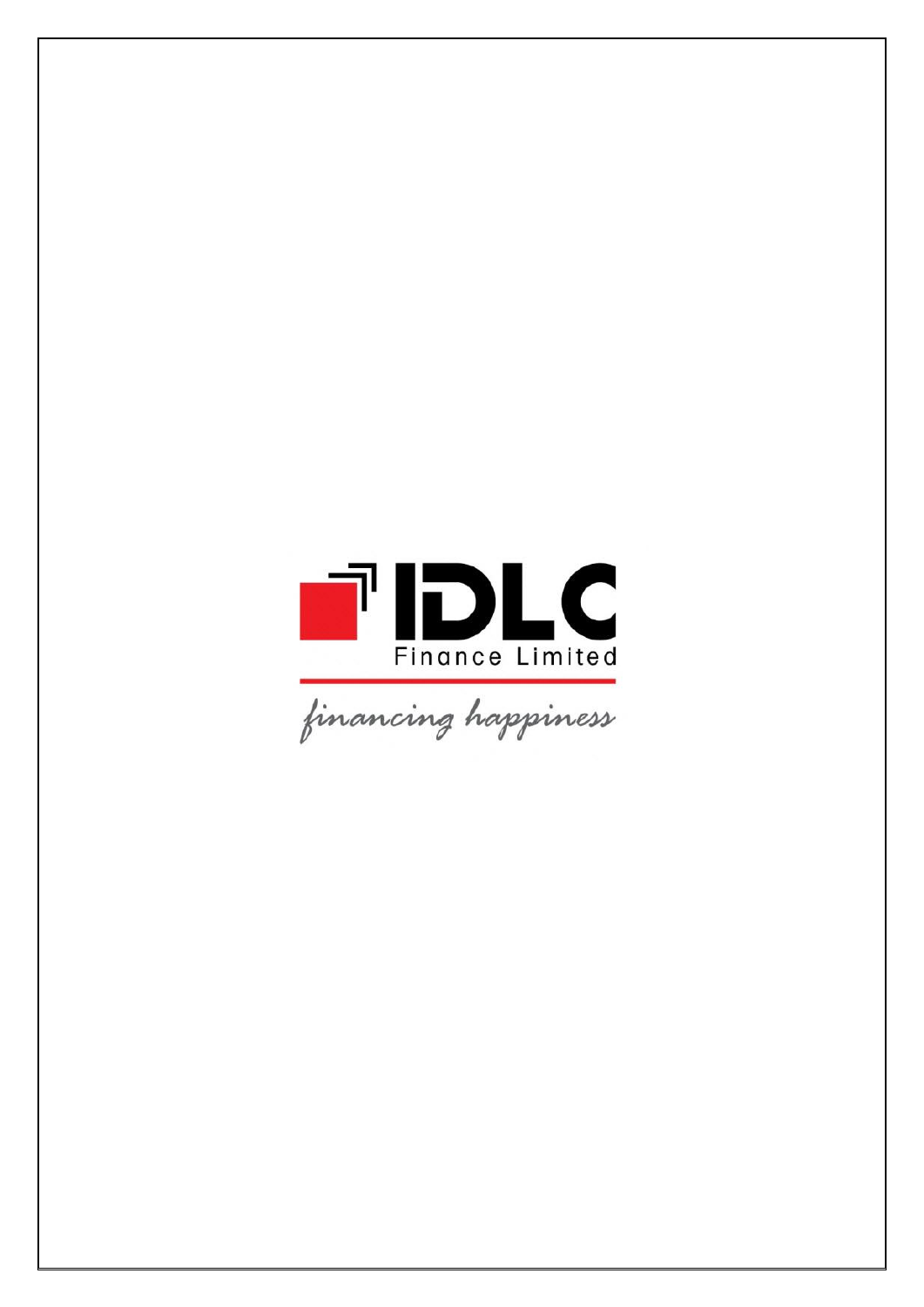



Internship Report on

**"Liquidity Crisis: An Empirical Evidence from the Financial Sector in Bangladesh"**

Prepared for:

### **Mr Riyashad Ahmed**

Assistant Professor of Finance & Co-Ordinator, Executive MBA Program BRAC Business School BRAC University

Prepared by:

### **Sara Fatema Chowdhury**

ID- 15304029 BRAC Business School BRAC University

November 29, 2018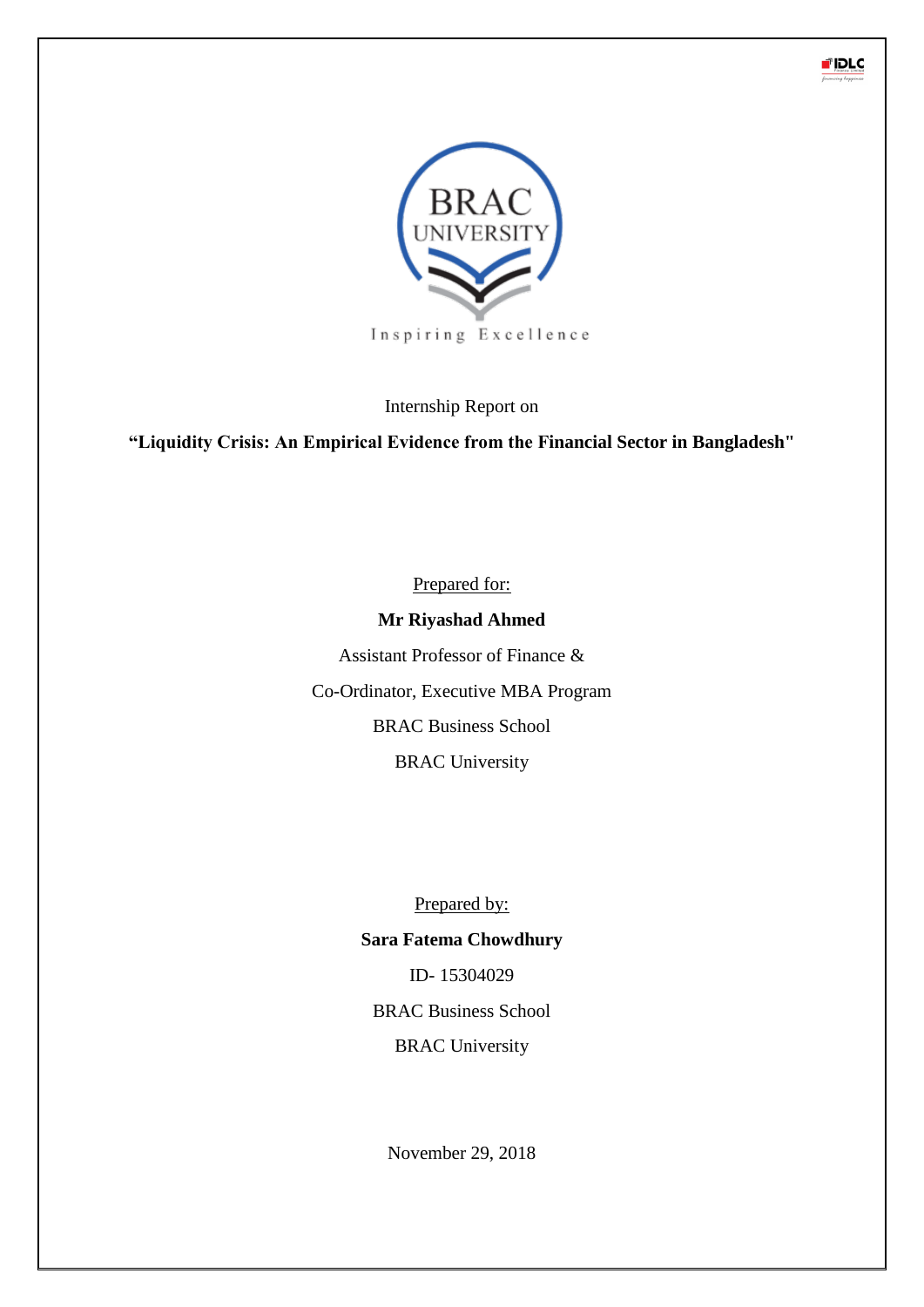# <span id="page-2-0"></span>**LETTER OF TRANSMITTAL**

November 29, 2018

Mr Riyashad Ahmed Assistant Professor of Finance & Co-Ordinator, Executive MBA Program BRAC Business School BRAC University

Subject: Submission of Internship Report on " Liquidity Crisis: An Empirical Evidence from the Financial Sector in Bangladesh".

#### Sir,

It is my pleasure to submit the internship report on " Liquidity Crisis: An Empirical Evidence from the Financial Sector in Bangladesh". to you which is a requirement of BUS 400.

I have prepared my report as per instruction and tried my level best to make it as informative as I can. I have gathered information from previously done research works available at Bloomberg and ARX in context of Bangladesh along with some of my colleagues' interviews. Apart from it, I have utilized my analytical abilities to interpret the data and represented them with visuals.

I have done my Internship at IDLC Finance Limited. Being a part of the industry, it helped me a lot to generate the report. I sincerely hope it will meet your expectation. However, the report is not free from flaws, I urge you accept it with thoughtful considerations.

Sincerely Yours,

Sara Fatema Chowdhury ID-15304029 BRAC Business School BRAC University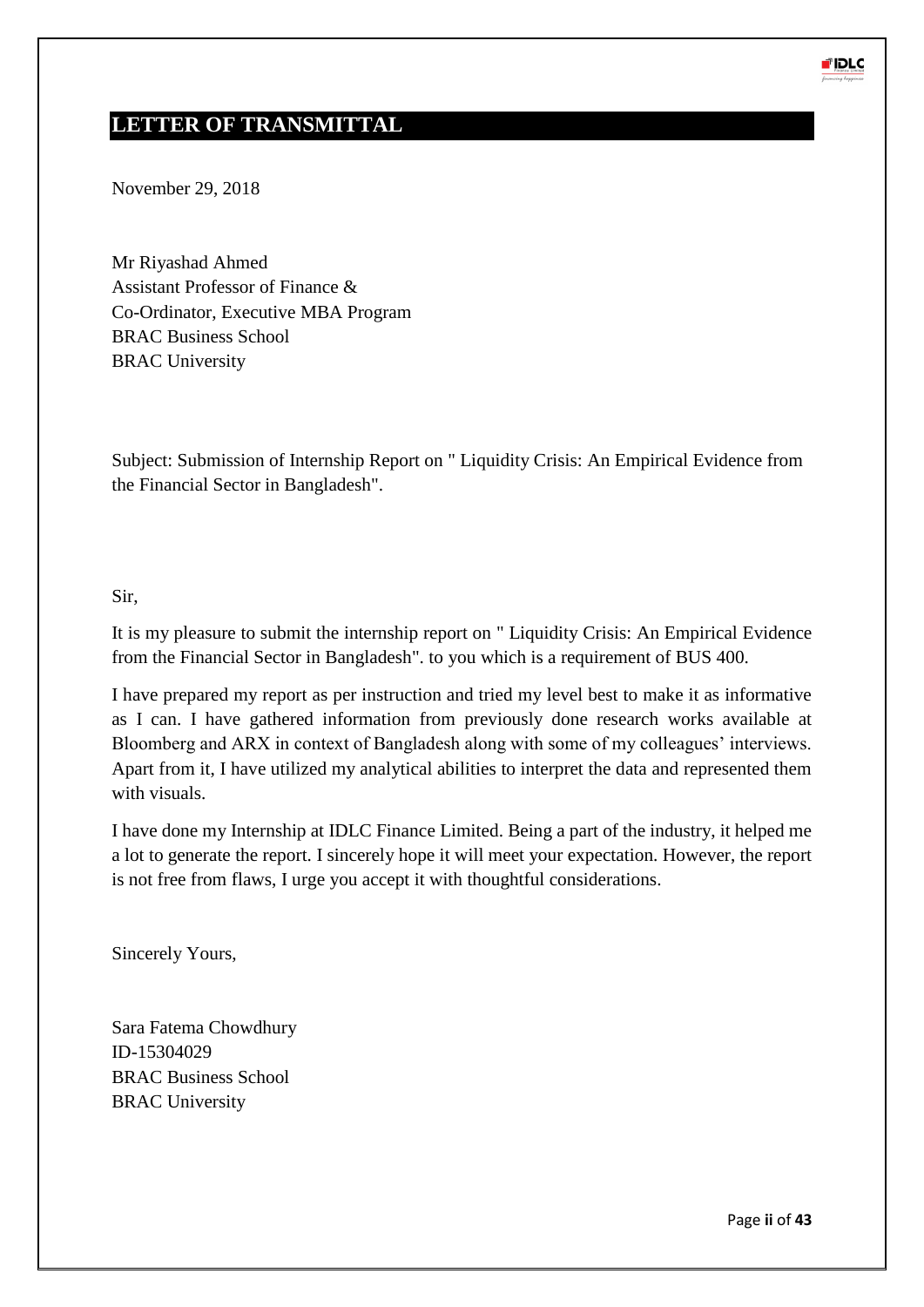

# <span id="page-3-0"></span>**LETTER OF ENDORSEMENT**

This to certify that Sara Fatema Chowdhury, bearing  $ID - 15304029$ , is a regular student of BRAC Business School, BRAC University and has completed the internship report titled " Liquidity Crisis: An Empirical Evidence from the Financial Sector in Bangladesh". under my supervision. Her internship placement was at IDLC Finance Limited. I am pleased to state that she has worked hard during her internship tenure and preparing this report as well. She has been able to present a good picture of the report. The data and findings presented in the report seemed to be authentic. Though it has some minor slip-ups, it is of a kind which can be used by others for any further researchers want to work on this particular topic.

I wish her every success in life.

With regards,

Riyashad Ahmed Assistant Professor of Finance & Co-Ordinator, Executive MBA Program BRAC Business School BRAC University

Page **iii** of **43**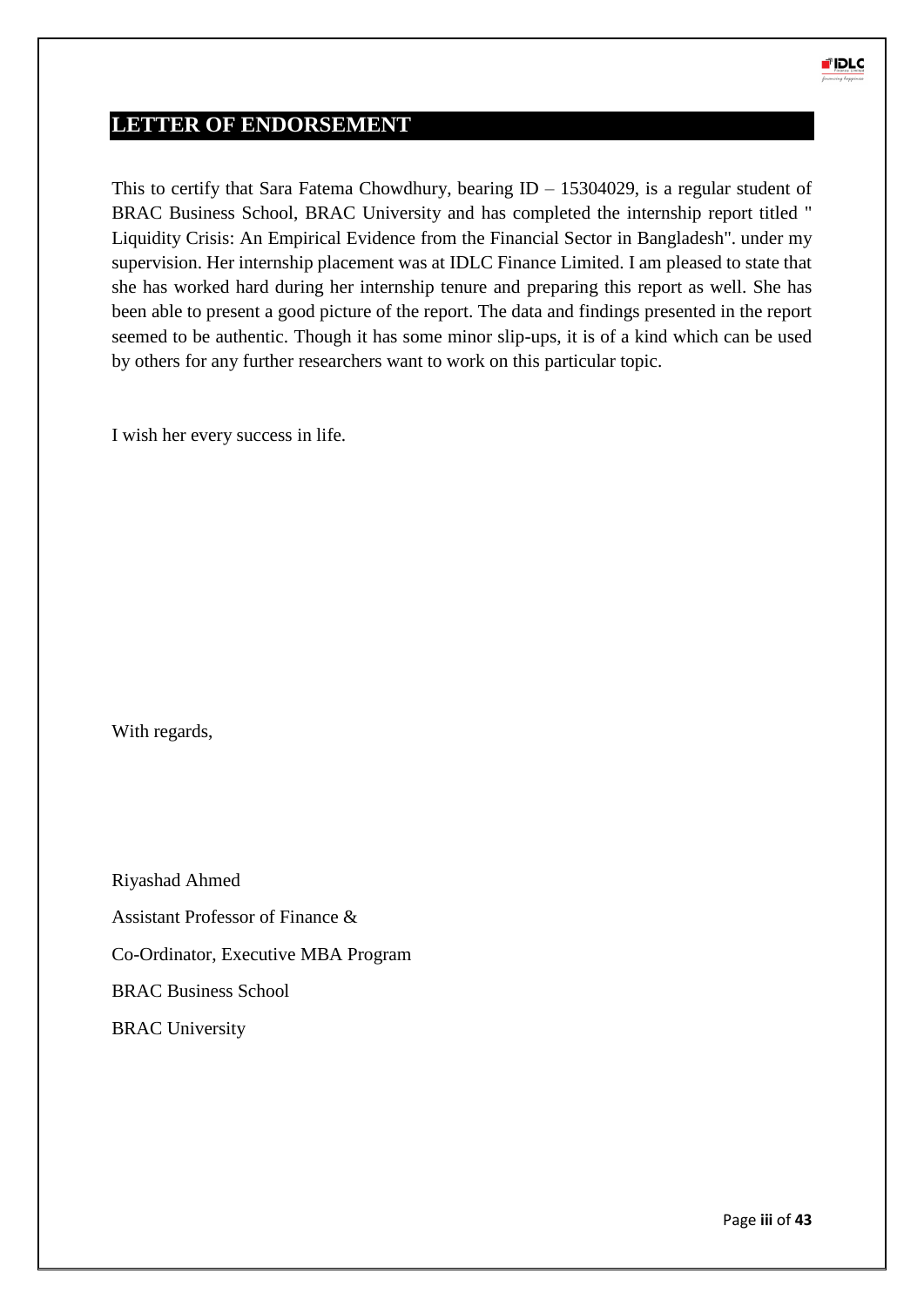

# <span id="page-4-0"></span>**ACKNOWLEDGEMENT**

Before everything else I would like to express my deepest appreciation to the Almighty Creator for allowing me reach such state where I can complete my internship report after these four years of Undergrad life at BRAC University.

A special gratitude and indebtedness to my supervisor faculty, Mr. Riyashad Ahmed, Assistant Professor of Finance and Coordinator Executive MBA Program, BRAC Business School, BRAC University for his endless and constant support, guidance, encouragement and suggestion during the preparation of my internship report. I cordially thank him for sparing his valuable time to read my paper.

Last but not the least I would like to convey my sincere gratitude to Mr. Kazi Farhan Zakir, Head of Structure Finance Department, IDLC Finance Limited; for his guidance, constants support and supervision. Without his help, I would not have ended up being an intern at IDLC. Moreover, upon his guidance I have worked with the Corporate Finance team where I got the opportunity to have a clear vision of how organization like IDLC with such rigid projects and manage their operation effectively.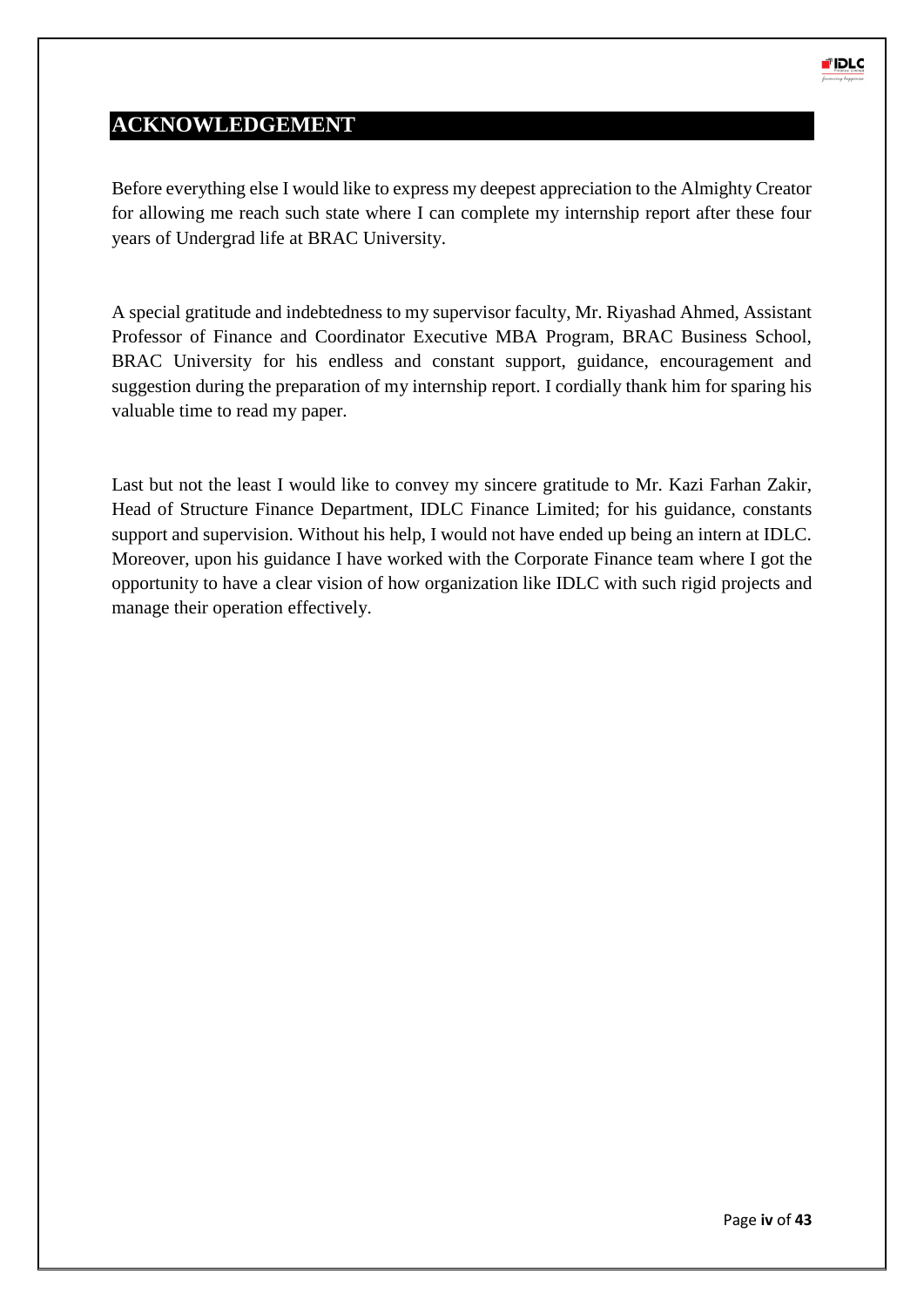

# TABLE OF CONTENT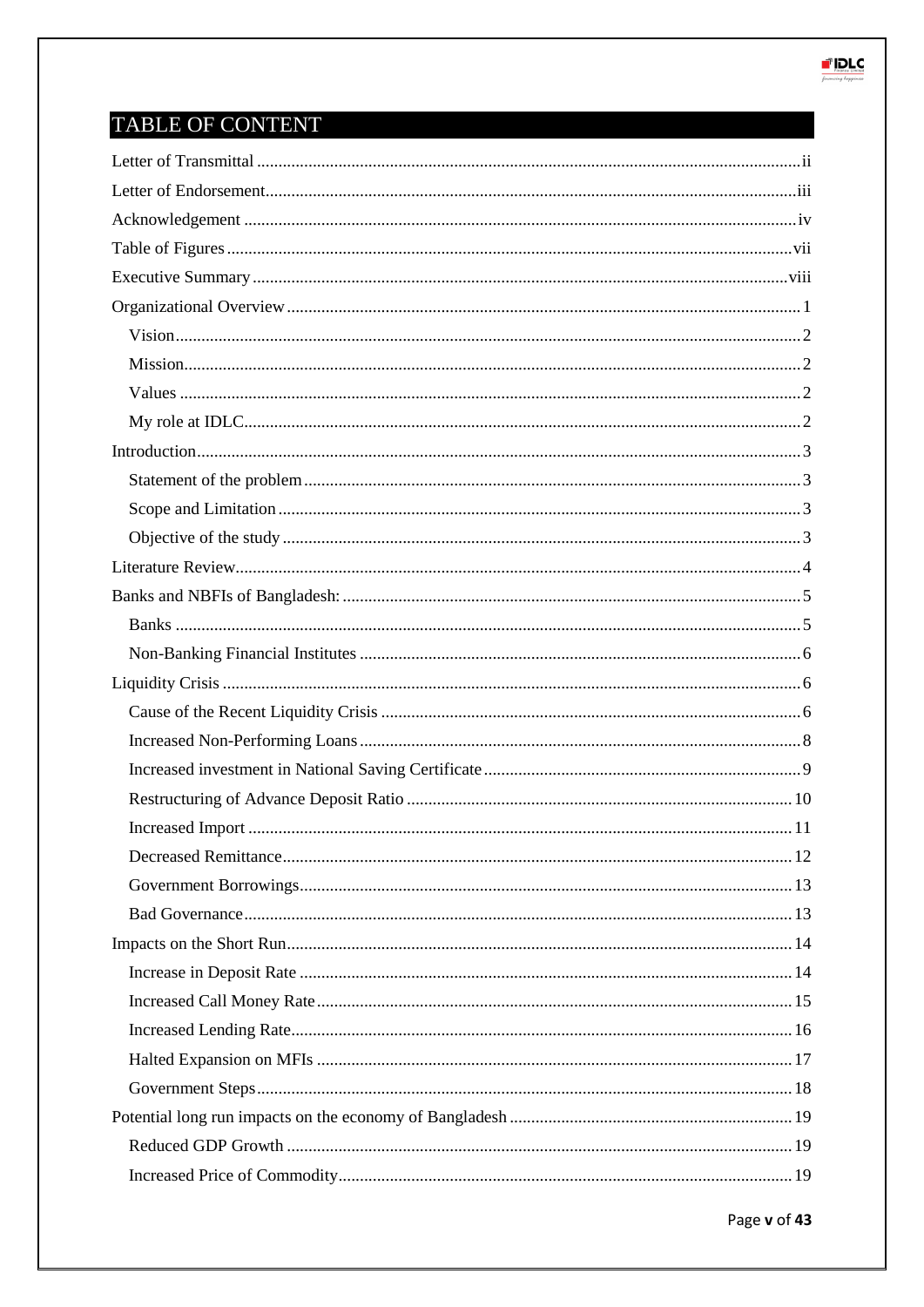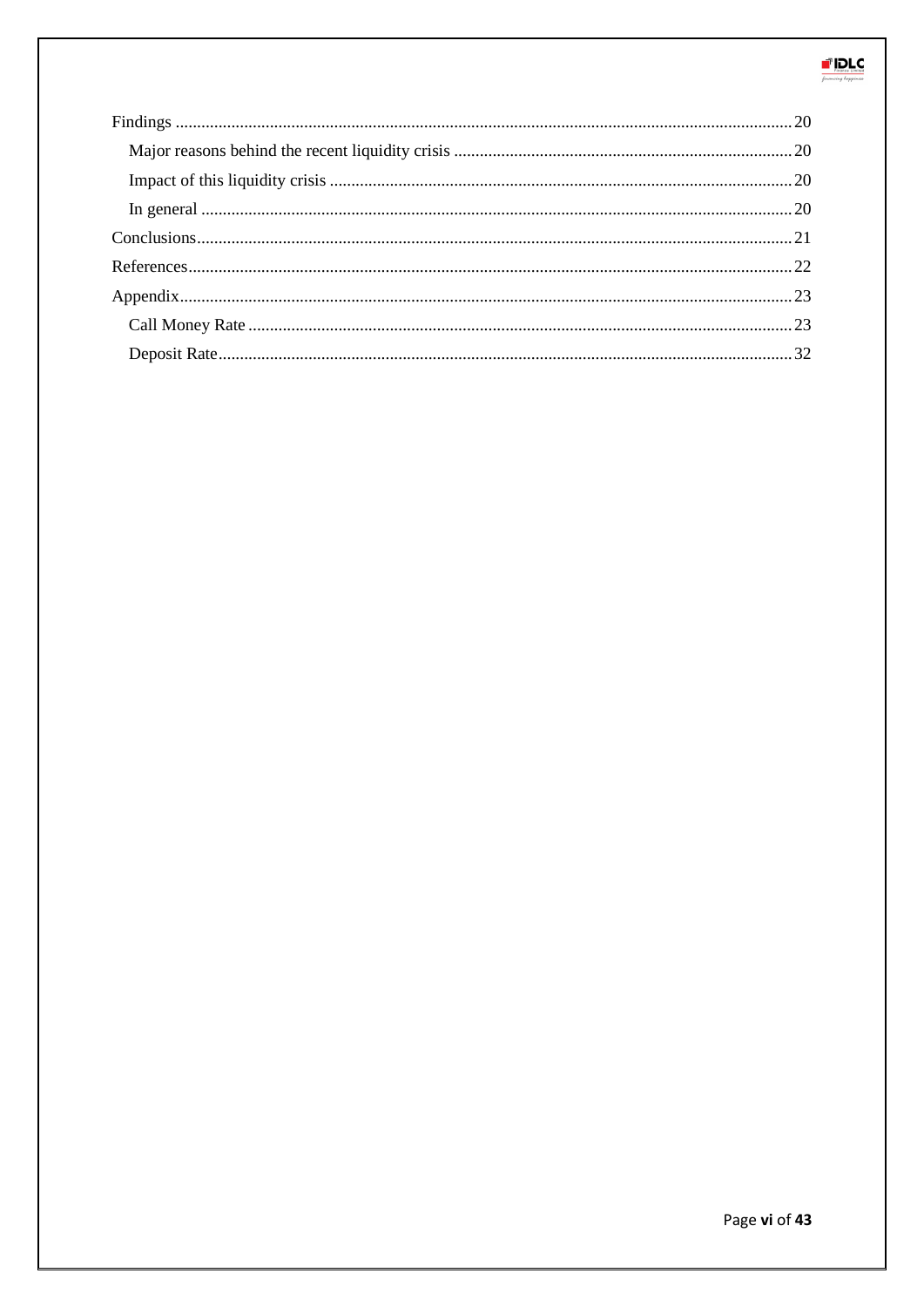<span id="page-7-0"></span>

 $\blacksquare$  DLC ÿ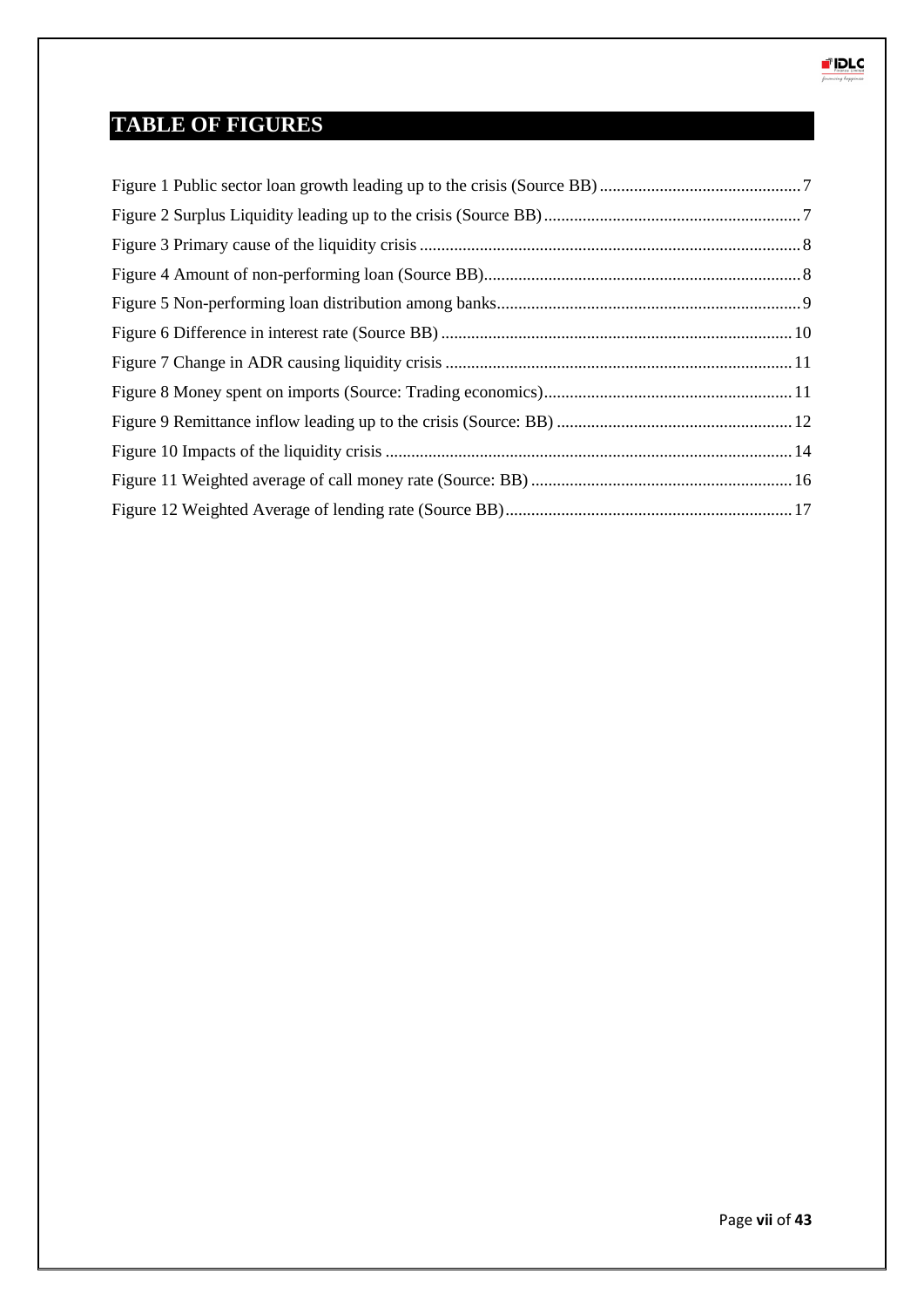

#### <span id="page-8-0"></span>**EXECUTIVE SUMMARY**

Liquidity crisis is a very important topic for the financial industry of the world and recently in 2017-2018 fiscal year Bangladesh has faced this crisis. Even though the signs were visible from mid-2017, but by the end of 4th quarter, the crisis became visible as the financial institutions were unable to lend and also there were some incidents where the banks could not honor the cheques.

The crisis was caused by a few factors. The reasons include, increasing non-performing loans due to aggressive lending, bad governance, and decreased remittance, increased import against export, government borrowing and increased investment on national saving certificate.

The crisis also had huge impact on the financial sector of the country. Due to the crisis, the deposit rate, call money rate increased significantly which in turn increased the lending rates.

The Bangladesh Bank also took necessary steps so that the crisis is not prolonged. Bangladesh Bank, reduced the CRR, restructured the ADR, instructed the state-owned banks to put money in private financial institutions.

Right now, the sector is crisis free but the impact the last crisis has on the economy is visible. The current situation is not sustaining long as after a certain political situation changes, people might find their way back to investment rather than saving money in the bank in a low interest rate.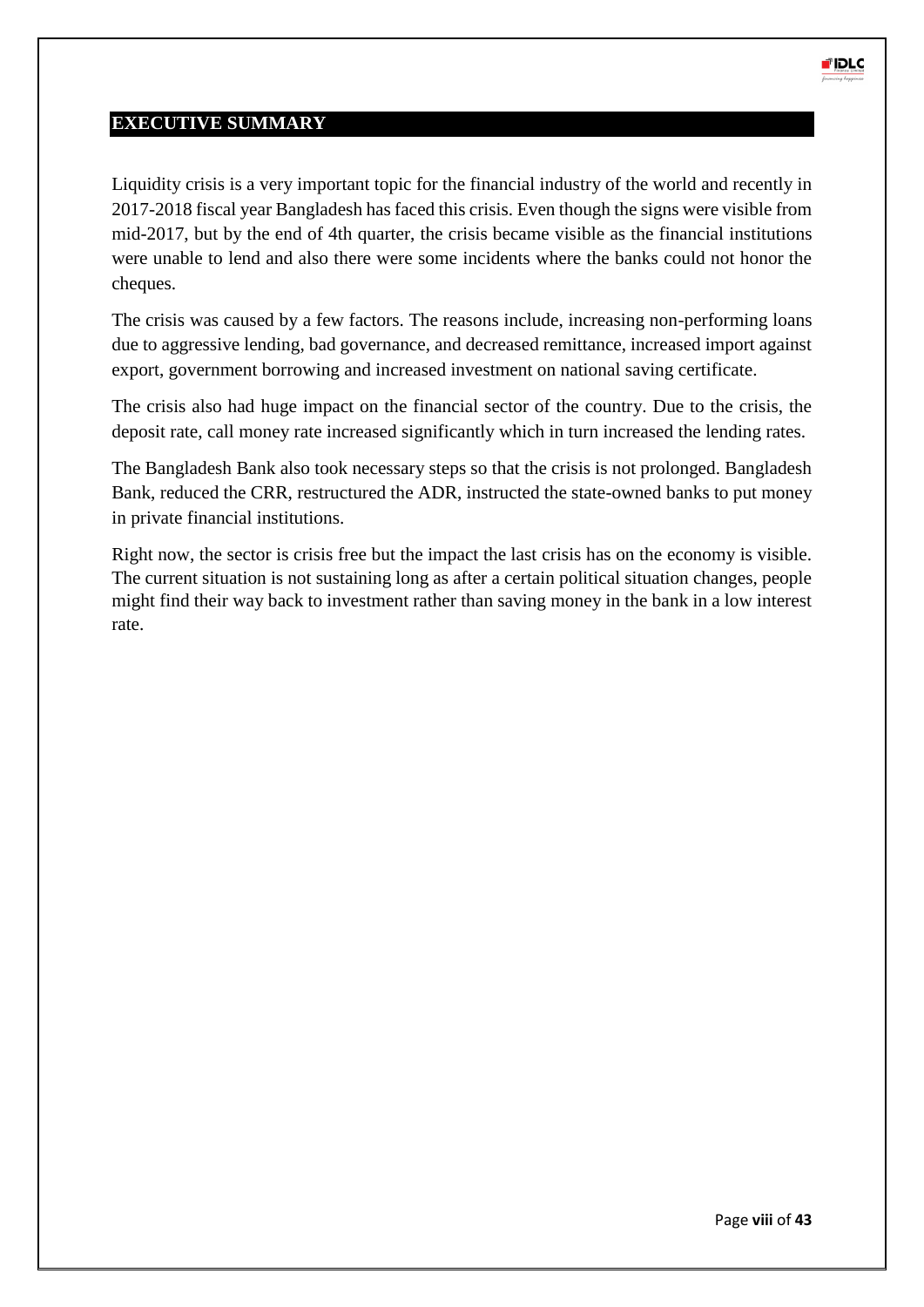

# <span id="page-9-0"></span>**ORGANIZATIONAL OVERVIEW**

Valuing Integrity, creating equal opportunities for every individual customer along with enforcing eco-friendly investment opportunities with adequate trust and respect – the only organization ensuring these saying "financing happiness" is IDLC Finance Limited. It is the largest Non-Banking Financial Institution in the country offering world class services in 24 cities. IDLC serves over fifty thousand customers through 41 major touch points. More than 1,300 people put their efforts together every day to deliver to our diverse customer base through varied products in Corporate Finance, SME Finance, Consumer Finance and Capital Market segments.

It has kicked off its journey as an industrial leasing development company focusing on the development on the industrial leasing sector. In order to accelerate it they had inaugurated their second branch at Chattogram, the port city of Bangladesh. Then gradually IDLC got enlisted in both exchanges- DSE and CSE by 1996. The economy was making headway, so do IDLC. On the eve of 21<sup>st</sup> century IDLC had started offering retail services from their new branch at Dhanmondi. Meantime they had successfully launched their merchant baking, also kicked off a wholly owned subsidiary named IDLC Securities Limited. At present IDLC Finance Ltd has three in house wholly owned subsidiaries:

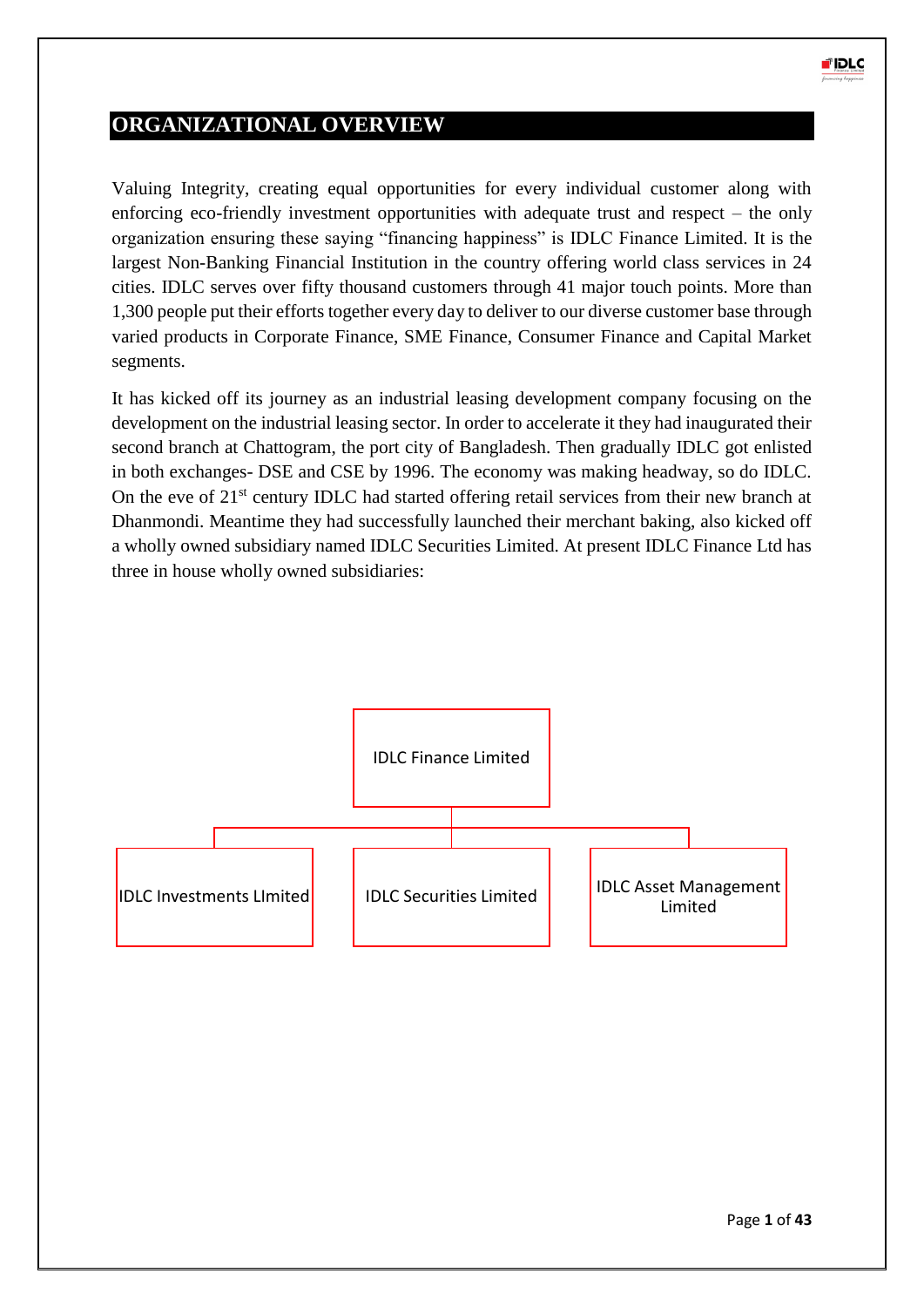

#### <span id="page-10-0"></span>*Vision*

"We will be the best financial brand in the country."

#### <span id="page-10-1"></span>*Mission*

"We will focus on quality growth, superior customer experiences and sustainable business practices."

#### <span id="page-10-2"></span>*Values*

- Integrity
- Customer Focus
- Equal Opportunity
- Trust and Respect
- Passion
- Simplicity
- Eco-friendly

#### <span id="page-10-3"></span>*My role at IDLC*

I have completed my internship from IDLC Finance Limited under Structured Finance Department. During my internship period I have learnt quite a good number of things the most important thing I have learnt is the valuation of a company. I did industry analysis and company analysis as well. I have learnt to make CIB summary. I created a database for this department. Maintaining the files for one of their current projects was my responsibility too. The most important thing I have learnt from my internship in ILDC Finance Limited is that how to adapt in an organizations culture. I have learnt professionalism and how to behave with everyone. I really enjoyed working in IDLC Finance Limited which has such a wonderful working environment.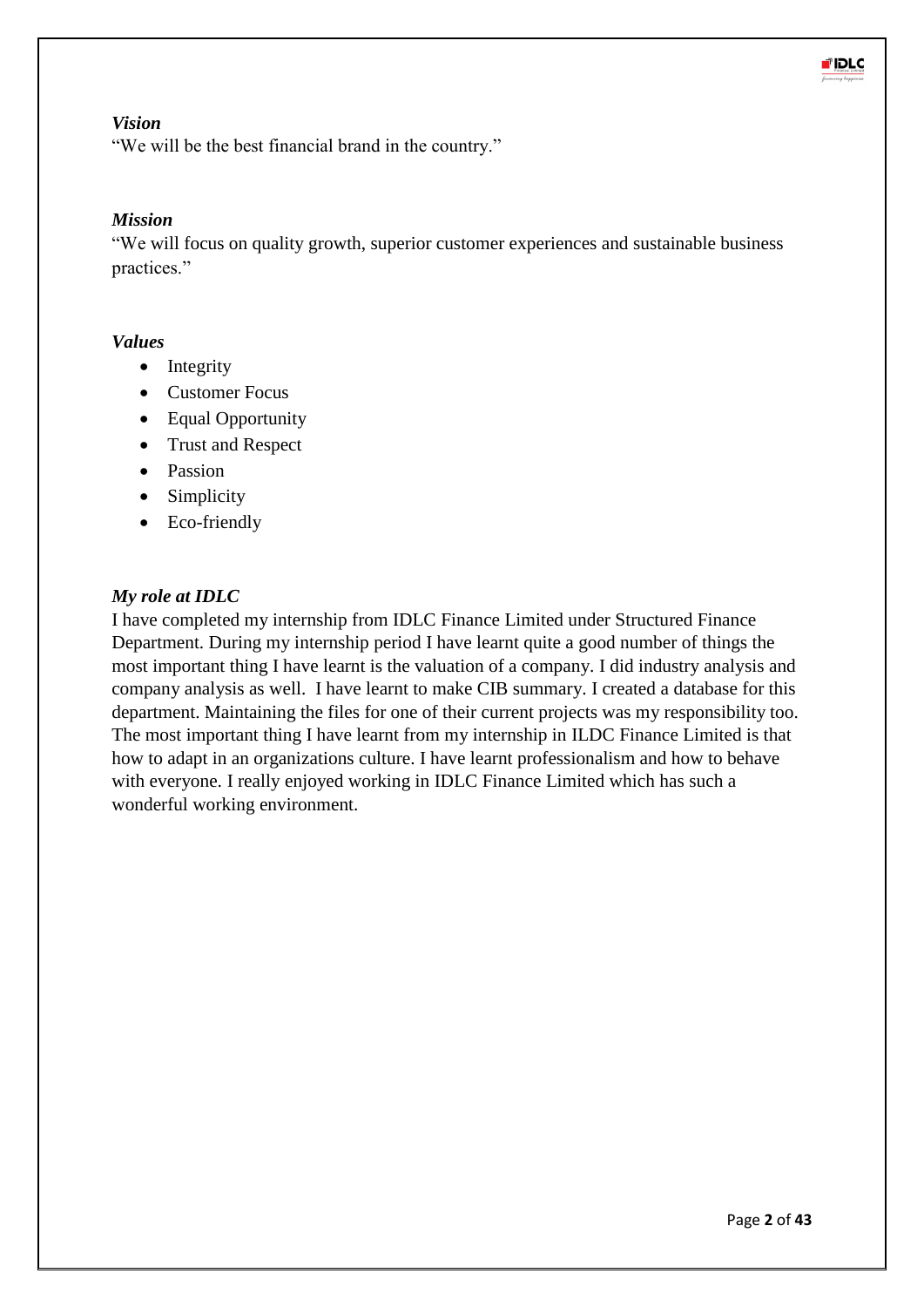

# <span id="page-11-0"></span>**INTRODUCTION**

Financial sector is one of the most significant sectors of Bangladeshi economy. This sector has a lot of interesting and important incidents going on daily which have impact on the economy of Bangladesh. Bangladesh's financial industry was having a not so sooth situation in the recent time with great volatility in it. As I am doing my internship in IDLC Finance Limited one of the largest financial institutions in the structured finance department, for my report I decided to work on this sector. The topic I have selected is Liquidity crisis which is one of the most discussed and important one that created a havoc in the sector this year. My report mainly focuses on the reasons behind liquidity crisis and its impact.

#### <span id="page-11-1"></span>*Statement of the problem*

The problem addressed in the paper is liquidity crisis. This study mainly focuses on the proper and accurate reasons behind this and the impacts of it.

#### <span id="page-11-2"></span>*Scope and Limitation*

This topic is one of the burning issues of 2018 so there is a lot of work going around but not a complete paper where the reasons are clearly identified and the impacts were clearly mentioned.

There were some limitations. One of those was time constraint. This kind of paper needs a great deal of in-depth studies and a lot of time to go through all the secondary sources available. Further, the availability and accuracy of data collected was another challenge. But the most challenging one was to gather information from the organization as they don't want to disclose much of the internal information so this was kind of a tough job to acquire information.

#### <span id="page-11-3"></span>*Objective of the study*

My objective is to address the reasons behind it, analyze those problems in order to understand the situation better, realize the effect the crisis has on the economy and come up with proper steps to ignore this sort of negative situations in the future.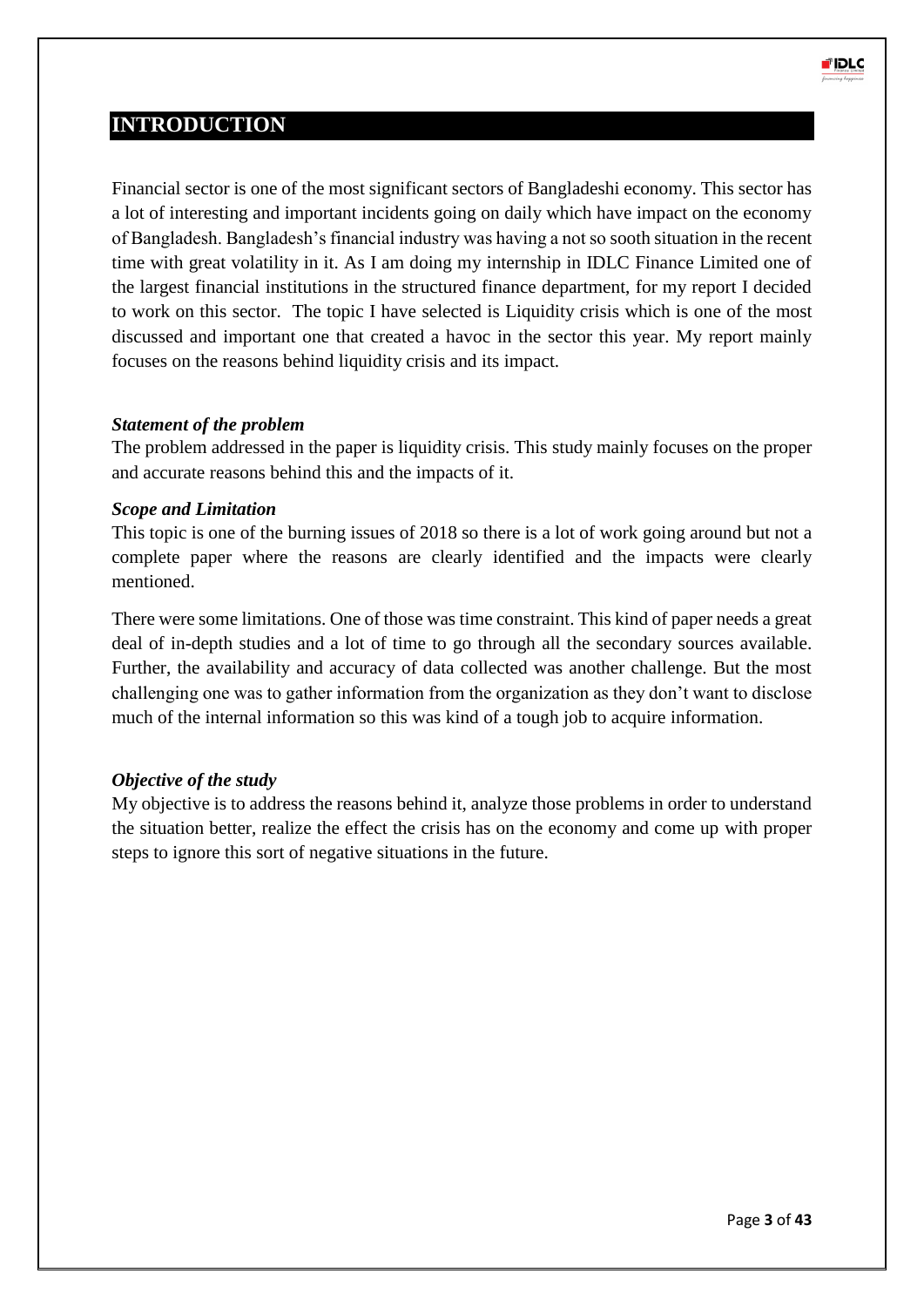

# <span id="page-12-0"></span>**LITERATURE REVIEW**

As liquidity crisis is a very important topic for the financial industry of the world there is a good number of papers related to this. Most of these papers are based on the secondary data. In a study named "*Corporate Governance-Its Problems & Prospects in Banking Industry in Bangladesh*" the writer has identified some major problems in Corporate Governance practice of Bangladesh's Banking Industry*"* (Huq & Bhuiyan, March 2012). The absence of proper accountability, transparency and good governance are one of the reasons for the deterioration of the banking sector's health (Rahman & Rana, April. 2018). In a report 'A Report on Banking Sector of Bangladesh' Mr. Ahmed states the problem of banking sector in Bangladesh is widespread and is not solely related to banking system only (Ahamed, 2014). Mustafa stated in his study about the 'unhealthy competition" among new banks to win over loans from experienced ones and also mentioned that the motives working behind it is not good in most of the cases (Mustafa, 2017). In 'A brief study over the Liquidity Crisis of the banking sector of Bangladesh' it was said that the regulation of bank affected the faith of depositors and investors and due to this the entire system has on the verge of losing their reputation (Tahera, 2014).

According to the article of The Daily Star named 'Finance ministry can't avoid responsibility for banking sector woes' (2018) in Bangladesh the default loan account for in state-owned commercial banks 32% of their total outstanding loan (Alo, 2017). It was stated by Khondkhar Ibrahim Khaled, former deputy governor of Bangladesh Bank, to daily star- "This is highly unusual -- no country can run the banking sector with 32 percent bad loans." (Alo, 2017). To a daily the BB governor said indicating the case of cash-strapped Farmers Bank, many government organizations are now scrambling to withdraw their deposits, including those for development programs, from private banks (Don't pull out funds from private banks, 2018). In 2013, the financial industry of China has seen a massive rise in money market rates which took place twice in the same year- First one in June and the second one in December (Fontevecchia, 2013)

Nepal faced a major liquidity crisis in 2016 which has continued for a long period of time. Credit growth and shortage of loanable fund was the major reason behind the crisis. Between August of 2016 and January of 2017, the contribution of commercial loan grew by 1.5% and other loans grew by almost 6% (The World Bank, 2017). The interest rates also jumped from 5 to 8 percent to 10-12%. Moreover, weak regulatory supervision of Nepal Rasta Bank (NRB), central bank of Nepal, played a major role in the credit crunch.

The greatest financial crisis of century named The Great Recession started in 2007 in the banking sector and then spread most all over the world. The deregulation in the financial industry enabled the financial institutions to engage in hedge fund trading with derivatives. the banks and hedge funds huge demands sold so much of mortgage backed securities which caused bubble formation, this resulted in mortgage lenders to lower their rates and standards for new borrowers at the same time, Soon, the demand was way higher than the supply and as a result, the housing prices started falling. To add to the burden, the interest rate also started shooting up (Keating, 2008)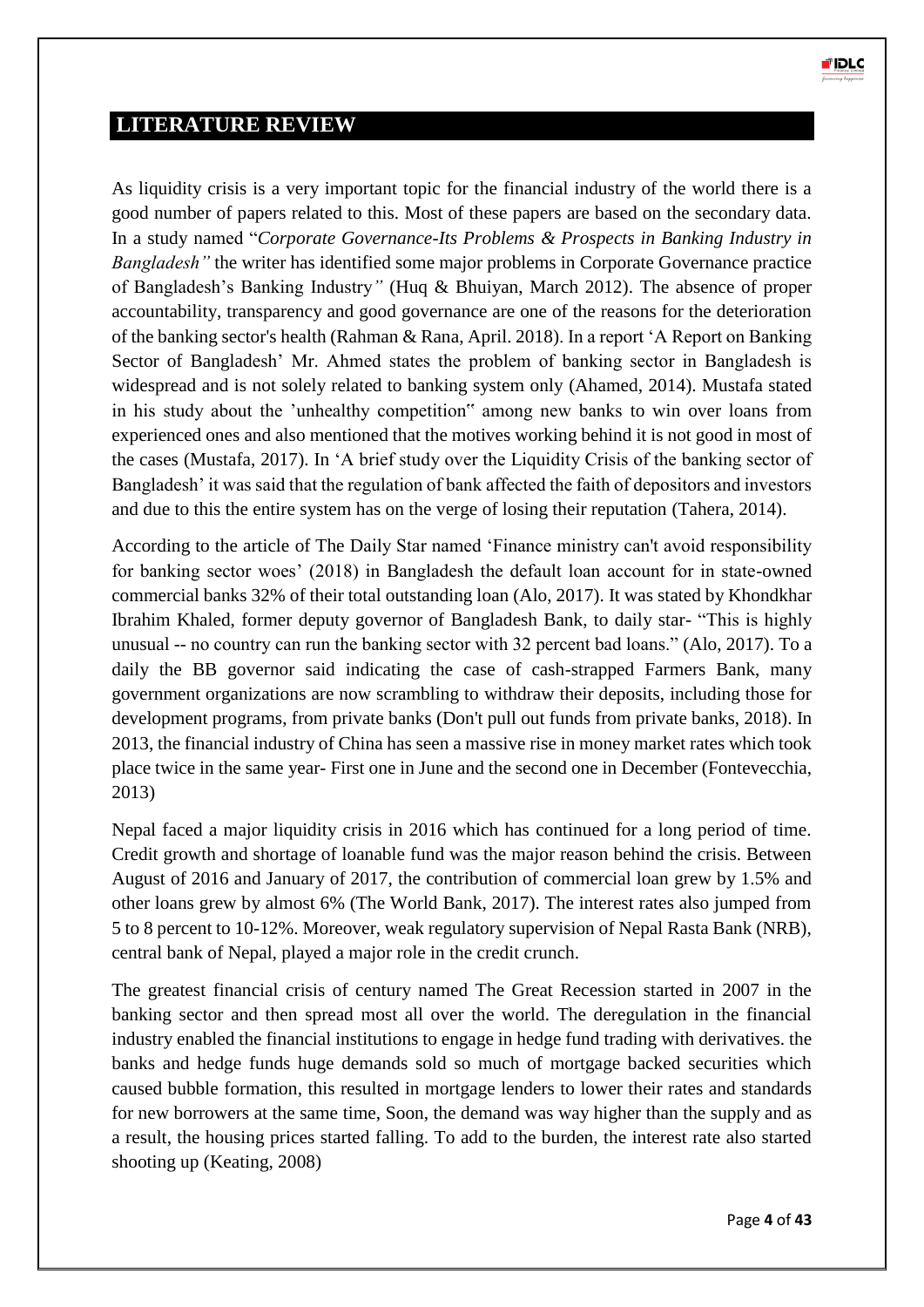

### <span id="page-13-0"></span>**BANKS AND NBFIS OF BANGLADESH:**

Financial sector of any country is one of the most important indicators of how the country's economy is doing and how developed the country is. Like most other country the financial sector of Bangladesh is one of the major sectors that has a great contribution in the economy of the country. This sector includes good number of banks and Non-banking financial institutes.

#### <span id="page-13-1"></span>*Banks*

After the independence of Bangladesh, the banking industry started its journey. At the beginning it had just 6 nationalized commercialized banks, 9 foreign banks and 3 state owned specialized banks until 1980. The Banking system was reformed in due to the serious weaknesses that threatened to destabilize the banking system, including weak asset quality and capitalization (Jahan & Muhiuddin, 2014). The private banks which entered the sector on this time horizon are also known as the first-generation banks. The banks of Bangladesh are primarily of 2 types-

- Scheduled banks are the banks those get license to operate under Bank Company Act, 1991(Amended in 2003) and there are 58 scheduled banks in Bangladesh which operate under full control and supervision of Bangladesh Bank. (Source: Bangladesh Bank). There are 6 state Owned Commercial Banks, **3** specialized banks, 40 private commercial banks, 32 conventional PCBs, 8 Islami Shariah based PCBs**,** 9 Foreign Commercial Banks (Source: Bangladesh Bank)
- Nonscheduled banks are those banks established for special reason and definite purpose and regulated under the acts that are enacted for meeting up those objectives. List of non-scheduled banks are:
	- 1. Karmashangosthan Bank
	- 2. Grameen Bank
	- 3. Jubilee Bank
	- 4. Probashi Kollyan Bank
	- 5. Palli Sanchay Ban
	- 6. Ansar VDP Unnayan Bank

(Source: Bangladesh Bank)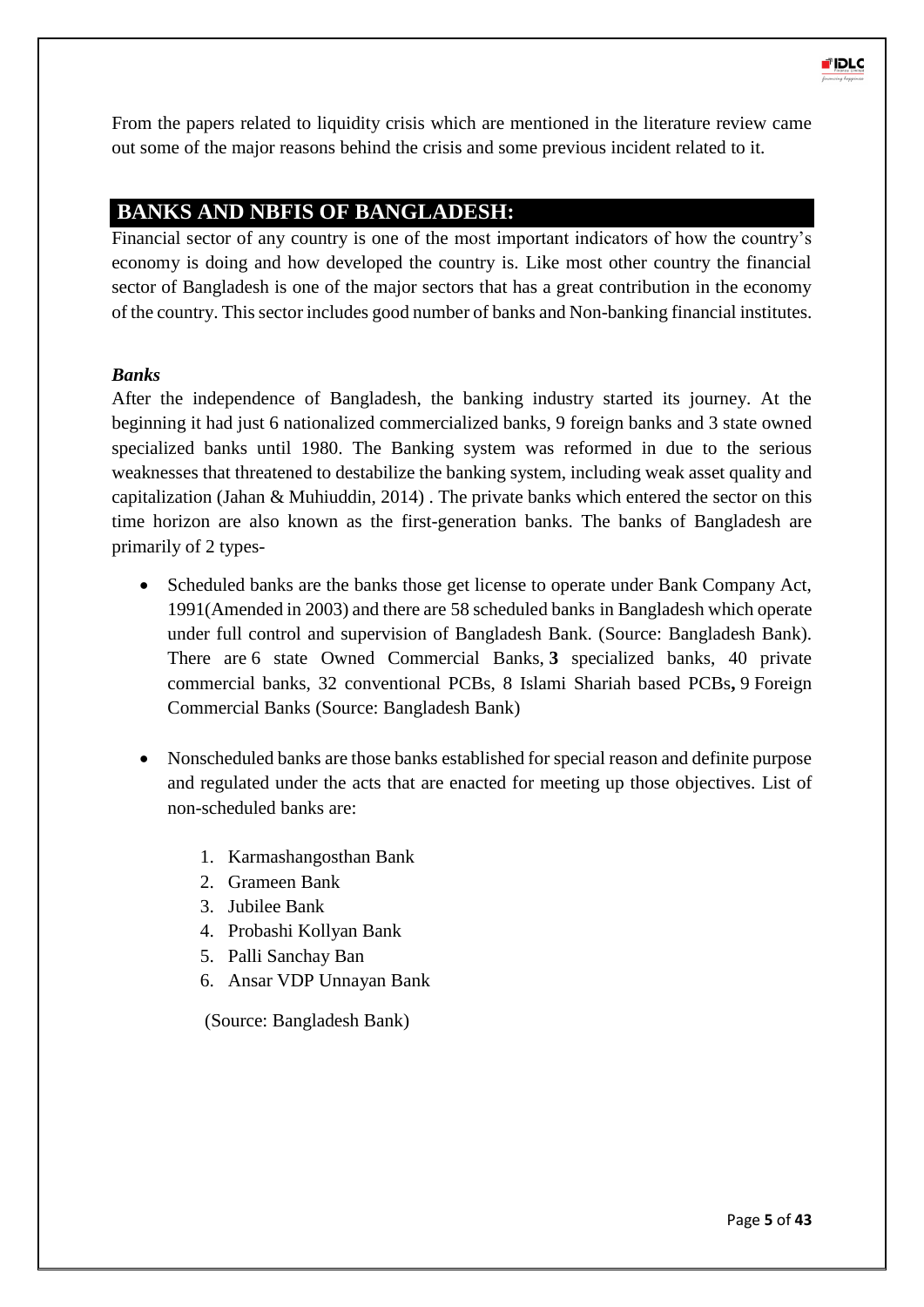

### <span id="page-14-0"></span>*Non-Banking Financial Institutes*

This part of the financial sector is regulated under Financial Institution Act, 1993 and controlled by Bangladesh Bank. The 1<sup>st</sup> NBFI was established in 1981 and now there are in total 34 NBFIs in Bangladesh among which 2 are fully government owned, 1 is subsidiary of a state-owned commercial bank, 15 are owned by private domestic initiative and 15 are owned by joint venture initiative. The major sources of the fund for the NBFIs are- Term Deposit (at least three months tenure), Credit Facility from Banks and other financial institutes, Call Money and Bond and Securitization. (Jahan & Muhiuddin, 2014).

Main differences of the activities of the NBFIs with that of banks are as followed:

- NBFIs are not allowed to issue cheques, pay-orders or demand drafts.
- FIs are not allowed to receive demand deposits,
- FIs are not allowed to be involved in foreign exchange financing,
- FIs are allowed to conduct their business operations with diversified financing modes like syndicated financing, bridge financing, lease financing, securitization instruments, private placement of equity etc (Source: Bangladesh Bank)

The thing that is common between the NBFIs and banks is that the general services which are provided by the banks and NBFIs are receiving deposits and advancing loans. However, there are variations in ways the banks and NBFIs cater the services.

# <span id="page-14-1"></span>**LIQUIDITY CRISIS**

Liquidity crisis is a financial situation in which financial Institute or banks lack liquid assets necessary to meet the short-term obligations. In simple words the financial sectors couldn't disburse loans and on a more serious note they failed to pay back the people on the maturity period who have deposited money in the banks or NBFIs. For the economy, liquidity crisis is when the two main sources of liquidity for the economy decrease the number of loans they make or stop making loans altogether (Tahera, 2014)

#### <span id="page-14-2"></span>*Cause of the Recent Liquidity Crisis*

In June 2017, the Bangladesh's financial sector started facing a problem- over surplus liquidity. One of the reasons behind this could be the fact that the investors did not see alluring investment in the private sector and might be due to the proximity to the election year. The problem pushed some banks to decrease their deposits as they did not want to increase their surplus liquid burden further. But the situation changed in September when the banks and NBFIs of the country started assuming the present crisis. The reasons behind their prediction were the decline in liquidity surplus and significant growth in the private sector loan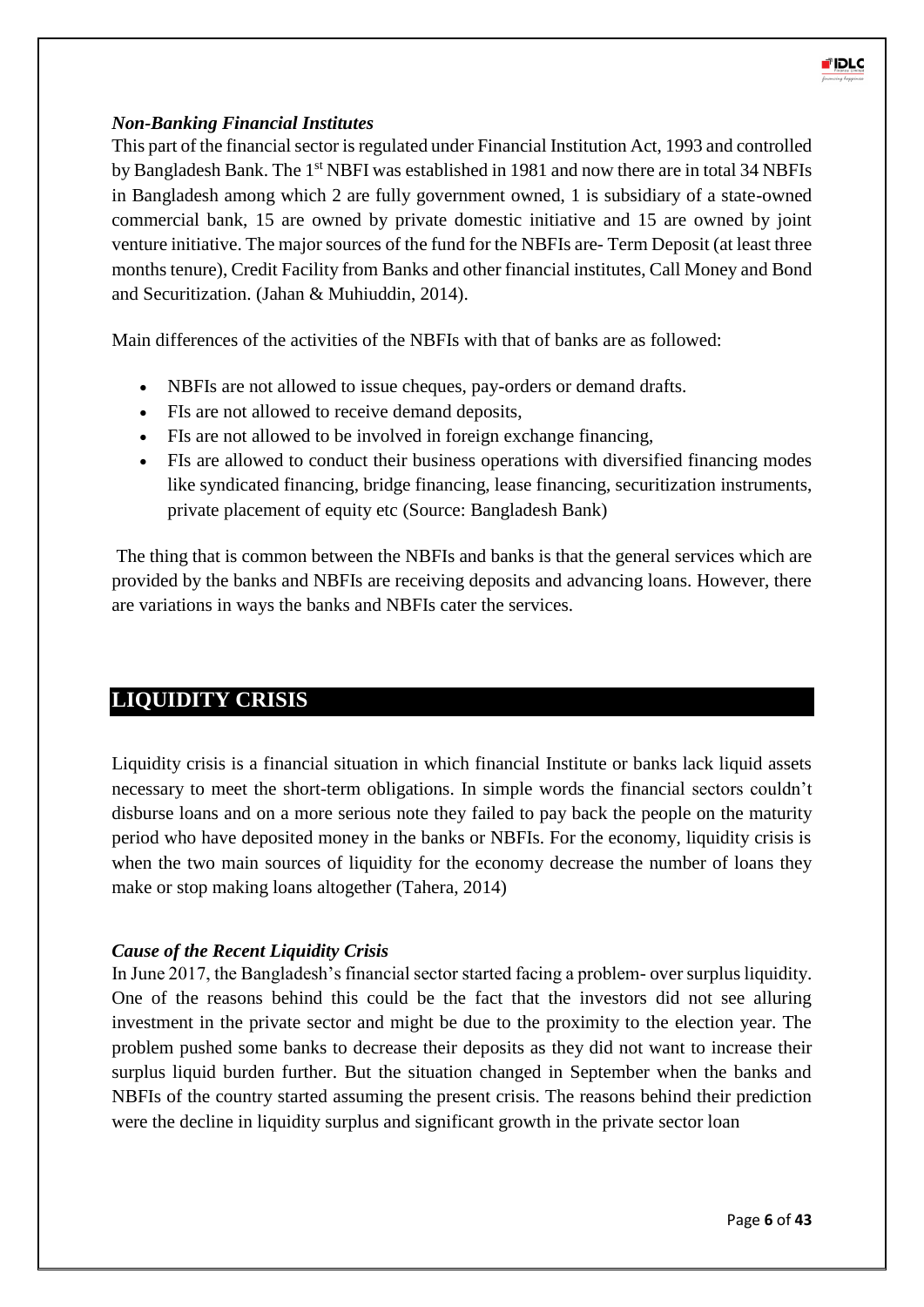# **Public Sector Loan Growth** 25.00% 19.84%



*Figure 1 Public sector loan growth leading up to the crisis (Source BB)*

<span id="page-15-0"></span>

*Figure 2 Surplus Liquidity leading up to the crisis (Source BB)*

<span id="page-15-1"></span>One the other hand, some other reasons behind this sharp liquidity crisis can be the political interventions in various levels, corrupted & unethical practices, and unhealthy competition among banks. (Rahman & Rana, 2018). Furthermore, initial signs of this situation were clear from the growth of credit and deposit. According to BIBM, the year on growth of credit and deposit were 12.7 and 12.6 respectively, however, the gap widened significantly at the end of the year. In December 2017, the credit growth was 18% compared to 10.6% growth of deposit.

(Retrieved from<https://www.bibm.org.bd/publication.php?category=9> )

The current liquidity crisis was not caused by one or two reasons; rather, it was caused by a culmination of different reasons. After a good amount of secondary research and talking with the treasury department of IDLC Finance Limited the following reasons were found –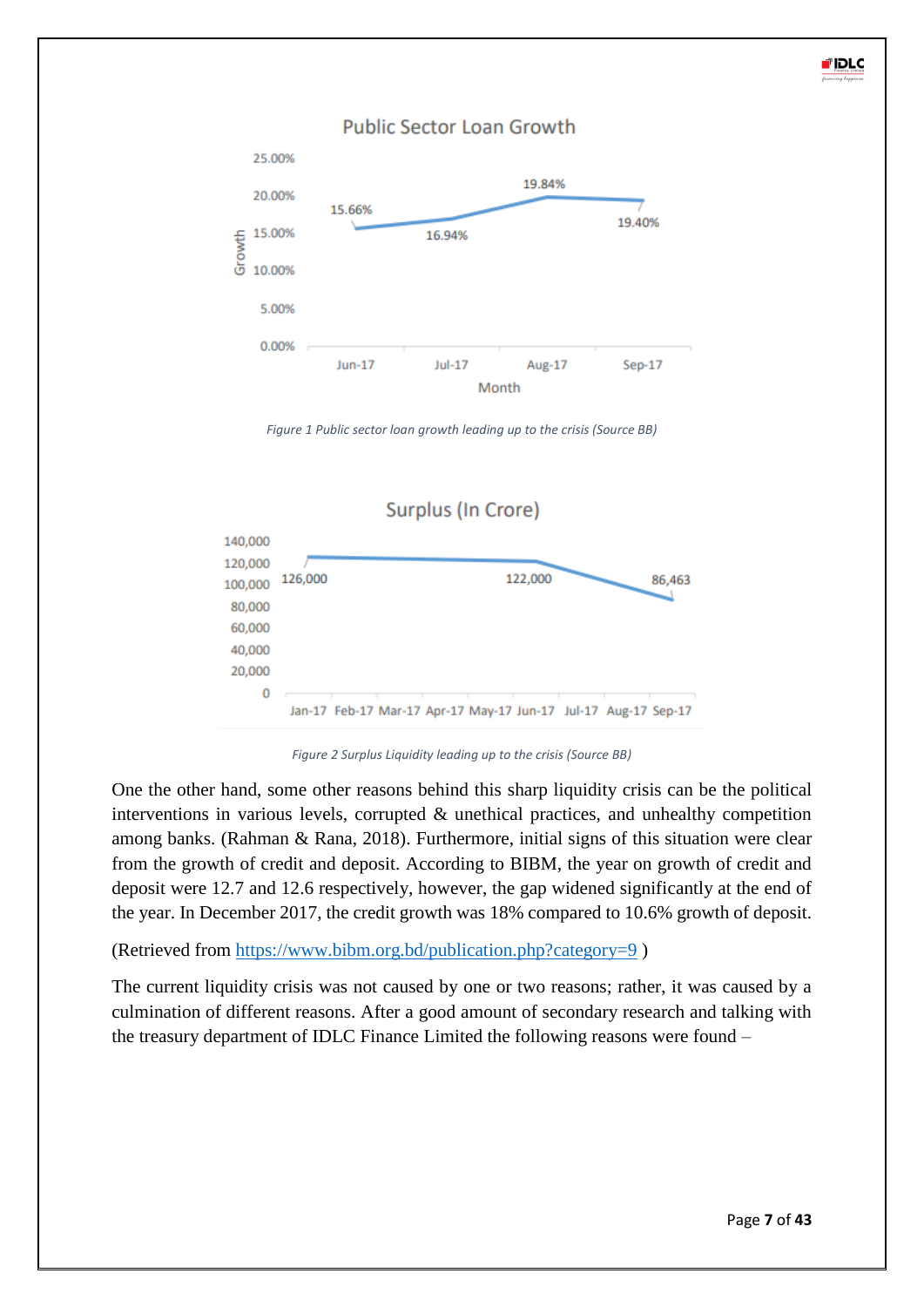



*Figure 3 Primary cause of the liquidity crisis*

### <span id="page-16-1"></span><span id="page-16-0"></span>*Increased Non-Performing Loans*

The quality of the loan is one of the most significant reasons that caused the current liquidity crisis. Due to sluggish financial sector and excess liquidity in mid-2017, the financial institutions went for aggressive lending. As a result, the NPL grew by 19% last year and NPL amount has reached a record high at the end of 2017 and the trend continued in the first quarter of 2018.

(Retrieved from [https://www.bb.org.bd/pub/research/sp\\_research\\_work/srw1702.pdf\)](https://www.bb.org.bd/pub/research/sp_research_work/srw1702.pdf)

The situation aggravated the lending strategy of the financial institutions. They chose to disburse huge amount of loans to large corporate organization and not to the SME sector. BB's information shows, 55 banks provided Tk3.5 lakhs crore to big businesses, which is 36% of the total loans given. If a loan amount is more than 10% of a bank's paid-up capital, then it is considered as a big loan (Source: Bangladesh Bank)



<span id="page-16-2"></span>*Figure 4 Amount of non-performing loan (Source BB)*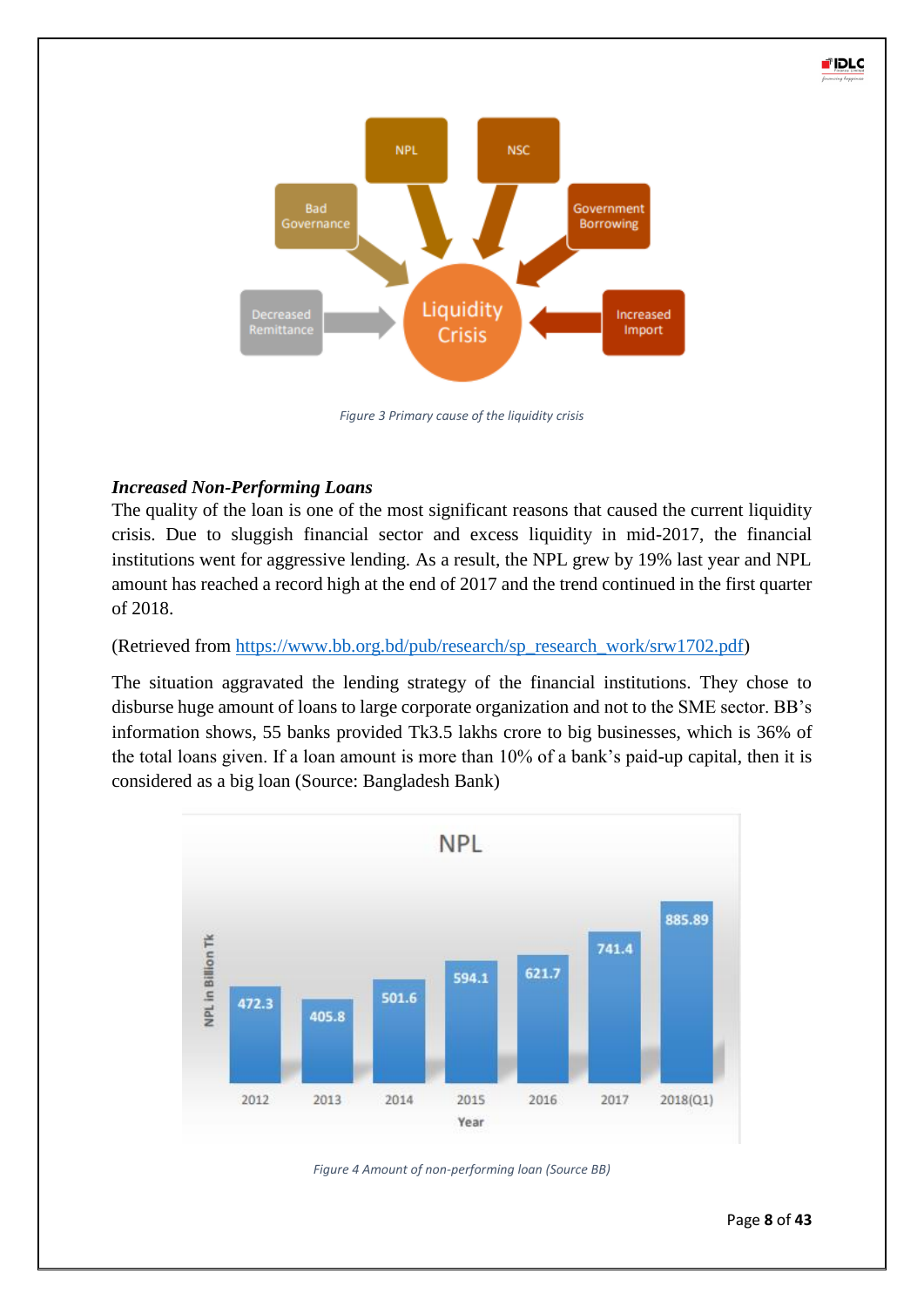

Without the permission of BB Commercial Banks are not allowed to give more than 15% loan of the paid-up capital to a single client. According to the banking law, a single client cannot get more than 25% loan of the bank's paid-up capital but banks gave more than 25% loan to powerful individual clients, breaking the banking rules (Roy, 2018).

In 2017, the state-owned banks disbursed 40% of their credit to big borrowers, while the number for private commercial banks was 40%, specialized banks was 65% and foreign commercial was banks 73% (Islam, 2018). The NPL situation for the state-owned banks are worse. The six-state owned contributed to 49% of total NPL in the first quarter of 2018 (Islam, 2018).



# **NPL Distibution among banks**

*Figure 5 Non-performing loan distribution among banks*

### <span id="page-17-1"></span><span id="page-17-0"></span>*Increased investment in National Saving Certificate*

Increased investment in National Saving Certificate's is another significant reason that greatly contributed to the recent liquidity crisis. In 2017 there was a jump in number of increase in the national saving certificate investment.

*Table 1 Net investment in national saving certificates (Source BB)*

| <b>Fiscal Year</b>              | Net Investment in NSC (Tk in Crore) |
|---------------------------------|-------------------------------------|
| 2012-2013                       | 773                                 |
| 2013-2014                       | 11,707                              |
| 2014-2015                       | 28,733                              |
| 2015-2016                       | 33,688                              |
| 2016-2017                       | 52,327                              |
| 2017-2018* (Up to January 2018) | 51,000                              |

The high interest rates increased investment in the NSC. As no other the financial institutions can match with the risk-free interest rates of the NSC provided by Bangladesh Bank, people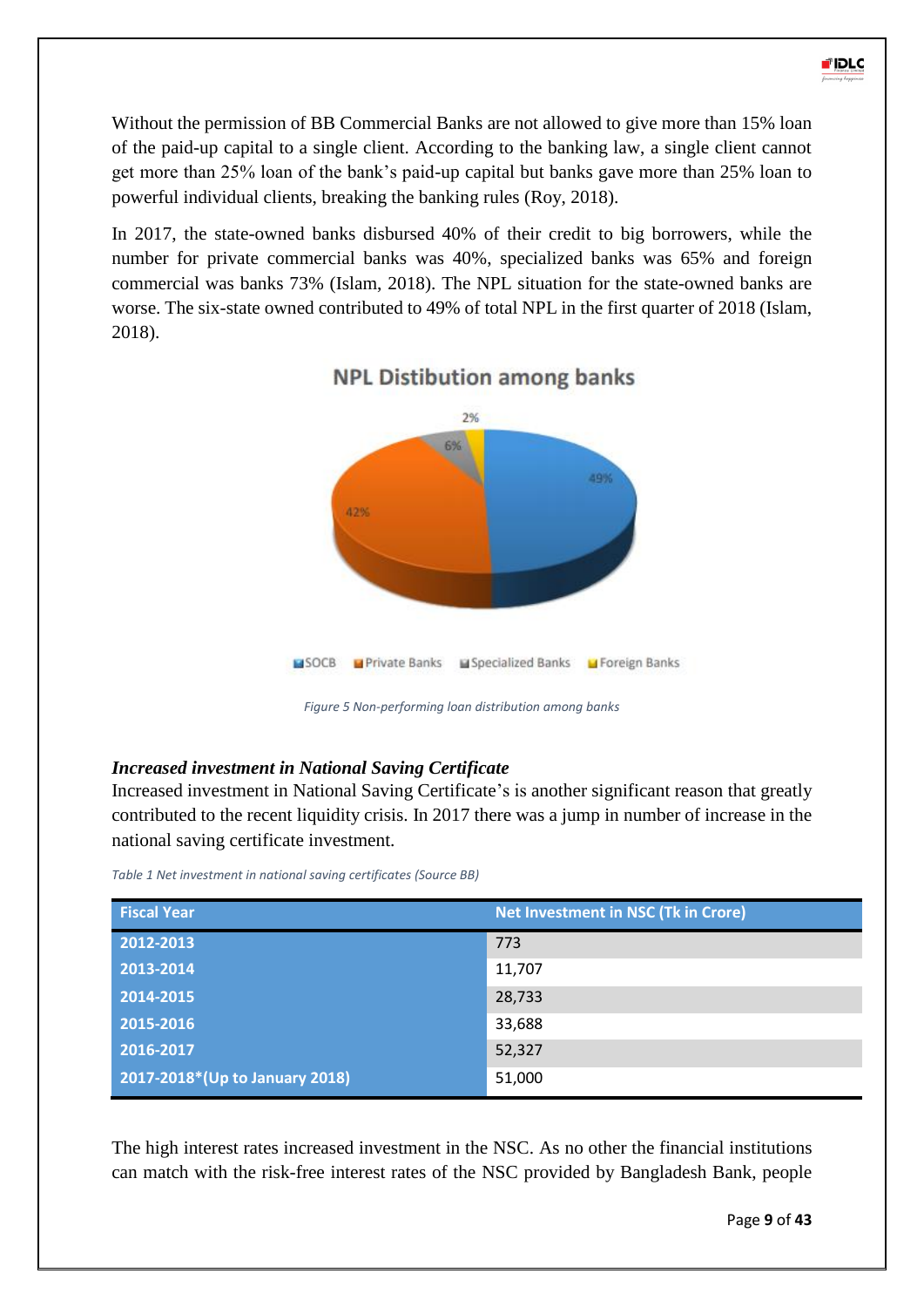

took money out of the bank accounts and invested in the riskless NSC and this step taken by the people resulted in transfer of funds out of the financial institutions, instigating the liquidity crisis.



*Figure 6 Difference in interest rate (Source BB)*

#### <span id="page-18-1"></span><span id="page-18-0"></span>*Restructuring of Advance Deposit Ratio*

Because of as the continuous aggressive lending most of the financial institutions crossed the advanced deposit ratio (ADR) imposed on them. The ADR for conventional banks was 85% and for Shariah based banks, it was 90%. ADR means the amount of money financial institutions can lend against the amount deposited (Islam, 2018). 85% ADR means that an institution can lend 85 taka only if it receives 100 taka. In term of earning profit and taking aggressive lending strategy, many banks crossed their ADR limit and among them, some of the conventional banks even reached 90% (Islam, 2018). That brings the situation of January of 2018, when the Central Bank of Bangladesh had to put halt in the aggressive lending by reducing the ADR. For conventional banks, the ratio was reduced to 83.5% and for the Shariah based banks; the ratio was reduced to 89% (Islam, 2018). Furthermore, the banks were instructed to fall within the limit by June 2018. However, this strategy kind of back fired and had a negative effect on the liquidity crisis and further deteriorated the situation. Many institutions were well above the limit, further decrease made their situation even worse as they could not further lend money as they used to. This caused the borrowers not get the money that they required.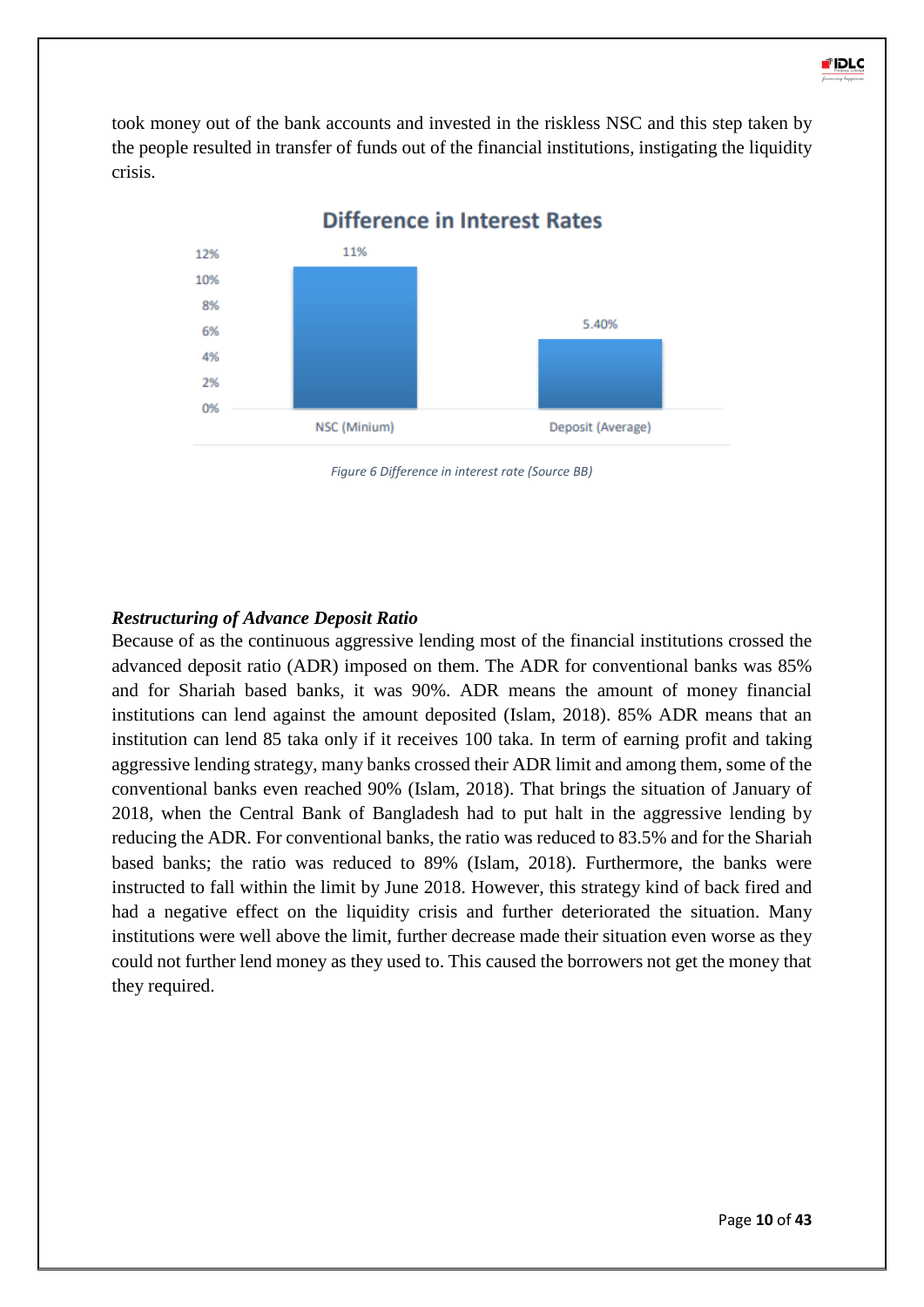

*Figure 7 Change in ADR causing liquidity crisis*

### <span id="page-19-1"></span><span id="page-19-0"></span>*Increased Import*

In January of 2018, Bangladesh experienced the highest ever import in the history which accounted for approximately 410 billion BDT. (Source: World Bank Data)



*Figure 8 Money spent on imports (Source: Trading economics)*

<span id="page-19-2"></span>The increase in import was result of various factors. In the 2nd half of 2017, the country faced an acute flood which proceeded with shortage of staple items. This phenomenon resulted in an increased food import. As of December 2017, the food import increased by a staggering 247% from July. Moreover, Bangladesh is in a developing phase that requires a significant amount of infrastructure construction. During the aforementioned period, import of infrastructure machinery and construction materials grew by 40% and 18% respectively. Additionally, the increase in oil price in the international market and increased oil import caused the oil import to go up 35%.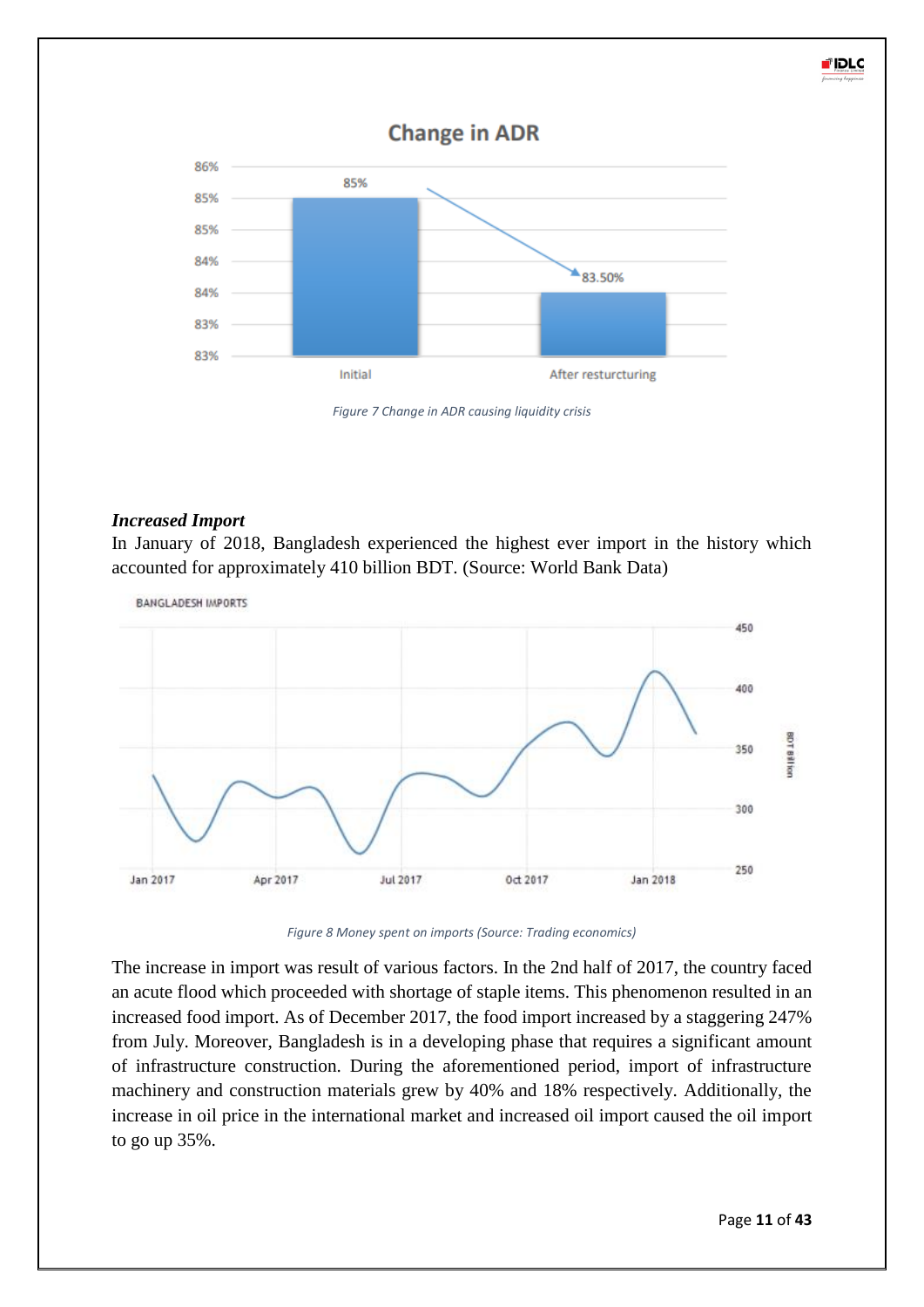

#### <span id="page-20-0"></span>*Decreased Remittance*

As 2017 had the lowest remittance inflow in last 6 years, this was another major reason behind the recent liquidity crisis.



**Remittance inflow (in Billion USD)** 

<span id="page-20-1"></span>The reason behind this could be the use of illegal channel for sending the money back to Bangladesh as it is cheaper than the banks. It resulted in decrease in the amount of remittance through formal channel and at the same time reduction of the foreign currency reserve of the banks. The reduced remittance together with the increased imports posed a significant impact on the liquidity of the banks. In the situation of liquidity crisis, banks are supposed to sell dollars for local currency. But in this case banks are faced with shortage of foreign currency due to decreased remittance and increased imports, so the financial institutions are unable to do so and therefore playing a crucial role in the liquidity crisis of the country. Moreover, low remittance and export growth compared to high import growth have put a pressure on the foreign exchange rate. The BB injected about \$1.5 billion in the foreign currency market to keep the exchange rate stable and as a result, more than BDT 12,000 crore flowed to the central bank from banks putting more bricks on the wall of liquidity crisis (Don't pull out funds from private banks, 2018).

*Figure 9 Remittance inflow leading up to the crisis (Source: BB)*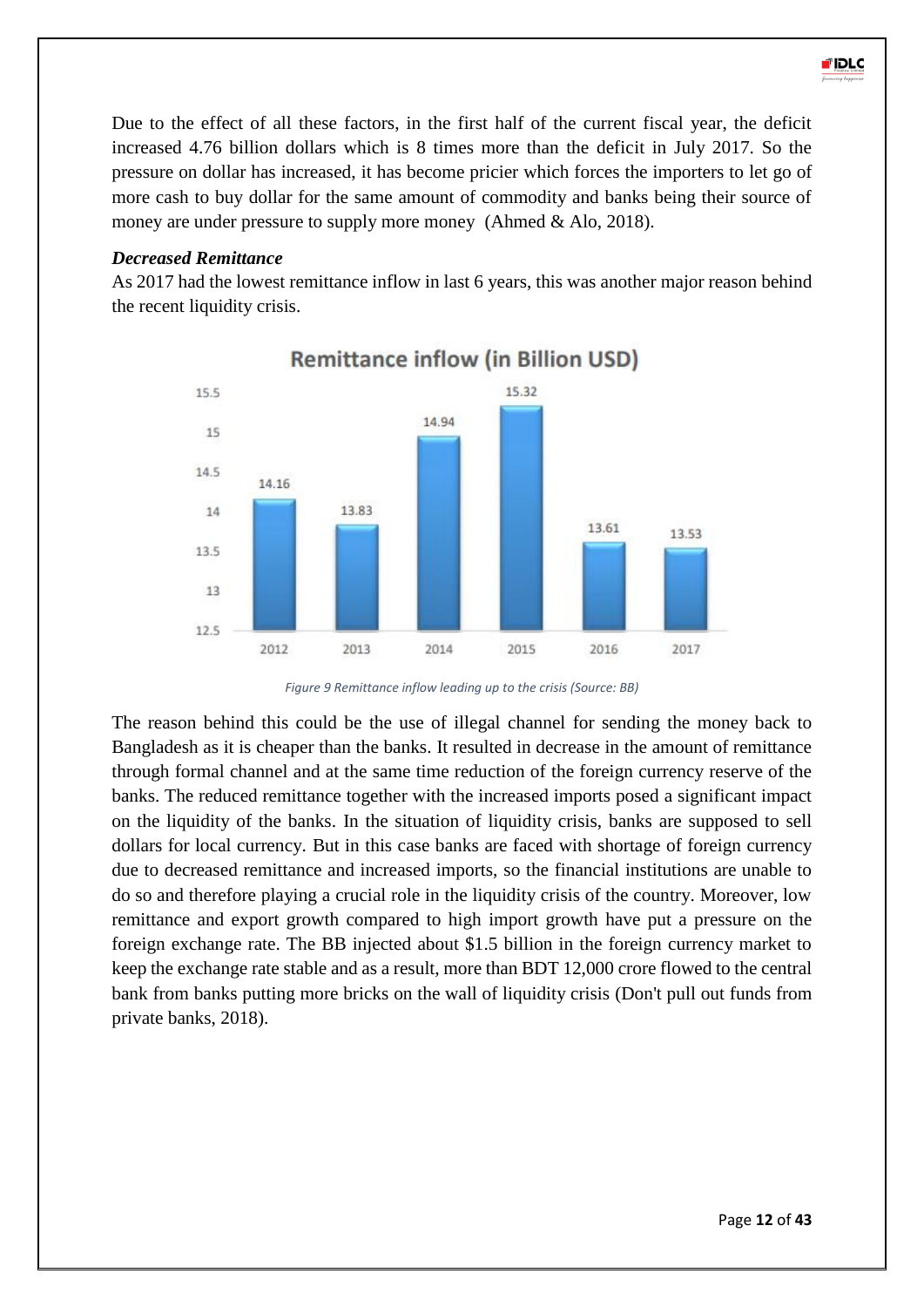

#### <span id="page-21-0"></span>*Government Borrowings*

The government's gross borrowing from the banking system has also increased to finance budget deficit partly for the current fiscal year.( Source Bangladesh Bank) The government's net bank borrowing is Tk 216.69 billion as on April 26 which is at a negative level, mainly due to higher growth in the savings certificate sales, (Source central bank's report). The government's bank-borrowing target of Tk 282.03 billion for the FY 2017-18 has to partly finance the budget deficit (Islam S. , 2018). This means that to finance the budget deficit there could be more borrowings by the Government. The government plans to borrow Tk 208.87 billion through issuing long-term bonds and the remaining Tk 73.16 billion through T-bills (Islam S. , 2018).

#### <span id="page-21-1"></span>*Bad Governance*

The epicenter of the current liquidity crunch was the mess surrounding The Farmer's Bank's situation. There were other 4th generation bank such as NRB and some state banks faced and played a major role in spreading the crisis throughout the financial sector due to bad governance. It is also said that Bangladesh Bank, the banking sector regulatory authority, is unable to work independently and cannot exercise its power. According to Dr. Zahid Hussain, eligible borrowers are denied loans as the board sanctions loan on the basis of political consideration or family connections, most banks suffer from a liquidity crisis (Chakma, 2017). Sometimes even a depositor's cheque bounces because of disbursement of bad loans and ultimately depositors are losing their trust in banks Former governor of Bangladesh Bank, Dr. Saleh Uddin Ahmed indicated that lack of governance in the financial institutions as many banks are not run by skillful bankers (Ahmed D. S.). Furthermore, the central bank is also unable to control many banks as they are run by powerful people.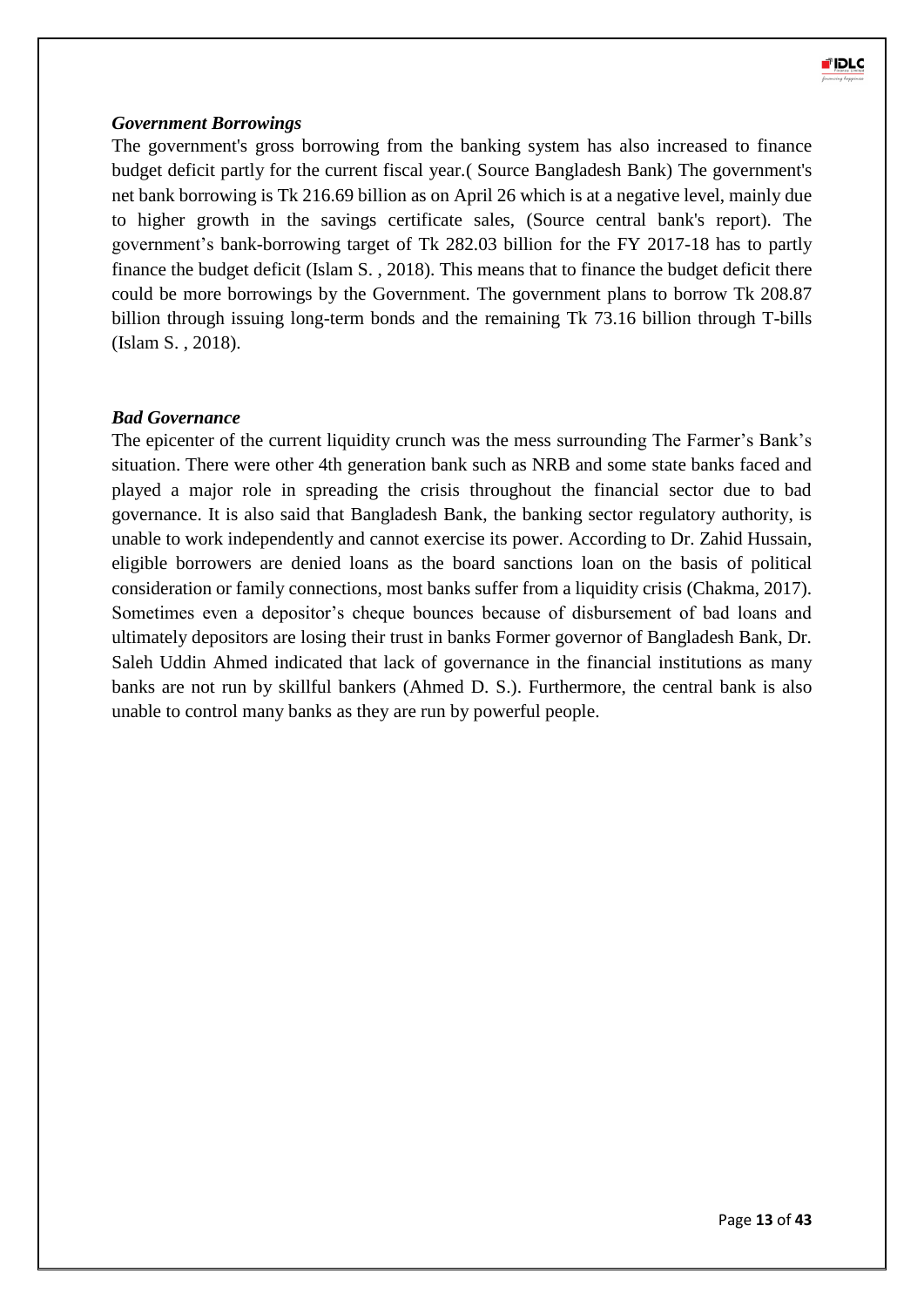# <span id="page-22-0"></span>**IMPACTS ON THE SHORT RUN**

Even though the liquidity crisis is still ongoing, it already had a few impacts on the financial industry and the development of the country. The impacts are as follows:

- Increase Deposit rate
- Increased interest rate
- Increased money market rate
- Halted Expansion of MFIs

The mentioned impacts are cascaded impacts of one another.



*Figure 10 Impacts of the liquidity crisis*

#### <span id="page-22-2"></span><span id="page-22-1"></span>*Increase in Deposit Rate*

One of the major effects of the liquidity crisis on the financial sector of Bangladesh is that it drove the deposit rate high.

As the liquidity crisis started growing, many financial institutions were unable to honor checks from their clients and due to shortage of money; they were also unable to disburse loans. It impacted their profitability as loans are the main source of income for many financial institutions. Therefore, to continue their services properly, the financial institutions had to raise money and one of the major sources of money for them is deposit. Furthermore, in a circular in January of 2018, Bangladesh Bank slashed by the advance to-deposit ratio (ADR) to 83.5% from existing 85% (89% from 90% for Shariah based banks) by June of 2018 (Islam S. , 2018).

Page **14** of **43**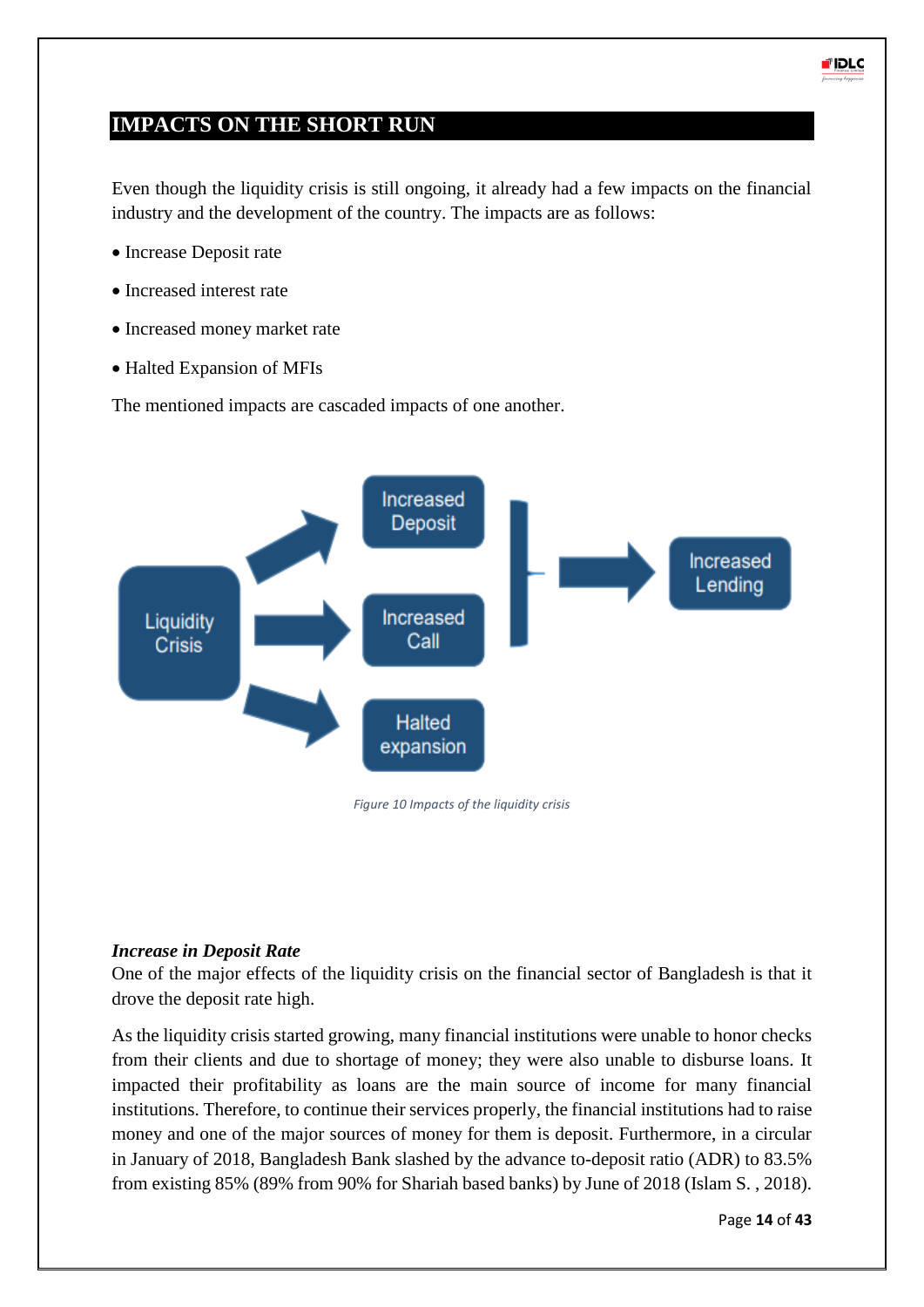

This was done to hold back excessive lending. but the decision also pressurized the banks to collect more deposit to meet the ADR as they had already crossed the previous ADR (Islam S. , 2018).

For raising money through deposits, the financial institutions had to compete with the attractive rate of the national saving tools. As the national saving tools were already providing very high return and that too without any risk, the financial institutions had to raise their interest rate more than the national saving tools. As a result, they had to increase the returns to the customers for deposits. The average 1-year deposit rate in mid-2017 was 5.4% where currently (As of 23rd May 2018), the average 1-year deposit rate is 9% with highest of 13%. (Source: Bangladesh Bank) The details are attached in Appendix B.

|           | 1 month | 3 month        | 6 month | $\frac{1}{2}$ year | 2 year | 3 year |
|-----------|---------|----------------|---------|--------------------|--------|--------|
| Average   |         |                |         |                    |        |        |
| Minimum   |         |                |         |                    |        |        |
| Maximum 9 |         | $\overline{2}$ |         |                    |        | 13     |

*Table 2 Deposit rate as of 23rd May, 2018. (Source Bankcomparebd)*

#### <span id="page-23-0"></span>*Increased Call Money Rate*

The liquidity crisis also had a major impact on the call money rate in the financial industry of Bangladesh. Call money rate is the rate of overnight borrowing of money by a bank or nonbanking financial institution from the banking system to meet up the urgent demand of funds. In a financial institution, the treasury department handles the call money borrowing. When the liquidity crisis struck hard, the financial institutions were in dire need of money to meet their urgent demands on a regular basis. This prompted Bangladesh Bank to raise the limit of the call money borrowing rate. As a result, the call money borrowing rate also increased.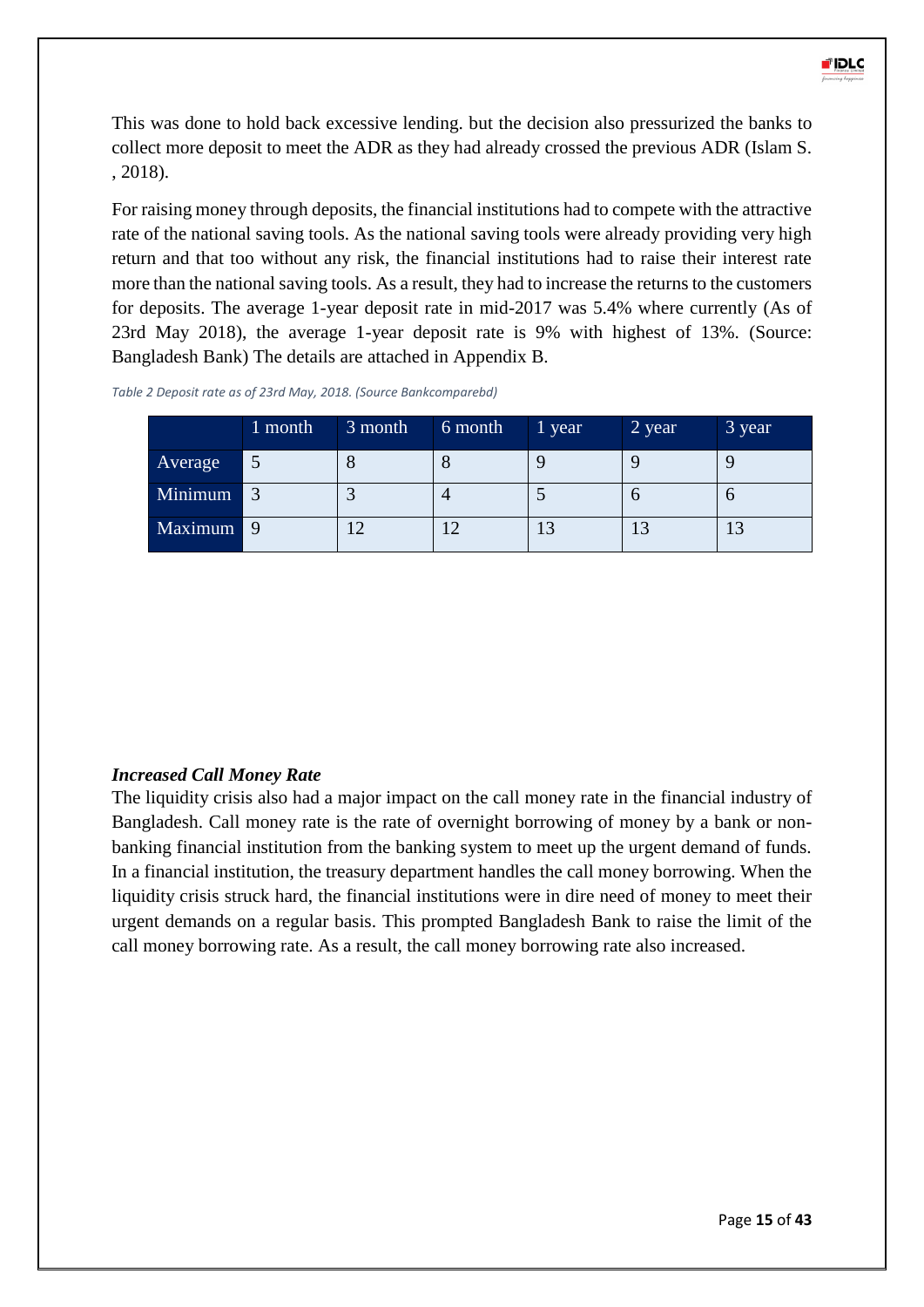

*Figure 11 Weighted average of call money rate (Source: BB)*

<span id="page-24-1"></span>The money market of Bangladesh saw a rise in the call money rate from January of 2018 when the crisis got intensified. The rate reached a record high of 4.56% in April 2018. However, the in the later part of the month, the call money rate started decreasing. According to the industry insiders, the dip in call money rate was caused by the injection of 10,000 cr BDT in the banking system by the Bangladesh bank. However, they also stated that this will not have any impact on the lending rate and termed it as a "temporary phenomenon". The details of call money rate can be found in Appendix A.

#### <span id="page-24-0"></span>*Increased Lending Rate*

The increased deposit rate, mentioned earlier, had a great impact on the lending rate industry of Bangladesh. Major sources of fund management are deposits and lending for the financial institutions. For lending, the financial institutions calculate the rate as:

### Lending Rate =  $Cost of Fund + Operational$  Expense + Profit Margin

For lenders, such as banks and non-banking financial institutions, cost of funds is determined by the interest rate paid to depositors on financial products, including savings accounts and time deposits, call money rate, effect of CRR and SLR. During the crisis the financial institutions are required to spend more to acquire fund, the cost of the fund is increasing. Thus, this increasing cost of fund is having a direct impact on the lending rate.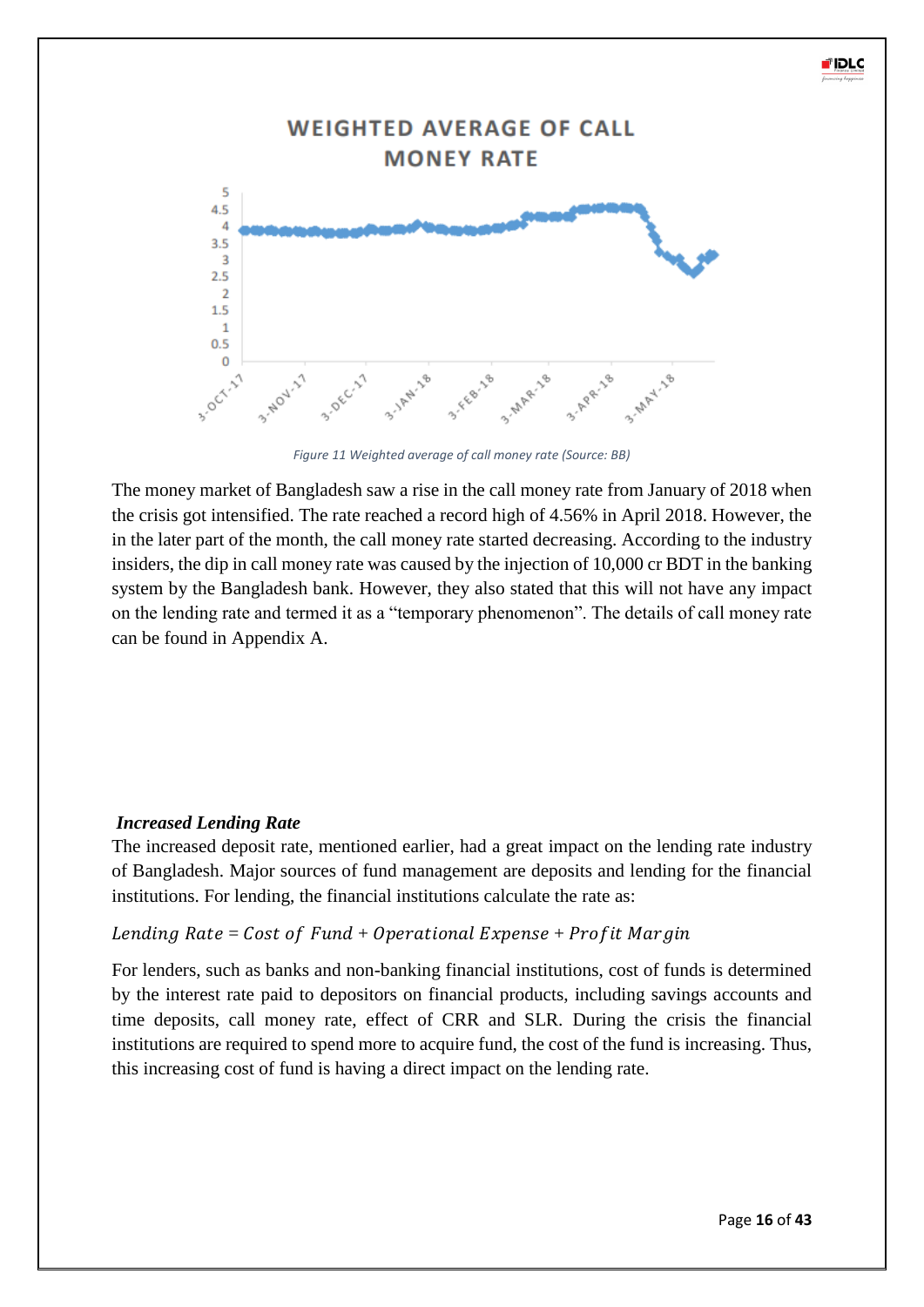

*Figure 12 Weighted Average of lending rate (Source BB)*

<span id="page-25-1"></span>As the interest rates while disbursing the loans are high, the weighted average of the lending rate is increasing gradually. The interest rates, however, differ from the type of loans and also the industry. As a result, there is no specific lending rate that can be quoted. According to Bangladesh Bank data, currently the interest highest documented interest rate is as high as 17% to small enterprise segment. (Source: Bangladesh Bank) The available lending rates attached in the appendix.

#### <span id="page-25-0"></span>*Halted Expansion on MFIs*

The ongoing liquidity crisis has not only hit the large banks and clients but also the micro financial institutions and entrepreneurs. The crisis has posed a question over the smooth credit flow in favor of the micro entrepreneurs. The effect is more felt in the agriculture and micro loans segment.

Due to the liquidity crisis, the expansion of the micro finance institutions is hampered significantly as they are not able to cope up with the demand. The reason for this is that the MFIs rely on the conventional financial institutions for the source of fund. As the sector is facing a liquidity crunch, they are unable to lend money to the MFIs causing the demand of micro loans to surpass the supply.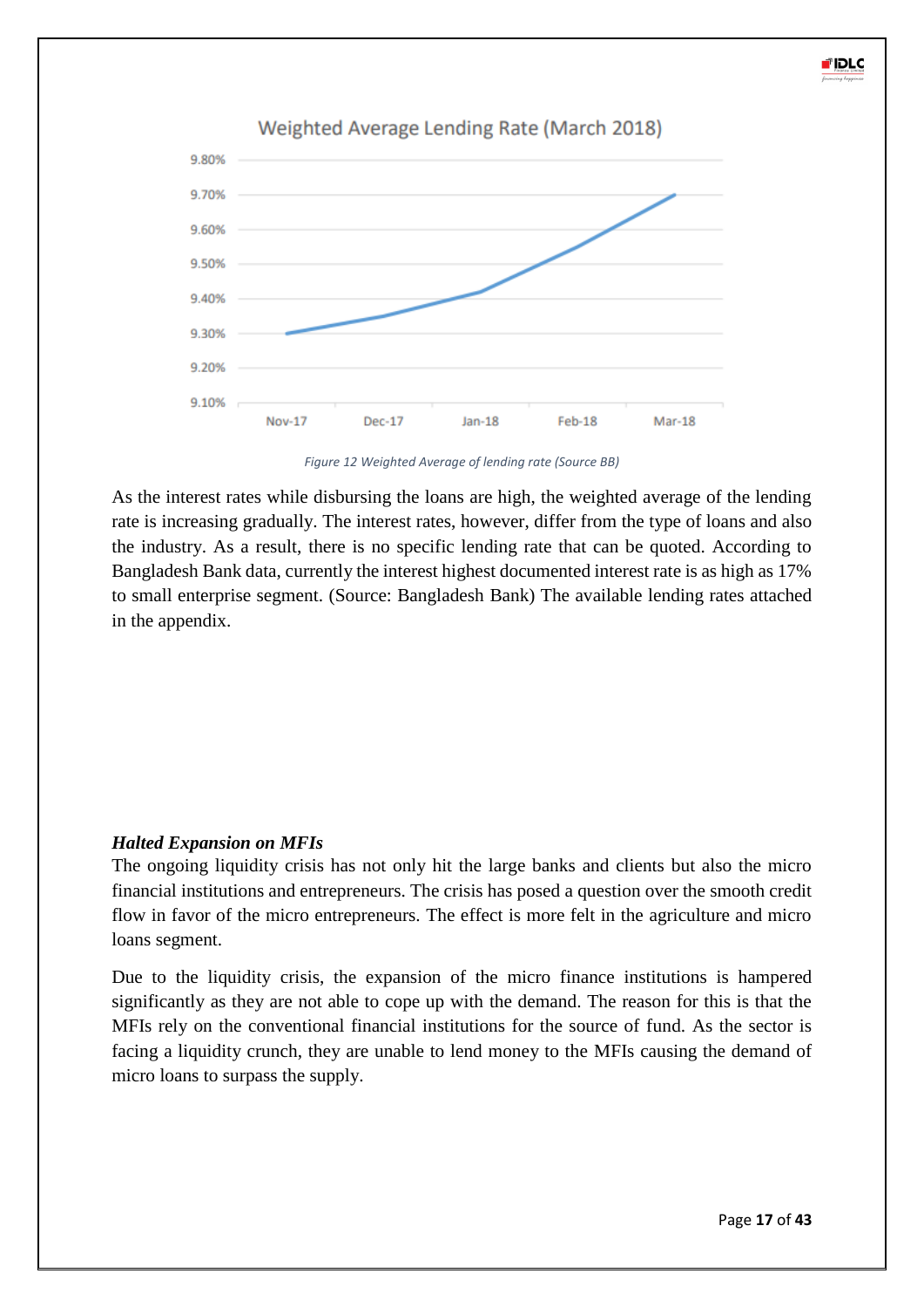

#### <span id="page-26-0"></span>*Government Steps*

The financial sector in Bangladesh has been facing a liquidity crisis and as a result, the interest rates are one the rise. In order to solve the problem, the authorities have taken two major decisions to control the situation. The first decision is, 50% of government organizations funds will be kept in private banks which was previously 25% only as the government organizations had to keep 75% of their funds in state owned banks (Mowla, 2018).

The second step was, the Cash Reserve Ratio (CRR) in private banks will be decrease to 1%. 5.5% from existing 6.5%. The change in CRR means that 10,000 crore BDT has been injected to the banking system. Injection of such amount of money can enable the financial institutions to lend money and may stop further increase of interest rates (Mowla, 2018).

Furthermore, the ADR has been reverted back to 85% and the financial institutions are asked to bring their advance to deposit ratio within the prescribed limit which increased after the change of ADR limit to mitigate the crisis.

Apart from this, the policy system of central bank has increased the duration of repurchase agreement (repo) in order to control the skyrocketing interest rates. According to the current law, if banks borrow money from the central bank, they can keep the money for seven days at highest. There have been discussions about extending the duration to 28 days. The decision has been made to bring down the repo rate of interest to 6% instead of 6.75% as well (Mowla, 2018).

To tackle the lending rates, The BB reduced the interest rate spread, the difference between interest rates on borrowing and lending, to 4 percentage points from 5 27 percentage points on 31st May 2018. The BB noticed that a number of banks increased lending rates frequently, thus creating additional payment burden. For the benefit of the customers, the central bank ordered banks to keep the interest rates fixed on those loans for which interest rates are already 'fixed'. But floating rate loans can be increased once in a year subject to three months prior notice to the clients (Mowla, 2018).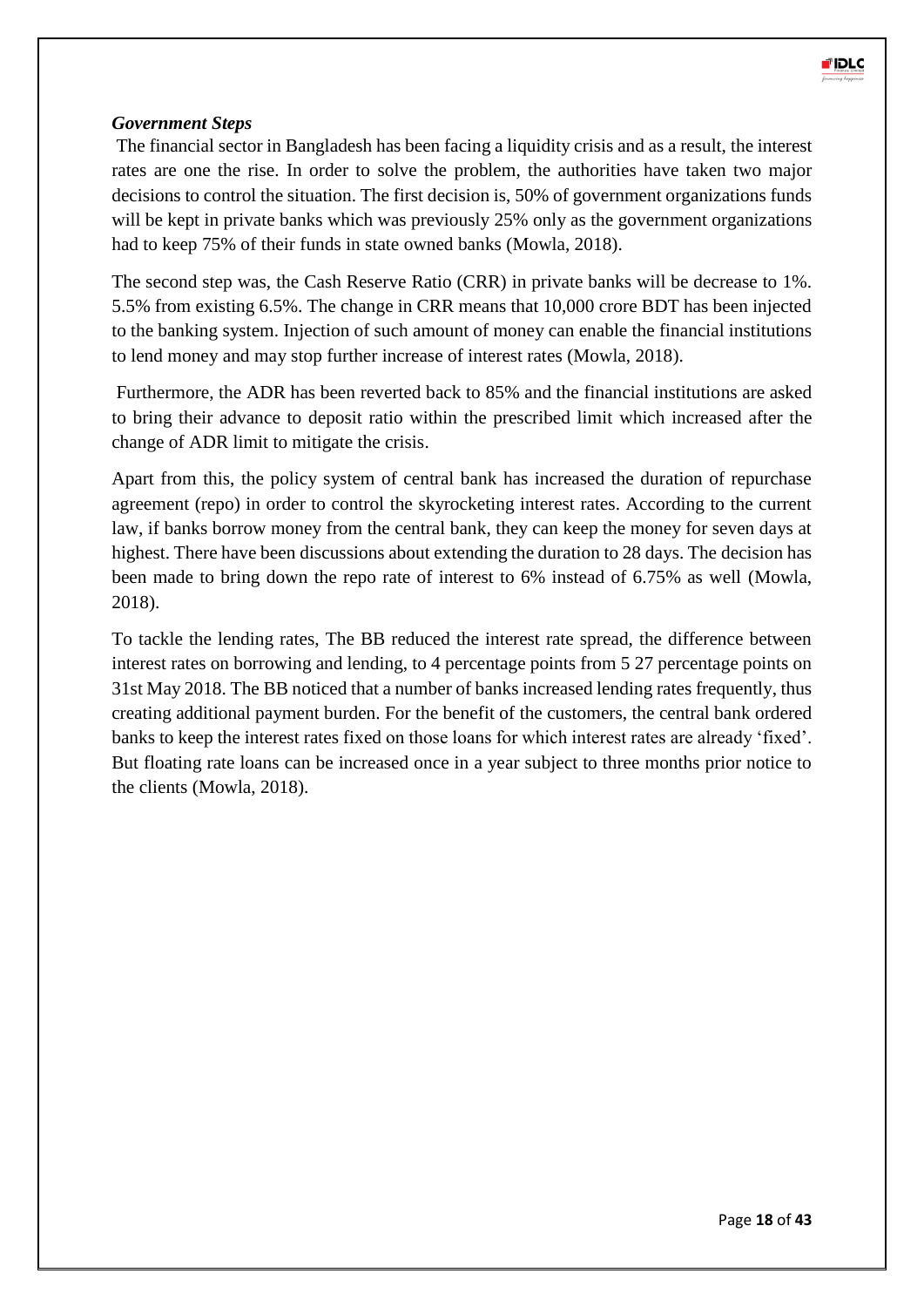# <span id="page-27-0"></span>**POTENTIAL LONG RUN IMPACTS ON THE ECONOMY OF BANGLADESH**

Currently, the ongoing liquidity crisis is having its impact in the in the short run. The government of Bangladesh is taking steps so that the crisis is not prolonged. However, if the crisis goes on for a longer period of time, it could have significant impacts on the economy. The impacts could be as follows:

- Reduced GDP growth
- Increased price of commodity

### <span id="page-27-1"></span>*Reduced GDP Growth*

If the crisis goes on for a longer period of time, it can reduce the GDP growth of the country. As mentioned in the earlier parts, the lending rate went up due to the crisis. Due to the increase in lending rate, the business owners are unable to take their desired amount of loans as it would cost them more. As a result, the expansion projects of different businesses are halted. Thus, this can constrain a country from producing more and therefore the rate of growth of domestic product slows down. This will ultimately have impact on the GDP growth of the country and can cause the GDP growth rate to decrease.

#### <span id="page-27-2"></span>*Increased Price of Commodity*

The liquidity crisis also has a significant impact on the price of the commodity in the marketplace. This effect also comes down to the effect of increased lending rate. If the lending rate continues to be high, then the cost of production of a certain item increase. As the primary target of a business is to make as much profit as possible, they will set higher price to obtain profit. Therefore, the prolonged crisis can increase the prices of commodity on the market.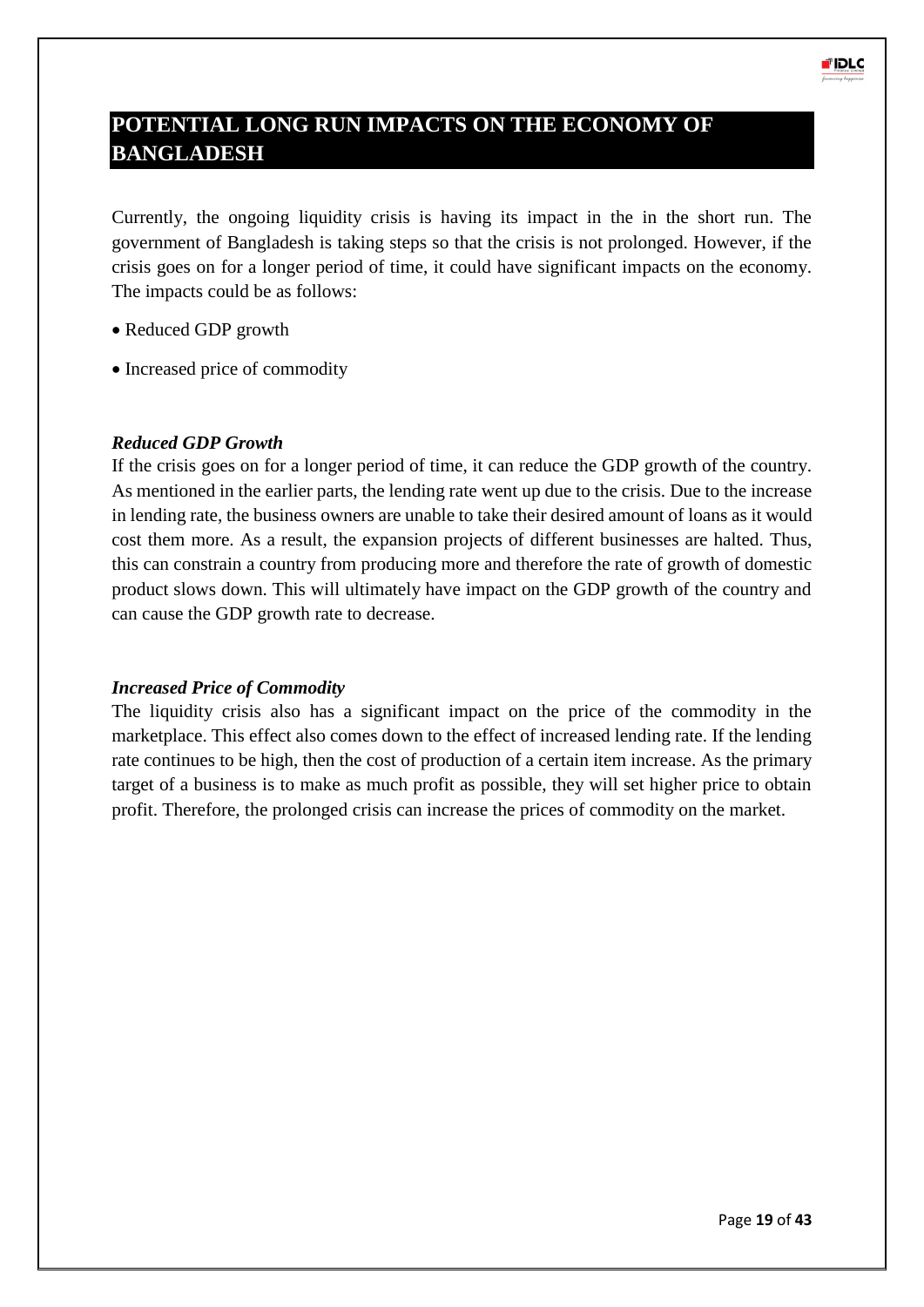# <span id="page-28-0"></span>**FINDINGS**

### <span id="page-28-1"></span>*Major reasons behind the recent liquidity crisis*

- Increased Non-performing Loans
- Investing in National Saving certificate
- Restructuring of Advance Deposit Ratio
- Increased Import
- Decreased Remittance
- Bad Governance
- Government borrowing

### <span id="page-28-2"></span>*Impact of this liquidity crisis*

- Increase Deposit rate
- Increased interest rate
- Increased money market rate
- Halted Expansion of MFIs
- Reduced GDP growth
- Increased price of commodity

#### <span id="page-28-3"></span>*In general*

.

Right now, there is no liquidity crisis in Bangladesh. They are assuming that the financial sector is liquidity crisis free but this might not be the actual situation. The crisis is not eradicated but it has been paused because of the current political situation. Due to the election on December 30 2018, people are concerned about investing in the stock market or any sort of big projects. Hence, they prefer to save their money in the bank for the time being. Once the election is done and the situation gets normal people will start investing their money again and this might bring back the crisis back.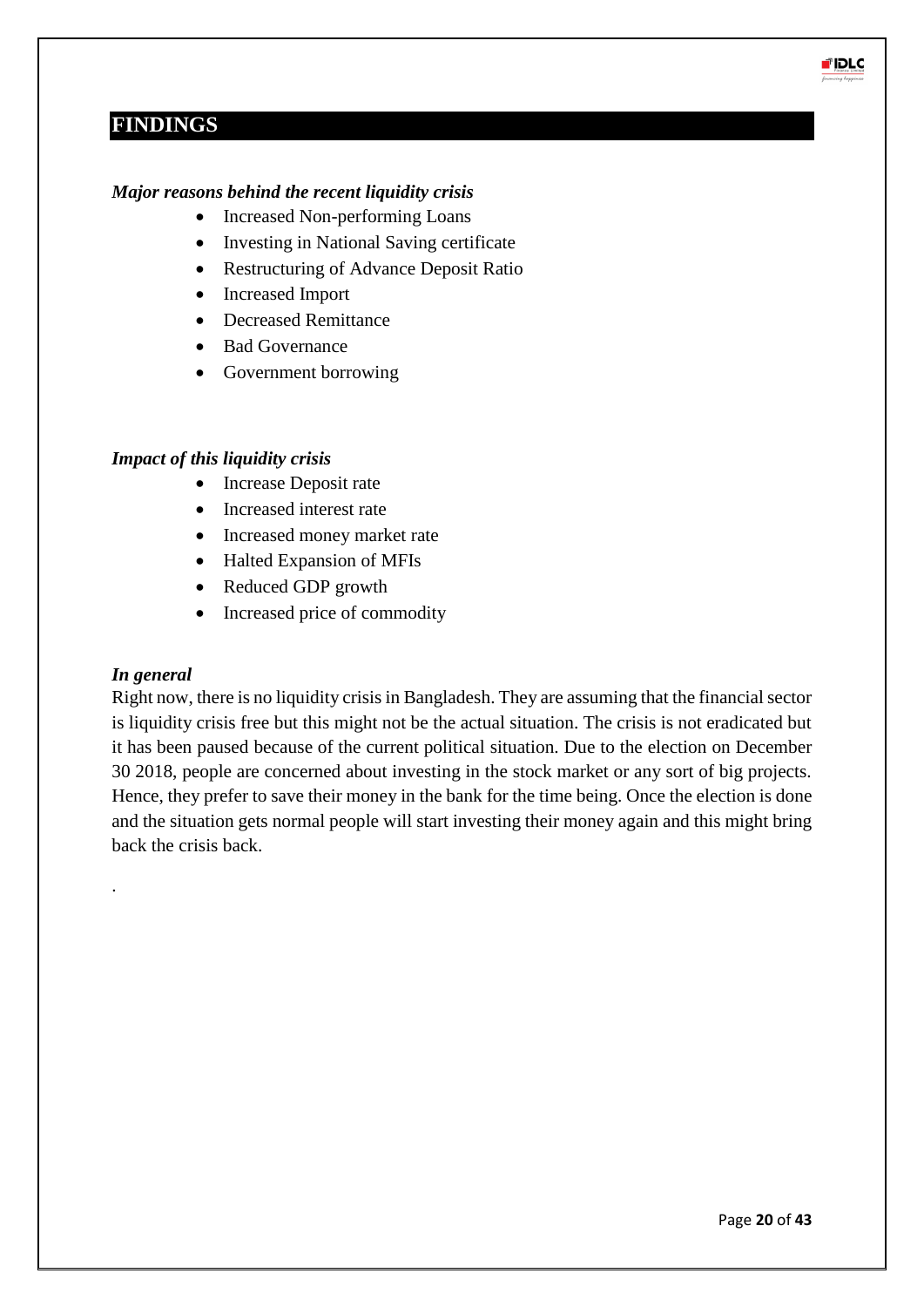

# <span id="page-29-0"></span>**CONCLUSIONS**

The recent liquidity crisis created havoc in the already distressed industry. Due to the effect of the liquidity crunch, the lending rate reached double digit. Such high lending rate, in the long run, will restrict Bangladesh from reaching its expected growth and therefore we won't be able to expand our economy. As a result, it is of paramount importance that the government of Bangladesh and the central bank of Bangladesh take some fruitful steps so that the crisis is not prolonged. In pursuit of tackling this kind of crisis, they should formulate short, medium, and long-term strategies. At the same time, the policy makers should be careful that the policies are not contradicting of each other and should one policy should support others. Moreover, the policy makers should take stern actions whenever there are incidents of bad governance in the financial institutions. For further development of the economy and continue the sustainable growth, it is important that the government of Bangladesh and the Bangladesh central bank nurture the financial sector of Bangladesh.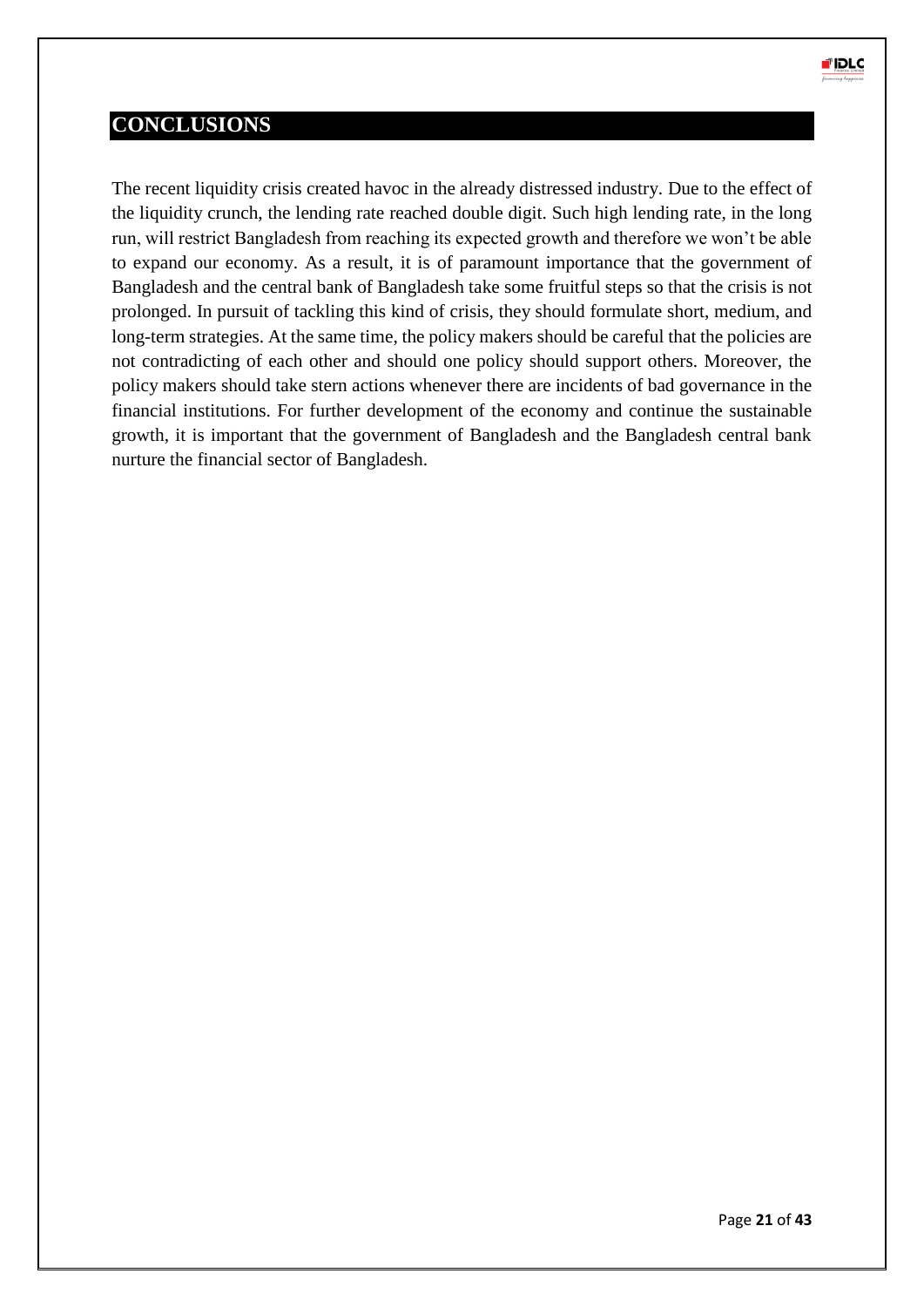### <span id="page-30-0"></span>**REFERENCES**



- Ahmed, D. S. (n.d.). Banking sector: Regulations, compliance and good governance. *THE DAILY STAR*.
- Ahmed, I., & Alo, J. N. (2018, January 26). Liquidity Crisis Deepens: Money is there, money is not. *The Daily Star*.
- Alo, J. N. ( 2017, December 31). Finance ministry can't avoid responsibility for banking sector woes. *the daily star*.
- Chakma, J. (2017, December 12). Poor governance, non performing loans trigger crisis in banking sector. *The independent*.

Don't pull out funds from private banks. (2018, February 18). *the daily star* .

- Fontevecchia, A. (2013, june 20). China's Central Bank Is Engineering A Liquidity Crunch To Tackle The Shadow Banking System. *forbes*.
- Huq, B. I., & Bhuiyan, M. Z. (March 2012). Corporate Governance-Its Problems & Prospects. *World Review of Business Research*, 16 - 31.
- Islam, S. (2018, January 31). Bangladesh Bank cuts loan-deposit ratio 1.5%. *Dhaka Tribune* .
- Islam, S. (2018, may 8). BIBM study: 85% of bank loans in 2017 disbursed in Dhaka and Chittagong. *Dhaka Tribune*.
- Islam, S. (2018, May 14). Govt's gross borrowing from banking system soars. *Financial Express*.
- Jahan, N., & Muhiuddin, K. (2014). *Evaluation of Banking Sector's Development in Bangladesh in.*
- Keating, D. (2008, october 7). The 2008 economic crisis explained. *cafebabel*.
- Mowla, G. (2018, April 4). Govt takes steps to revive banking sector. *Dhaka Tribune* .
- Mustafa, M. S. (2017). Unhealthy competition rife among new banks: study. *the daily star*.
- Rahman, M. H., & Rana, S. (April. 2018). Present Crisis of the Banking Industry of Bangladesh: Causes and Remedial Measures. *IOSR Journal of Business and Management*, 13-21.
- Rahman, M. H., & Rana, S. (2018). *Present Crisis of the Banking Industry of Bangladesh: Causes and.*
- Roy, N. (2018, April 28). Banking sector at risk due to aggressive lending. *Dhaka Tribune*.

Tahera, K. T. (2014). *A brief study over the 'Liquidity Crisis' of the banking sector of Bangladesh.*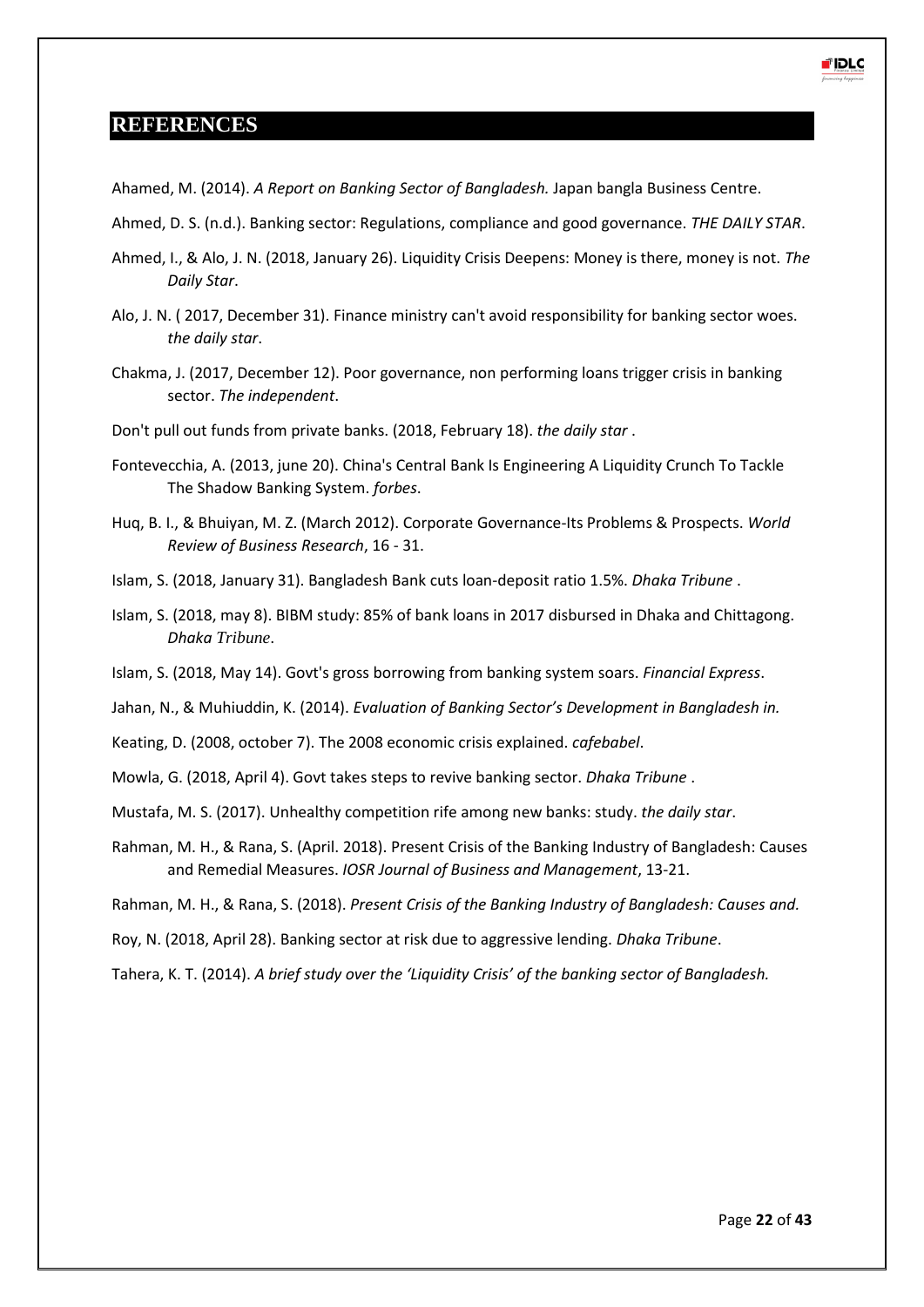

# <span id="page-31-0"></span>**APPENDIX**

<span id="page-31-1"></span>*Call Money Rate*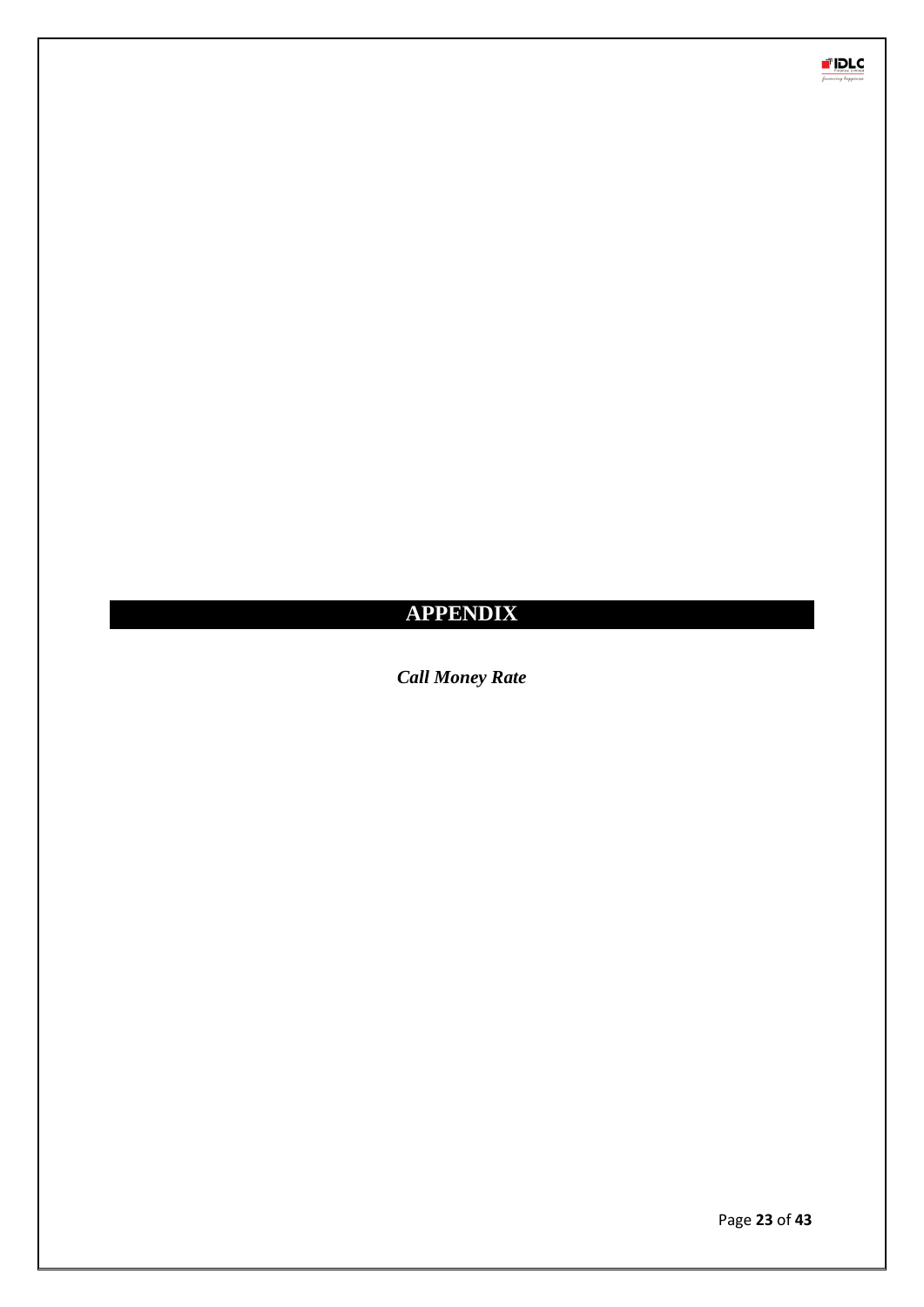

| S1             | Date                         |         | Rate of Interest |                     | Lending      | Volume |
|----------------|------------------------------|---------|------------------|---------------------|--------------|--------|
| no.            |                              | Highest | Lowest           | Weighted<br>average | (Crore Taka) |        |
| $\mathbf{1}$   | 26 November,<br>2018         | 5.00    | 1.25             | 3.65                | 6,866.88     |        |
| $\mathbf{2}$   | 25 November,<br>2018         | 5.00    | 1.25             | 3.76                | 7,137.04     |        |
| 3              | 22 November,<br>2018         | 5.00    | 1.25             | 3.72                | 7,440.15     |        |
| $\overline{4}$ | November,<br>20<br>2018      | 5.00    | 1.25             | 3.67                | 7,836.39     |        |
| 5              | 19 November,<br>2018         | 5.00    | 1.25             | 3.69                | 8,054.53     |        |
| 6              | 18 November,<br>2018         | 5.00    | 1.25             | 3.60                | 7,686.77     |        |
| $\overline{7}$ | 15 November, $5.00$<br>2018  |         | 1.25             | 3.50                | 7,516.96     |        |
| 8              | 14 November,<br>2018         | 5.00    | 1.25             | 3.52                | 7,645.20     |        |
| 9              | 13 November,<br>2018         | 5.00    | 1.20             | 3.39                | 7,993.27     |        |
| 10             | 12 November, $ 5.00$<br>2018 |         | 1.25             | 3.23                | 7,709.44     |        |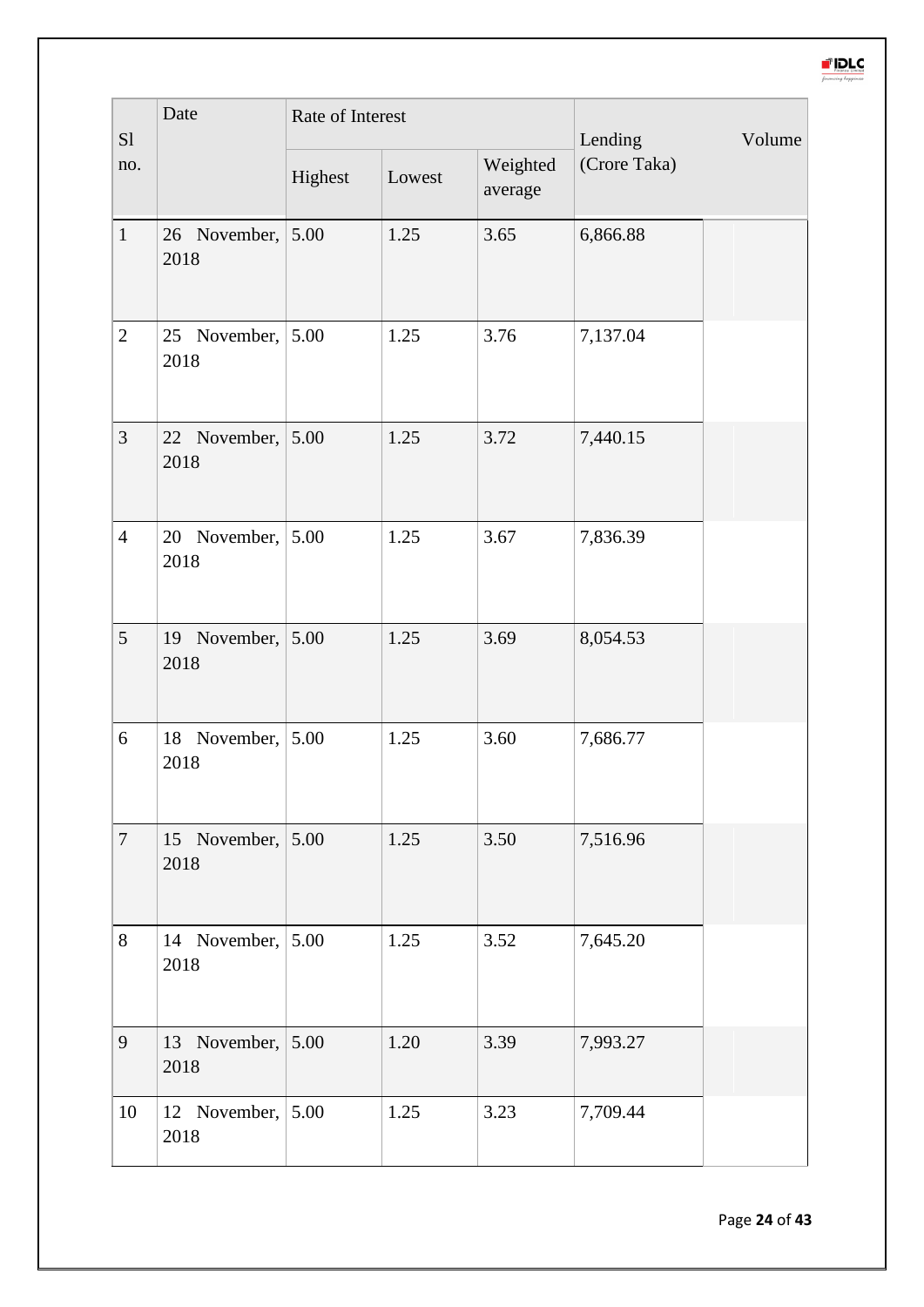| 11 | 11 November,<br>2018   | 5.00 | 1.20 | 3.24 | 7,096.58 |  |
|----|------------------------|------|------|------|----------|--|
| 12 | 08 November,<br>2018   | 5.00 | 1.20 | 3.25 | 6,580.87 |  |
| 13 | 07 November,<br>2018   | 5.00 | 1.20 | 3.21 | 6,797.96 |  |
| 14 | 06 November,<br>2018   | 5.00 | 1.15 | 3.32 | 6,332.20 |  |
| 15 | 05 November,<br>2018   | 5.00 | 1.15 | 3.37 | 5,786.34 |  |
| 16 | 04 November,<br>2018   | 5.00 | 1.25 | 3.43 | 5,253.83 |  |
| 17 | 01 November,<br>2018   | 5.00 | 1.25 | 3.46 | 5,363.06 |  |
| 18 | 31<br>October,<br>2018 | 5.00 | 1.25 | 3.32 | 5,174.39 |  |
| 19 | 30<br>October,<br>2018 | 5.00 | 1.50 | 3.37 | 4,997.15 |  |
| 20 | 29<br>October,<br>2018 | 5.00 | 1.25 | 3.32 | 5,100.31 |  |
| 21 | October,<br>28<br>2018 | 5.00 | 1.50 | 3.30 | 5,260.52 |  |
| 22 | October,<br>25<br>2018 | 5.00 | 1.50 | 3.49 | 5,006.67 |  |
| 23 | October,<br>24<br>2018 | 5.00 | 1.50 | 3.51 | 5,160.72 |  |
| 24 | 23<br>October,<br>2018 | 5.00 | 1.50 | 3.54 | 5,241.07 |  |
| 25 | 22<br>October,<br>2018 | 5.00 | 1.50 | 3.48 | 5,656.37 |  |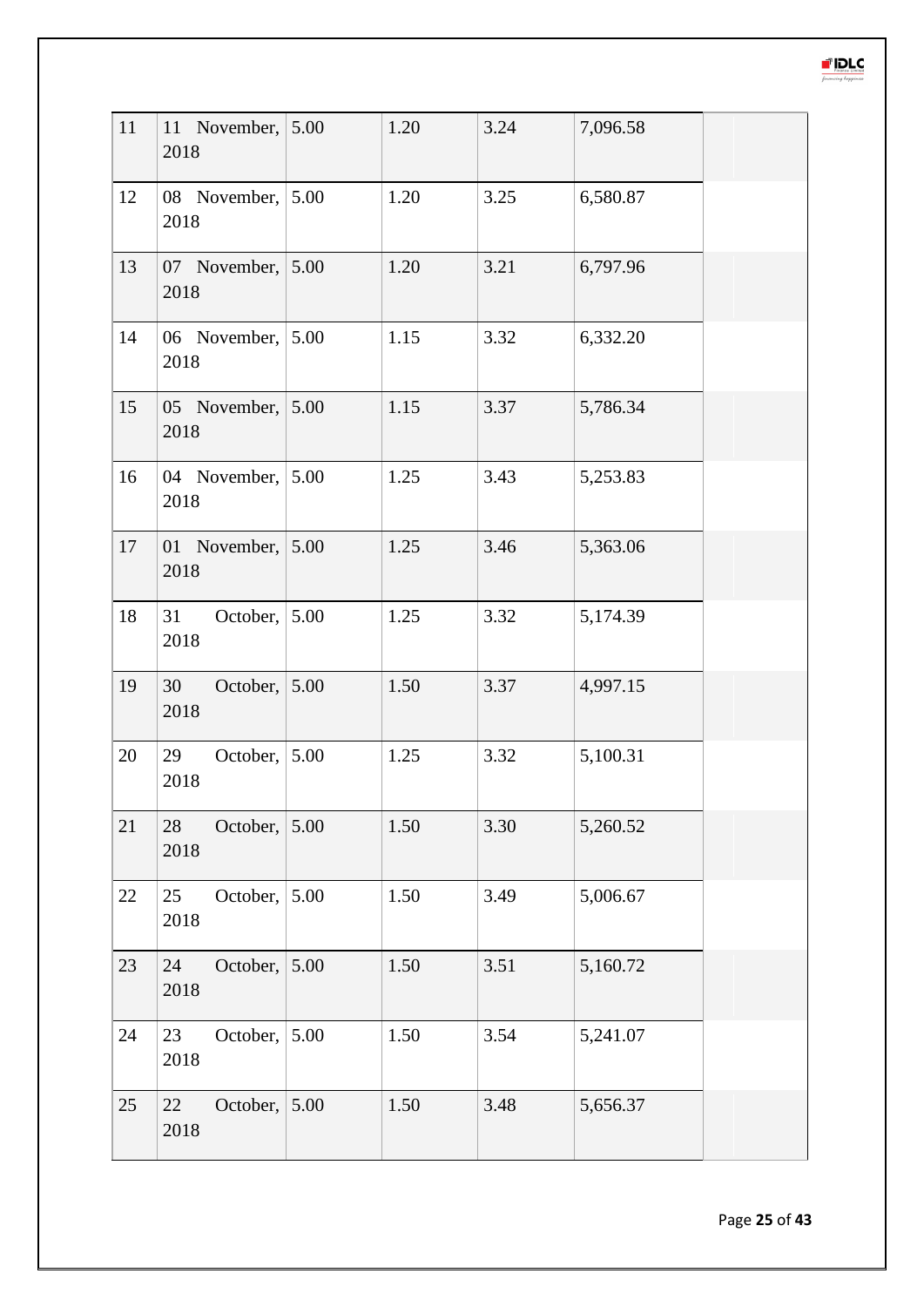| 6  | 21<br>2018 | October, | 5.00 | 1.50 | 3.48 | 5,671.52 |  |
|----|------------|----------|------|------|------|----------|--|
| 27 | 18<br>2018 | October, | 5.00 | 1.50 | 3.62 | 5,731.67 |  |
| 28 | 17<br>2018 | October, | 5.00 | 1.50 | 3.64 | 6,404.82 |  |
| 29 | 16<br>2018 | October, | 5.00 | 1.50 | 3.67 | 6,814.22 |  |
| 30 | 15<br>2018 | October, | 5.00 | 1.50 | 3.71 | 6,688.57 |  |
| 31 | 14<br>2018 | October, | 5.00 | 1.50 | 3.63 | 6,855.82 |  |
| 32 | 11<br>2018 | October, | 5.00 | 1.75 | 3.57 | 7,171.19 |  |
| 33 | 10<br>2018 | October, | 5.00 | 1.75 | 3.70 | 6,966.59 |  |
| 34 | 09<br>2018 | October, | 5.00 | 1.75 | 3.74 | 7,514.07 |  |
| 35 | 08<br>2018 | October, | 5.00 | 1.75 | 3.78 | 7,539.54 |  |
| 36 | 07<br>2018 | October, | 5.00 | 1.75 | 3.86 | 7,342.69 |  |
| 37 | 04<br>2018 | October, | 5.00 | 2.00 | 3.93 | 6,943.16 |  |
| 38 | 03<br>2018 | October, | 5.00 | 1.75 | 3.80 | 7,050.93 |  |
| 39 | 02<br>2018 | October, | 5.00 | 2.00 | 3.93 | 6,706.75 |  |
| 40 | 01<br>2018 | October, | 5.00 | 2.00 | 3.93 | 7,135.52 |  |

Page **26** of **43**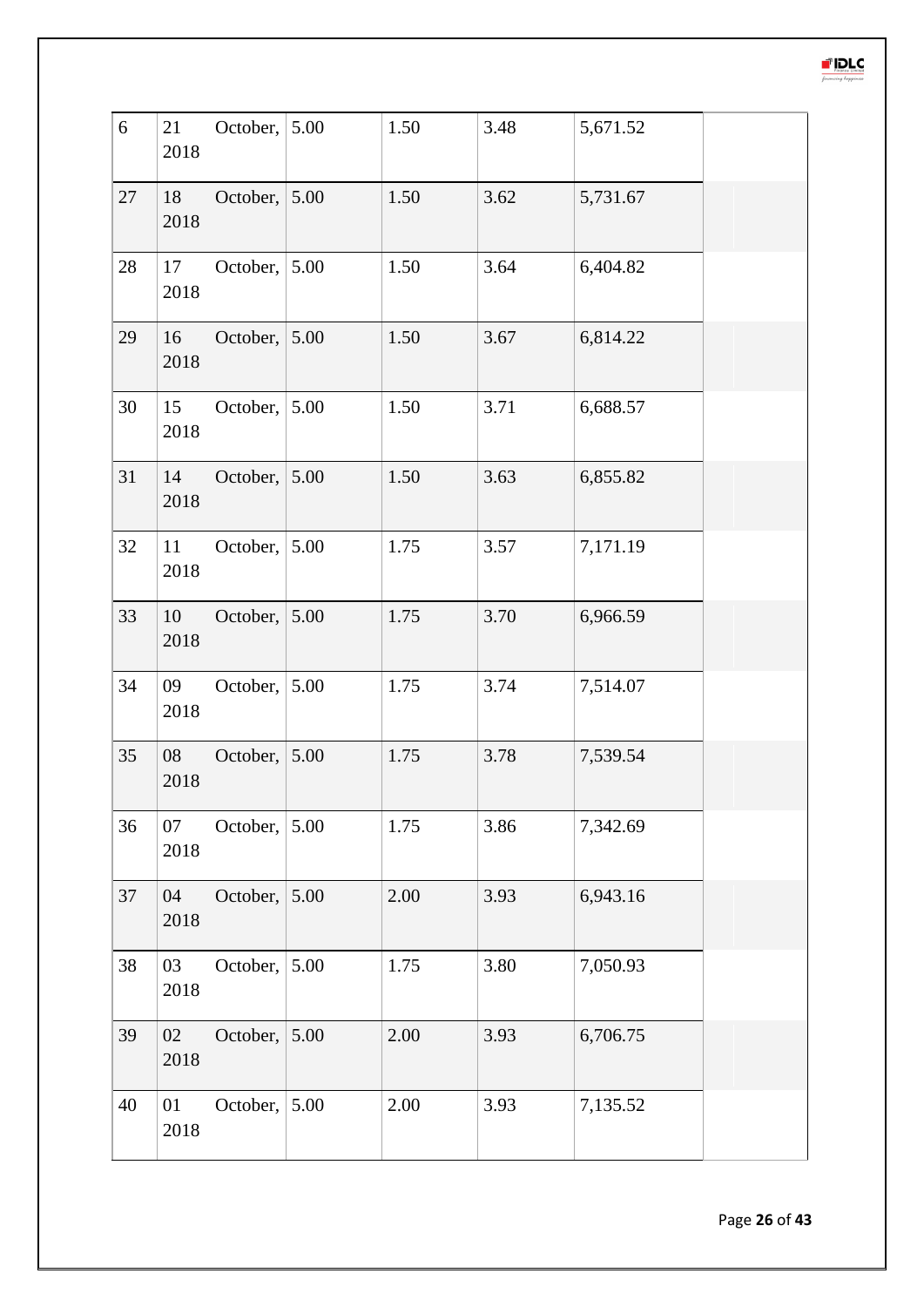| 41 | 30 September,<br>2018        | 5.00 | 2.00 | 4.02 | 6,611.29 |  |
|----|------------------------------|------|------|------|----------|--|
| 42 | 27 September,<br>2018        | 5.00 | 2.00 | 4.05 | 6,425.23 |  |
| 43 | 26 September, 5.00<br>2018   |      | 2.25 | 4.12 | 6,737.37 |  |
| 44 | 25 September, $5.00$<br>2018 |      | 2.25 | 4.14 | 6,768.11 |  |
| 45 | 24 September, 5.00<br>2018   |      | 2.00 | 4.16 | 7,298.00 |  |
| 46 | 23 September,<br>2018        | 5.00 | 2.00 | 4.20 | 7,185.64 |  |
| 47 | 20 September, 5.00<br>2018   |      | 2.00 | 4.20 | 7,222.53 |  |
| 48 | 19 September,<br>2018        | 5.00 | 2.00 | 4.27 | 7,100.02 |  |
| 49 | 18 September, 5.00<br>2018   |      | 2.25 | 4.27 | 7,861.61 |  |
| 50 | 17 September,<br>2018        | 5.00 | 2.25 | 4.25 | 7,972.85 |  |
| 51 | 16 September,<br>2018        | 5.00 | 2.00 | 4.25 | 8,398.39 |  |
| 52 | 13 September,<br>2018        | 5.00 | 2.00 | 4.26 | 7,821.95 |  |
| 53 | 12 September,<br>2018        | 5.00 | 2.25 | 4.27 | 8,239.19 |  |
| 54 | 11 September,<br>2018        | 5.00 | 2.00 | 4.24 | 8,060.33 |  |
| 55 | 10 September,<br>2018        | 5.00 | 2.00 | 4.25 | 9,138.62 |  |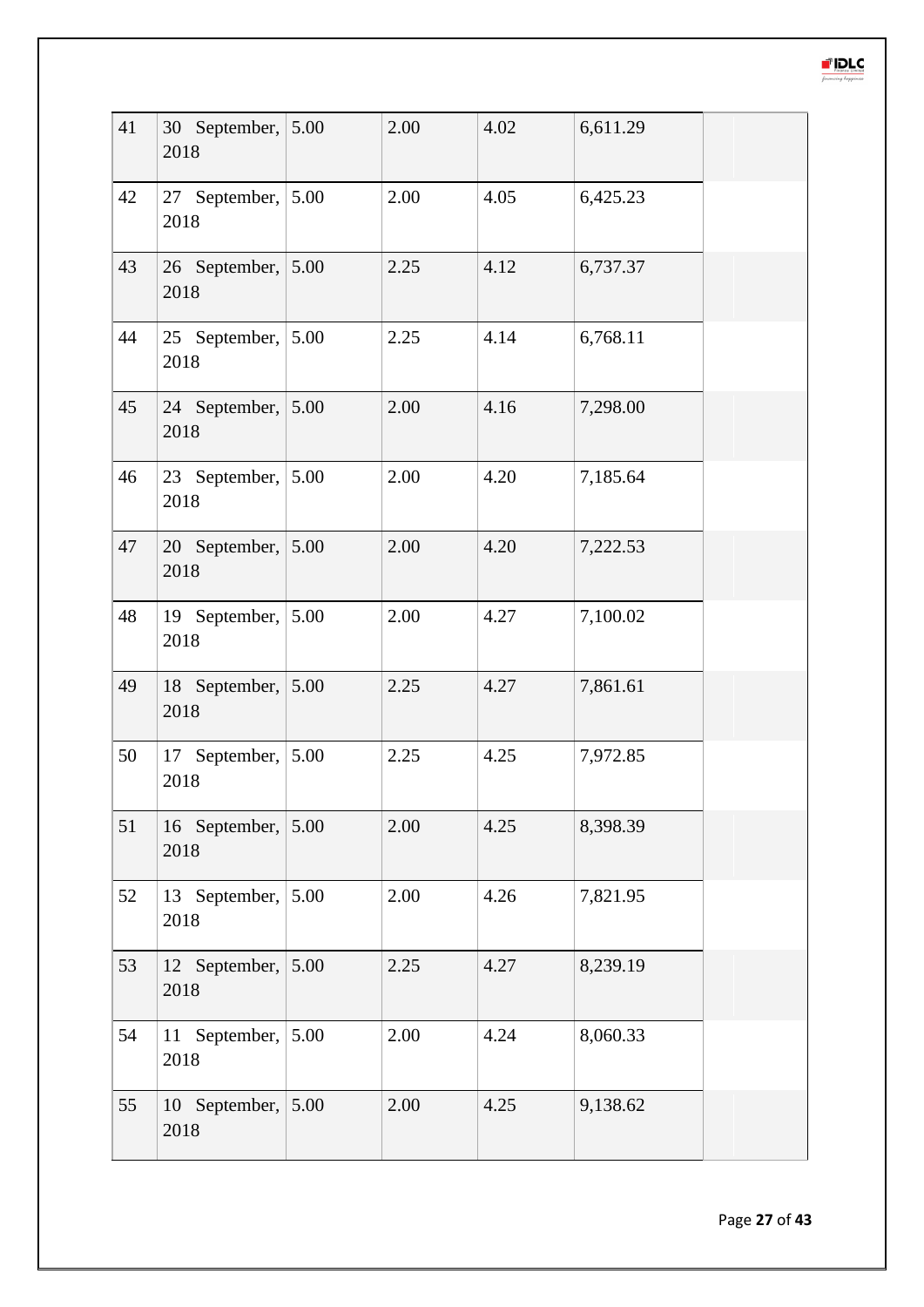| 56 | 09 September,<br>2018 | 5.00 | 2.50 | 4.25 | 9,699.54  |  |
|----|-----------------------|------|------|------|-----------|--|
| 57 | 06 September,<br>2018 | 5.00 | 0.50 | 4.24 | 9,590.21  |  |
| 58 | 05 September,<br>2018 | 5.00 | 2.50 | 4.28 | 10,079.93 |  |
| 59 | 04 September,<br>2018 | 5.00 | 2.00 | 4.25 | 10,475.35 |  |
| 60 | 03 September,<br>2018 | 5.00 | 2.00 | 4.26 | 9,639.77  |  |
| 61 | August,<br>30<br>2018 | 5.00 | 2.50 | 4.34 | 9,811.18  |  |
| 62 | 29<br>August,<br>2018 | 5.00 | 2.50 | 4.43 | 10,482.59 |  |
| 63 | 28<br>August,<br>2018 | 5.00 | 2.75 | 4.52 | 9,895.05  |  |
| 64 | 27<br>August,<br>2018 | 5.00 | 4.00 | 4.54 | 10,203.55 |  |
| 65 | 26<br>August,<br>2018 | 5.50 | 4.00 | 4.58 | 10,601.95 |  |
| 66 | 20<br>August,<br>2018 | 5.50 | 4.50 | 5.04 | 8,378.35  |  |
| 67 | August,<br>19<br>2018 | 5.00 | 4.00 | 4.52 | 10,430.75 |  |
| 68 | 16<br>August,<br>2018 | 5.00 | 2.50 | 4.37 | 11,598.40 |  |
| 69 | 14<br>August,<br>2018 | 5.00 | 0.70 | 3.29 | 10,307.05 |  |
| 70 | 13<br>August,<br>2018 | 5.00 | 0.50 | 2.68 | 8,978.70  |  |

 $\blacksquare$  DLC  $\frac{1}{4}$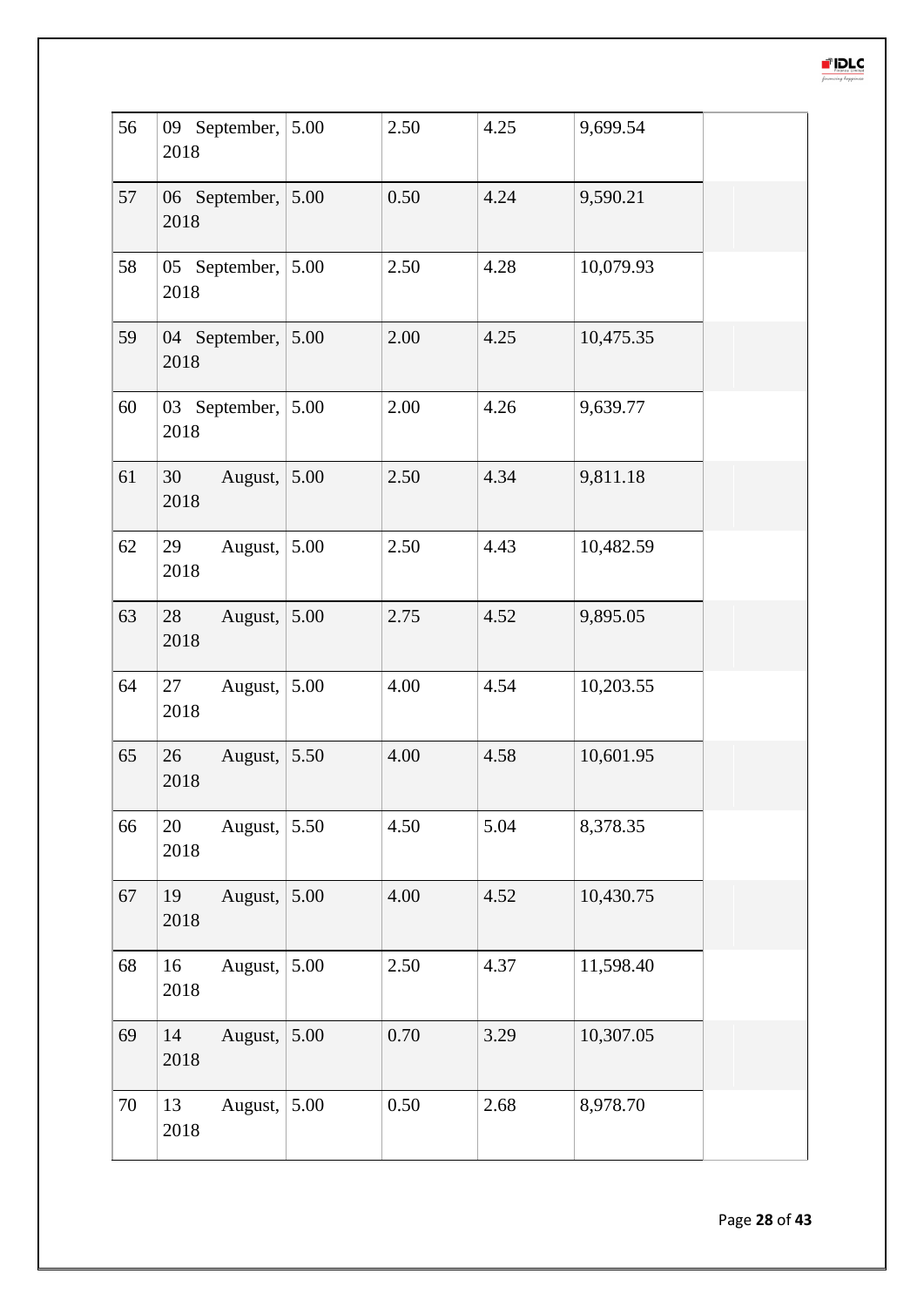| 71 | August,<br>12<br>2018 | 5.00 | 0.25     | 2.17 | 8,489.35 |  |
|----|-----------------------|------|----------|------|----------|--|
| 72 | 09<br>August,<br>2018 | 5.00 | 0.15     | 1.87 | 8,070.00 |  |
| 73 | 08<br>August,<br>2018 | 5.00 | 0.15     | 1.76 | 7,430.65 |  |
| 74 | 07<br>August,<br>2018 | 5.00 | 0.10     | 1.58 | 6,877.30 |  |
| 75 | August,<br>06<br>2018 | 5.00 | 0.10     | 1.44 | 6,950.95 |  |
| 76 | 05<br>August,<br>2018 | 5.00 | 0.10     | 1.49 | 6,615.60 |  |
| 77 | 02<br>August,<br>2018 | 5.00 | 0.10     | 1.52 | 6,478.25 |  |
| 78 | 01<br>August,<br>2018 | 5.00 | 0.10     | 1.50 | 6,694.85 |  |
| 79 | 31 July, 2018         | 5.00 | 0.10     | 1.65 | 5,770.50 |  |
| 80 | 30 July, 2018         | 5.00 | 0.10     | 1.76 | 5,572.15 |  |
| 81 | 29 July, 2018         | 5.00 | 0.10     | 1.78 | 6,281.30 |  |
| 82 | 26 July, 2018         | 5.00 | $0.10\,$ | 1.78 | 6,000.95 |  |
| 83 | 25 July, 2018         | 5.00 | 0.15     | 1.68 | 6,510.85 |  |
| 84 | 24 July, 2018         | 5.00 | 0.10     | 1.95 | 5,749.55 |  |
| 85 | 23 July, 2018         | 5.00 | 0.15     | 1.95 | 5,926.45 |  |
| 86 | 22 July, 2018         | 5.00 | 0.20     | 2.02 | 5,761.35 |  |
| 87 | 19 July, 2018         | 5.00 | 0.25     | 2.11 | 5,564.25 |  |
| 88 | 18 July, 2018         | 5.00 | 0.25     | 2.04 | 5,954.15 |  |
| 89 | 17 July, 2018         | 5.00 | 0.25     | 2.00 | 6,262.30 |  |

Page **29** of **43**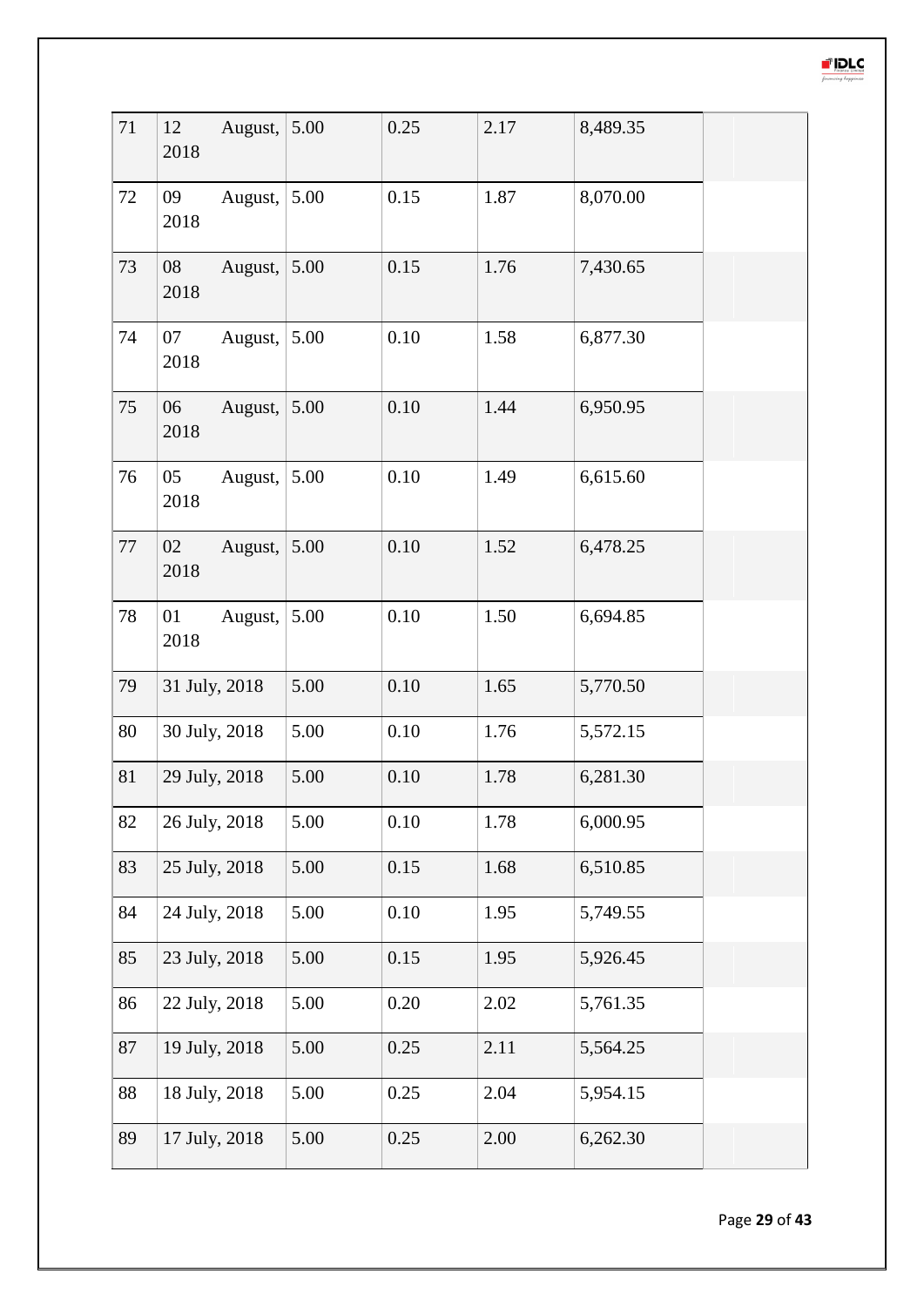

| 90  | 16 July, 2018       | 5.00 | 0.25 | 1.99 | 6,394.55 |  |
|-----|---------------------|------|------|------|----------|--|
| 91  | 15 July, 2018       | 5.00 | 0.25 | 2.17 | 6,061.40 |  |
| 92  | 12 July, 2018       | 5.00 | 0.25 | 2.39 | 5,773.25 |  |
| 93  | 11 July, 2018       | 5.00 | 0.40 | 2.58 | 5,801.10 |  |
| 94  | 10 July, 2018       | 5.00 | 0.40 | 2.55 | 5,985.20 |  |
| 95  | 09 July, 2018       | 5.00 | 0.40 | 2.45 | 6,504.35 |  |
| 96  | 08 July, 2018       | 5.00 | 0.40 | 2.61 | 5,378.50 |  |
| 97  | 05 July, 2018       | 5.00 | 0.40 | 2.63 | 5,201.65 |  |
| 98  | 04 July, 2018       | 5.00 | 0.75 | 2.65 | 5,510.05 |  |
| 99  | 03 July, 2018       | 5.00 | 0.50 | 2.63 | 6,139.15 |  |
| 100 | 02 July, 2018       | 5.00 | 0.75 | 2.54 | 6,511.80 |  |
| 101 | 28 June, 2018       | 5.00 | 0.75 | 2.77 | 6,065.95 |  |
| 102 | 27 June, 2018       | 5.00 | 0.75 | 2.82 | 6,497.10 |  |
| 103 | 26 June, 2018       | 5.00 | 1.00 | 3.07 | 5,697.85 |  |
| 104 | 25 June, 2018       | 5.00 | 1.00 | 3.22 | 5,652.85 |  |
|     | 105   24 June, 2018 | 5.00 | 1.00 | 3.41 | 5,156.85 |  |
| 106 | 21 June, 2018       | 5.00 | 1.50 | 3.54 | 5,192.90 |  |
| 107 | 20 June, 2018       | 5.00 | 1.75 | 3.67 | 5,664.70 |  |
| 108 | 19 June, 2018       | 5.00 | 1.80 | 3.74 | 6,306.45 |  |
| 109 | 18 June, 2018       | 5.00 | 1.50 | 3.73 | 6,200.60 |  |
| 110 | 14 June, 2018       | 5.00 | 2.00 | 3.85 | 6,494.35 |  |
| 111 | 12 June, 2018       | 5.00 | 1.80 | 3.73 | 6,512.25 |  |
| 112 | 11 June, 2018       | 5.00 | 1.75 | 3.59 | 7,029.00 |  |
|     |                     |      |      |      |          |  |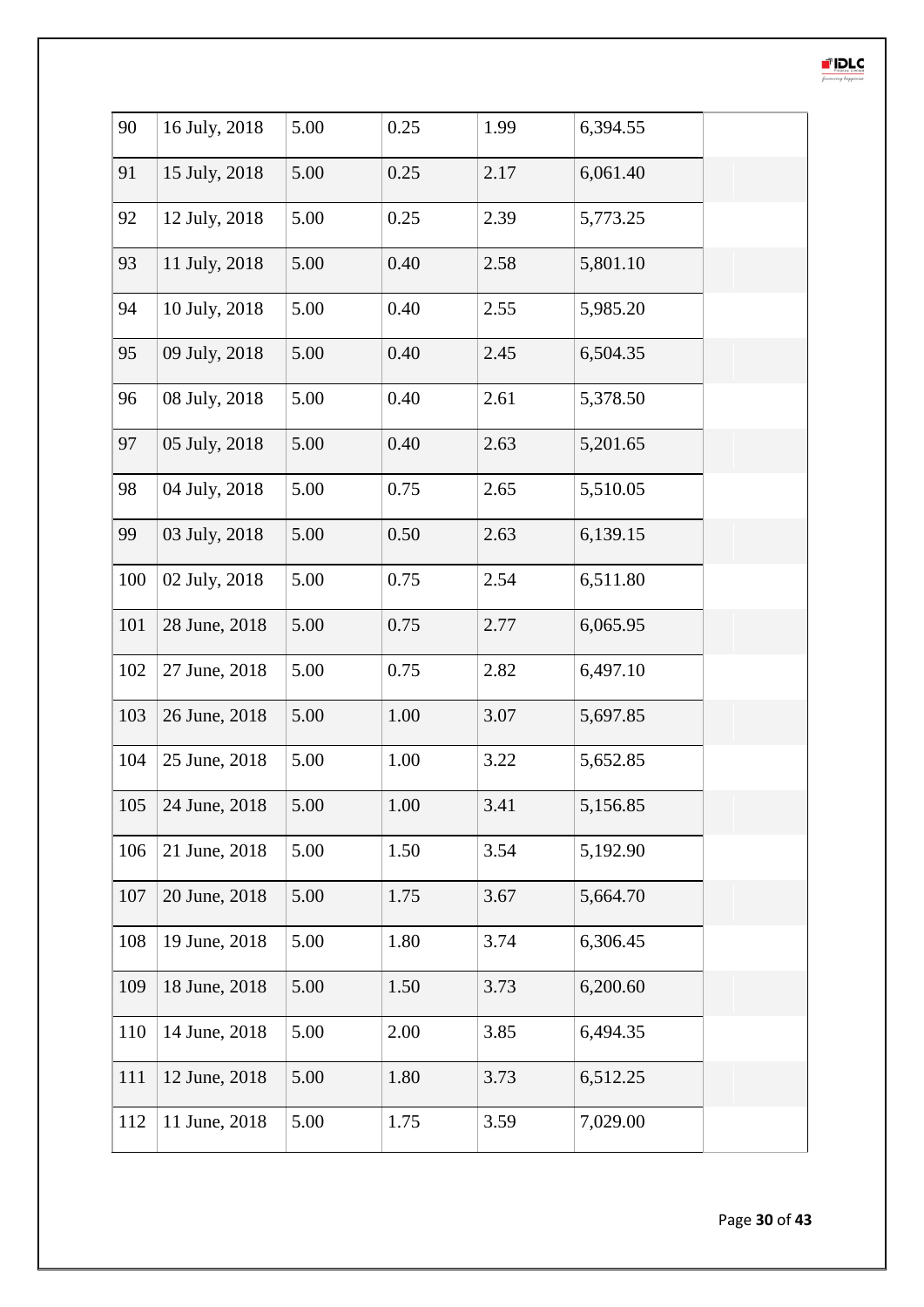| 113 | 10 June, 2018 | 5.00 | 1.00 | 3.52 | 6,498.05 |
|-----|---------------|------|------|------|----------|
| 114 | 07 June, 2018 | 5.00 | 1.00 | 3.44 | 6,826.20 |
| 115 | 06 June, 2018 | 5.00 | 0.75 | 3.44 | 6,661.40 |
| 116 | 05 June, 2018 | 5.00 | 0.50 | 3.23 | 6,667.30 |
| 117 | 04 June, 2018 | 5.00 | 0.50 | 3.30 | 6,875.25 |
| 118 | 03 June, 2018 | 5.00 | 0.50 | 3.35 | 6,579.20 |
| 119 | 31 May, 2018  | 5.00 | 0.50 | 3.19 | 5,699.20 |
| 120 | 30 May, 2018  | 5.00 | 0.50 | 3.01 | 6,514.05 |
| 121 | 29 May, 2018  | 5.00 | 0.50 | 3.04 | 6,315.00 |
| 122 | 28 May, 2018  | 5.00 | 0.50 | 3.00 | 6,143.95 |
| 123 | 27 May, 2018  | 5.00 | 0.50 | 3.03 | 5,782.15 |
| 124 | 24 May, 2018  | 5.00 | 0.60 | 3.13 | 5,829.35 |
| 125 | 23 May, 2018  | 5.00 | 0.60 | 3.16 | 6,186.25 |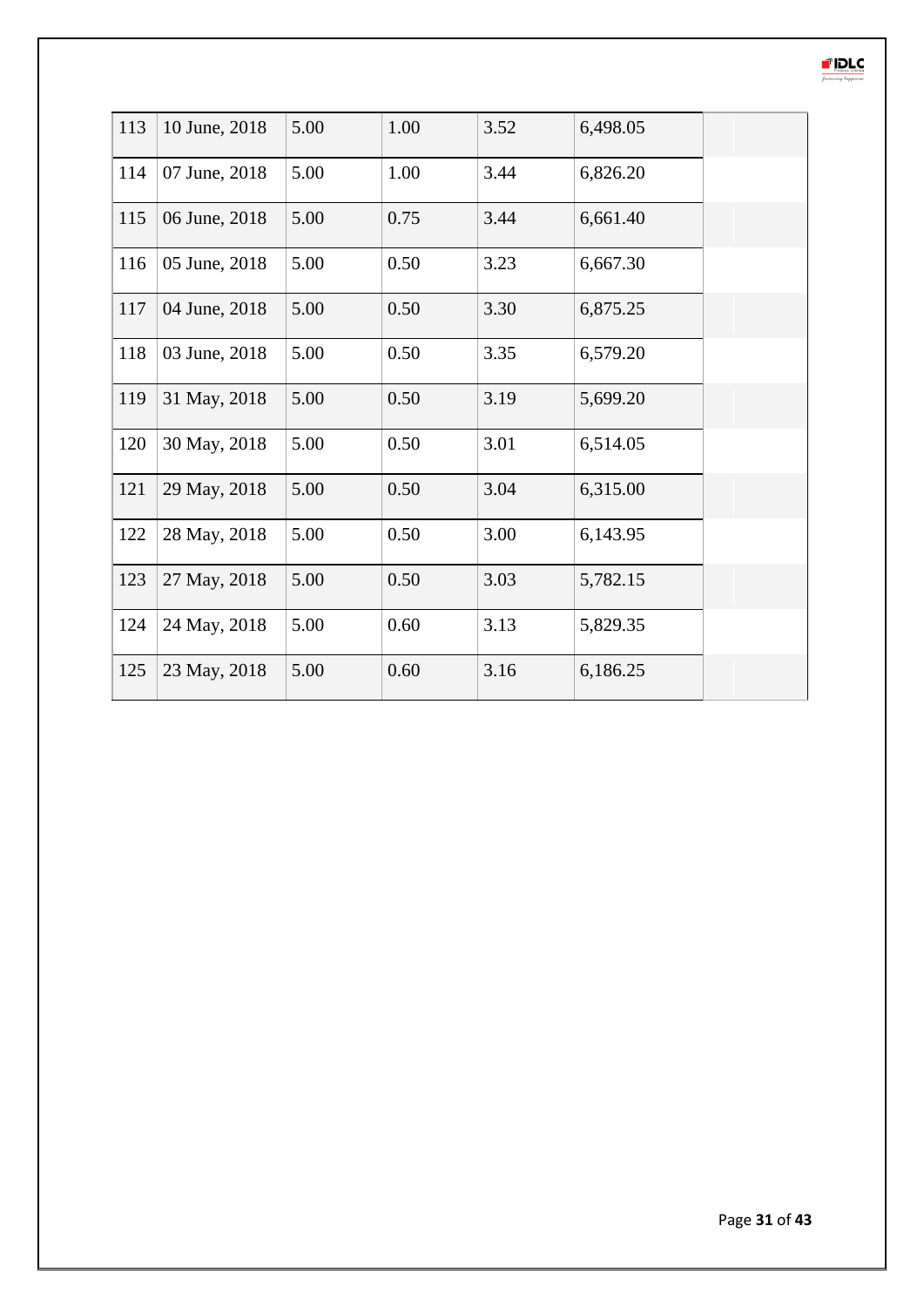

# *Deposit Rate*

### **(PERCENTAGE PER ANNUM)**

<span id="page-40-0"></span>

|                                |                                          |                                         | <b>Special Notice Deposit (SND)</b><br><b>Deposit</b> |                                                      |                                               |                                                |                                          | <b>Fixed Deposit</b>               |                                                            |                                                        |                                    |  |  |
|--------------------------------|------------------------------------------|-----------------------------------------|-------------------------------------------------------|------------------------------------------------------|-----------------------------------------------|------------------------------------------------|------------------------------------------|------------------------------------|------------------------------------------------------------|--------------------------------------------------------|------------------------------------|--|--|
| Name of<br>the Banks           | <b>Savin</b><br>gs<br><b>Depos</b><br>it | $\prec$<br>1.0<br>$\bf{0}$<br>cror<br>e | 1.00<br>crore<br>but<br>25.0<br>$\bf{0}$<br>crore     | 25.00<br>crore<br>but<br>< 50.0<br>$\bf{0}$<br>crore | 50.00<br>crore<br>but<br>$<$ 100.0<br>0 crore | 100.0<br>$\mathbf{0}$<br>crore<br>and<br>above | 3<br>mont<br>hs<br>but < 6<br>mont<br>hs | 6<br>mont<br>hs<br>but < 1<br>year | $\mathbf{1}$<br>year<br>but <<br>2<br>year<br>$\mathsf{s}$ | $\overline{2}$<br>year<br>S<br>but <<br>3<br>year<br>S | 3<br>year<br>S<br>and<br>abov<br>e |  |  |
| September, 2018<br><b>SCBs</b> |                                          |                                         |                                                       |                                                      |                                               |                                                |                                          |                                    |                                                            |                                                        |                                    |  |  |
| AGRANI                         | 3.50                                     | 3.50                                    | 3.50                                                  | 3.50                                                 | 3.75                                          | 4.00                                           | 5.75                                     | 5.85                               | 6.00                                                       | 0.00                                                   | 0.00                               |  |  |
| <b>BASIC</b>                   | 4.00                                     | 4.00                                    | 4.00                                                  | 4.00                                                 | 4.00                                          | 4.00                                           | 5.50                                     | 5.75                               | 6.00                                                       | 6.00                                                   | 6.00                               |  |  |
| <b>BDBL</b>                    | 4.00                                     | 3.50                                    | 3.50                                                  | 3.50                                                 | 3.50                                          | 3.50                                           | 6.00                                     | 6.00                               | 6.00                                                       | 0.00                                                   | 0.00                               |  |  |
| <b>JANATA</b>                  | 3.50                                     | 3.75                                    | 3.75                                                  | 3.75                                                 | 3.75                                          | 3.75                                           | 5.25                                     | 5.50                               | 6.00                                                       | 0.00                                                   | 0.00                               |  |  |
| <b>RUPALI</b>                  | $3.00 -$<br>3.50                         | 4.00                                    | 4.00                                                  | 4.00                                                 | 4.00                                          | 4.00                                           | 5.25                                     | 5.50                               | 6.00                                                       | 6.00                                                   | 6.00                               |  |  |
| SONALI                         | 3.50                                     | 3.50                                    | 3.50                                                  | 3.50                                                 | 3.75                                          | 4.00                                           | $5.00 -$<br>5.25                         | $5.25 -$<br>5.50                   | $5.50 -$<br>5.75                                           | $5.50 -$<br>5.75                                       | 0.00                               |  |  |
| <b>DFIs</b>                    |                                          |                                         |                                                       |                                                      |                                               |                                                |                                          |                                    |                                                            |                                                        |                                    |  |  |
| <b>BKB</b>                     | 3.50                                     | 4.00                                    | 4.00                                                  | 4.00                                                 | 4.00                                          | 4.00                                           | 5.50                                     | 5.75                               | 6.00                                                       | 0.00                                                   | 0.00                               |  |  |
| <b>RAKUB</b>                   | $5.00 -$<br>7.00                         | 3.50                                    | 3.50                                                  | 3.50                                                 | 3.50                                          | 3.50                                           | 4.50-<br>7.00                            | 6.00-<br>7.00                      | $6.25 -$<br>7.00                                           | $6.50 -$<br>7.00                                       | 6.50-<br>9.00                      |  |  |
| <b>PCBs</b>                    |                                          |                                         |                                                       |                                                      |                                               |                                                |                                          |                                    |                                                            |                                                        |                                    |  |  |
| AB-BANK                        | 3.50                                     | 2.50                                    | 3.25                                                  | 4.25                                                 | 5.00                                          | 5.50                                           | 6.00                                     | 8.50                               | 9.50                                                       | 9.50                                                   | 0.00                               |  |  |
| AL-ARAFAH                      | 4.00                                     | 2.00                                    | 2.00                                                  | 2.00                                                 | 2.00                                          | 2.00                                           | $4.00 -$<br>6.00                         | $6.50 -$<br>7.00                   | 7.00                                                       | 7.00                                                   | 7.00                               |  |  |
| <b>BANK ASIA</b>               | $3.50 -$<br>5.50                         | 2.50                                    | 4.00                                                  | 6.00                                                 | 6.00                                          | 6.00                                           | 6.00                                     | 6.00                               | 6.00                                                       | 6.00                                                   | 6.00                               |  |  |
| <b>BCBL</b>                    | $3.25 -$<br>3.50                         | 2.50                                    | 3.00                                                  | 2.50                                                 | 2.50                                          | 3.00                                           | 6.00                                     | 7.00                               | 8.00                                                       | 0.00                                                   | 0.00                               |  |  |
| <b>BRAC</b>                    | $1.00 -$<br>4.50                         | 1.00                                    | 1.50                                                  | 2.00                                                 | 3.00                                          | 4.00                                           | $4.00 -$<br>7.00                         | $4.50 -$<br>7.50                   | $5.00 -$<br>8.00                                           | $6.00 -$<br>8.00                                       | $6.00 -$<br>8.00                   |  |  |
| <b>DHAKA</b>                   | $1.00 -$<br>3.50                         | 3.00                                    | 3.00                                                  | 3.50                                                 | 4.00                                          | 4.00                                           | $5.50 -$<br>6.00                         | $5.50 -$<br>6.00                   | 6.00                                                       | 6.00                                                   | 9.35                               |  |  |
| DUTCH-<br><b>BANGLA</b>        | 4.00                                     | 2.00                                    | 3.00                                                  | 3.50                                                 | 3.50                                          | 3.50                                           | $4.00 -$<br>4.50                         | $4.50 -$<br>5.00                   | $5.00 -$<br>5.50                                           | $5.00 -$<br>5.50                                       | $5.00 -$<br>5.50                   |  |  |
| EBL                            | $2.00 -$<br>5.00                         | 1.00                                    | 2.00                                                  | 2.50                                                 | 3.00                                          | 3.00                                           | $3.50 -$<br>6.00                         | $3.50 -$<br>6.00                   | $4.00 -$<br>6.00                                           | 5.00                                                   | 5.00                               |  |  |
| <b>EXIM</b>                    | 4.00                                     | 4.00                                    | 4.00                                                  | 4.00                                                 | 4.00                                          | 5.00                                           | 6.00                                     | 6.00                               | 6.00                                                       | 6.00                                                   | 6.00                               |  |  |
| <b>FBL</b>                     | 5.00                                     | 5.00                                    | 5.25                                                  | 5.50                                                 | 5.75                                          | 6.00                                           | 8.50                                     | 8.75                               | 9.00                                                       | 0.00                                                   | 0.00                               |  |  |
| <b>FIRST</b><br>SECU           | 3.50                                     | 3.00                                    | 3.00                                                  | 3.00                                                 | 3.00                                          | 3.00                                           | 6.00                                     | 6.50                               | 7.00                                                       | 0.00                                                   | 0.00                               |  |  |
| ICB                            | 4.50                                     | 3.00                                    | 4.00                                                  | 4.00                                                 | 4.00                                          | 4.00                                           | 6.00                                     | 7.00                               | 7.50                                                       | 7.50                                                   | 7.50                               |  |  |
| <b>IFIC</b>                    | $3.00 -$<br>7.00                         | 2.00                                    | 3.00                                                  | 3.00                                                 | 3.00                                          | 6.00                                           | 6.00                                     | 7.00                               | 7.50                                                       | 7.50                                                   | 7.50                               |  |  |
| <b>ISLAMI</b>                  | $2.50 -$<br>3.25                         | 2.50                                    | 2.50                                                  | 2.50                                                 | 2.50                                          | 2.50                                           | 6.00                                     | 6.50                               | 6.70                                                       | 6.90                                                   | 7.00                               |  |  |
| <b>JAMUNA</b>                  | 3.00                                     | 2.00                                    | 2.50                                                  | 3.00                                                 | 3.50                                          | 5.50                                           | $5.50 -$<br>6.00                         | $5.50 -$<br>6.00                   | $5.50 -$<br>6.00                                           | 0.00                                                   | 0.00                               |  |  |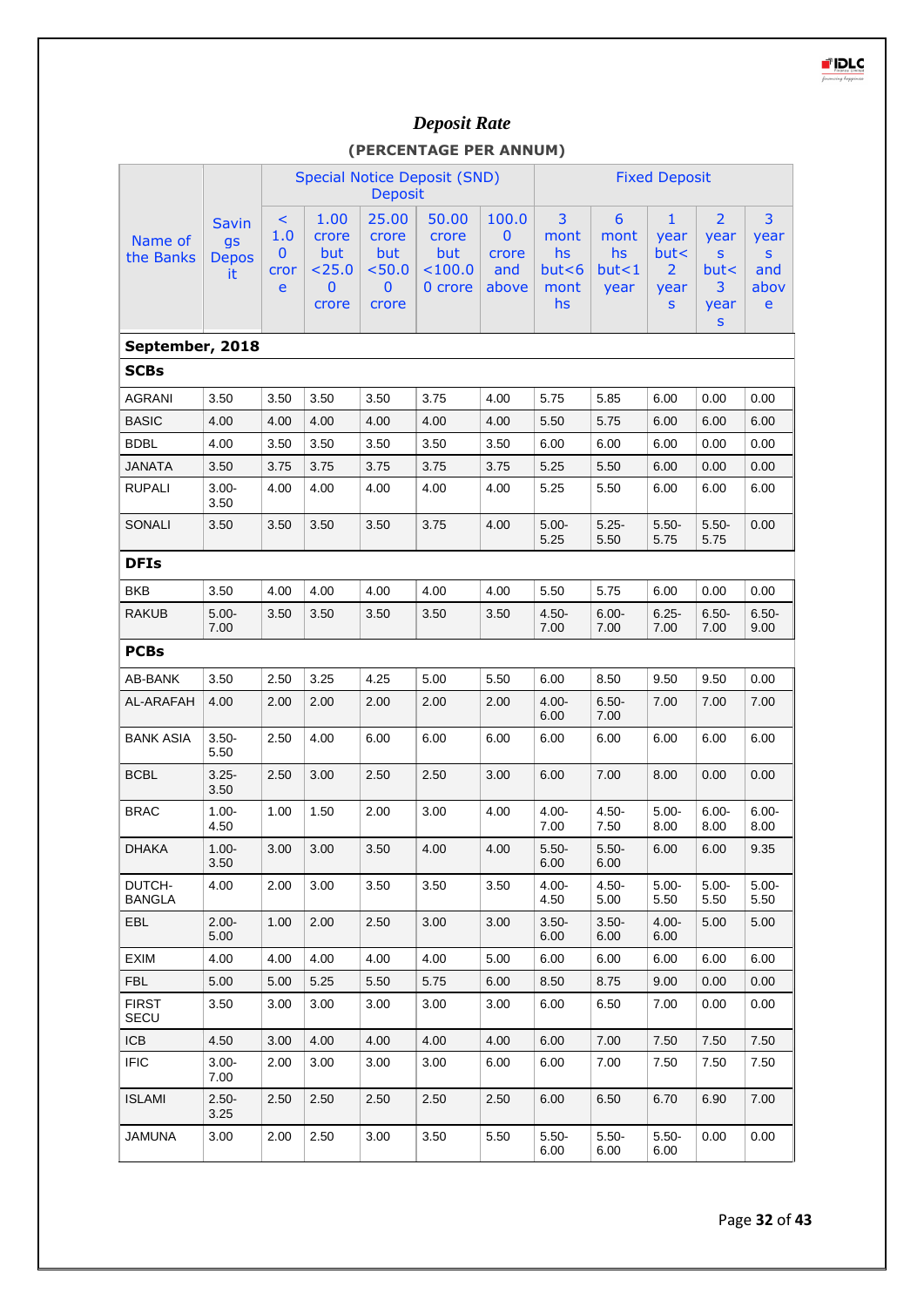| <b>MDBL</b>                   | $4.00 -$<br>5.00 | 4.25 | 5.50 | 5.50 | 5.75 | 5.75 | $6.00 -$<br>7.00 | $7.25 -$<br>8.00 | $7.75 -$<br>8.50 | 0.00             | 0.00              |
|-------------------------------|------------------|------|------|------|------|------|------------------|------------------|------------------|------------------|-------------------|
| <b>MERCANTIL</b><br>Е         | 2.50             | 2.50 | 3.00 | 3.50 | 5.00 | 6.00 | $3.00 -$<br>6.00 | $6.50 -$<br>6.75 | 7.00             | 0.00             | 0.00              |
| <b>MGBL</b>                   | $4.00 -$<br>6.00 | 4.50 | 5.00 | 5.50 | 5.75 | 6.00 | $5.00 -$<br>6.00 | $5.50 -$<br>6.00 | $5.75 -$<br>6.00 | 0.00             | 0.00              |
| MMBL                          | $4.00 -$<br>9.25 | 3.00 | 3.00 | 3.00 | 3.50 | 4.00 | 6.00             | $8.00 -$<br>9.00 | 9.00             | 0.00             | 0.00              |
| <b>MUTUAL</b><br><b>TRUST</b> | 3.50             | 2.50 | 2.75 | 3.00 | 3.25 | 3.50 | 6.00             | $6.50 -$<br>6.75 | 7.00             | 7.50             | 8.00              |
| <b>NBL</b>                    | 3.00             | 4.50 | 4.50 | 4.50 | 4.50 | 4.50 | $6.00 -$<br>8.50 | 8.50             | 8.50             | 8.50             | 8.50              |
| <b>NCCBL</b>                  | 3.50             | 2.50 | 2.50 | 2.50 | 2.50 | 2.50 | 6.00             | 7.00             | $7.00 -$<br>7.50 | 0.00             | 0.00              |
| <b>NRBBL</b>                  | $3.00 -$<br>4.50 | 3.00 | 4.00 | 5.00 | 5.00 | 5.50 | 6.00             | $7.00 -$<br>7.50 | $7.00 -$<br>7.75 | $7.00 -$<br>7.75 | 0.00              |
| <b>NRBCBL</b>                 | $5.00 -$<br>5.75 | 2.00 | 3.00 | 3.00 | 3.50 | 3.50 | 6.00             | $7.50 -$<br>8.00 | $8.50 -$<br>9.00 | $8.75 -$<br>9.25 | $9.00 -$<br>9.50  |
| <b>NRBGBL</b>                 | 4.00             | 4.00 | 4.00 | 4.00 | 4.00 | 4.00 | $6.00 -$<br>6.50 | $8.50 -$<br>9.00 | $9.00 -$<br>9.50 | $9.00 -$<br>9.50 | $9.00 -$<br>9.50  |
| <b>ONE BANK</b>               | $3.55 -$<br>6.00 | 3.50 | 3.50 | 4.00 | 5.00 | 6.00 | 6.00             | 6.00             | 6.00             | 6.00             | 6.00              |
| <b>PREMIER</b>                | $3.00 -$<br>3.50 | 2.50 | 3.00 | 3.50 | 3.50 | 4.00 | $6.00 -$<br>7.50 | 7.50             | $8.00 -$<br>8.25 | 8.50             | 5.50              |
| <b>PRIME</b>                  | $2.50 -$<br>4.50 | 2.00 | 2.50 | 3.25 | 3.25 | 4.00 | $3.50 -$<br>6.00 | $5.50 -$<br>6.00 | $5.50 -$<br>6.00 | 0.00             | 0.00              |
| <b>PUBALI</b>                 | 2.75             | 4.00 | 4.50 | 5.50 | 6.00 | 6.00 | $5.50 -$<br>6.50 | $7.00 -$<br>7.50 | 8.00             | 9.50             | $8.50 -$<br>9.50  |
| <b>SBACBL</b>                 | 4.00             | 4.00 | 4.50 | 5.00 | 5.50 | 6.00 | $5.50 -$<br>8.50 | $5.50 -$<br>8.50 | $5.50 -$<br>8.50 | $5.50 -$<br>8.50 | $5.50 -$<br>8.50  |
| SHAHJALAL                     | 3.00             | 3.00 | 3.25 | 3.50 | 3.75 | 4.00 | $5.00 -$<br>6.00 | $5.00 -$<br>6.00 | $5.00 -$<br>6.00 | 6.00             | 6.00              |
| <b>SHIMANTO</b>               | $3.15 -$<br>7.00 | 3.25 | 3.25 | 3.50 | 3.50 | 4.00 | 6.00             | $6.00 -$<br>7.50 | $6.00 -$<br>7.50 | 6.00             | 6.00              |
| <b>SIBL</b>                   | 4.00             | 3.50 | 4.00 | 4.50 | 5.00 | 5.50 | 6.00             | 7.00             | 8.00             | 0.00             | 0.00              |
| <b>SOUTHEAS</b><br>T.         | $2.75 -$<br>3.75 | 2.50 | 2.75 | 3.50 | 3.75 | 4.00 | 6.00             | $6.50 -$<br>7.00 | $7.00 -$<br>7.50 | $7.00 -$<br>7.50 | 0.00              |
| STANDARD                      | 3.00             | 3.00 | 4.00 | 5.00 | 6.00 | 6.00 | 6.00             | 6.00             | 6.00             | 6.00             | 0.00              |
| THE CITY                      | $2.50 -$<br>4.00 | 2.25 | 3.00 | 3.50 | 3.50 | 3.50 | 6.00             | 6.00             | $5.75 -$<br>6.00 | $5.75 -$<br>7.00 | 4.75-<br>7.75     |
| <b>TRUST</b><br><b>BANK</b>   | 4.00             | 1.50 | 1.65 | 1.75 | 1.90 | 2.00 | $5.00 -$<br>7.00 | 7.50             | 7.50             | 7.50             | 7.50              |
| <b>UCBL</b>                   | $1.50 -$<br>4.00 | 2.50 | 2.50 | 2.50 | 3.50 | 3.50 | 4.00-<br>4.75    | $4.50 -$<br>6.00 | $5.50 -$<br>6.00 | 6.00             | 6.00              |
| <b>UNBL</b>                   | 4.00             | 4.00 | 5.00 | 5.00 | 5.00 | 5.00 | $4.00 -$<br>6.00 | $4.00 -$<br>8.00 | $4.00 -$<br>8.00 | $4.00 -$<br>8.00 | $4.00 -$<br>8.00  |
| <b>UTTARA</b>                 | $3.50 -$<br>4.50 | 3.50 | 3.75 | 4.00 | 7.50 | 7.50 | $5.75 -$<br>5.80 | $5.90 -$<br>5.95 | 6.00             | 6.00             | 0.00              |
| <b>FBs</b>                    |                  |      |      |      |      |      |                  |                  |                  |                  |                   |
| AL FALAH                      | $3.00 -$<br>7.00 | 1.00 | 2.00 | 2.00 | 2.00 | 2.00 | $5.25 -$<br>6.40 | $5.50 -$<br>7.25 | $6.50 -$<br>7.75 | 6.00             | 6.00              |
| CITI N.A.                     | 0.40             | 0.10 | 0.20 | 0.30 | 2.00 | 1.00 | $2.30 -$<br>2.80 | $2.30 -$<br>2.80 | 2.30             | 0.00             | 0.00              |
| <b>COMMERCI</b><br>AL B.      | $2.00 -$<br>5.50 | 2.00 | 2.00 | 2.25 | 2.50 | 4.00 | $4.00 -$<br>5.00 | $6.00 -$<br>7.00 | $5.75 -$<br>7.70 | $7.00 -$<br>8.50 | $7.50 -$<br>10.00 |

7.50

6.25- 7.75

6.50- 8.25

HABIB 4.00 3.00 3.00 3.00 3.00 3.00 6.00-

Page **33** of **43**

 $I<sub>1</sub>$ DLC

4.50 4.50